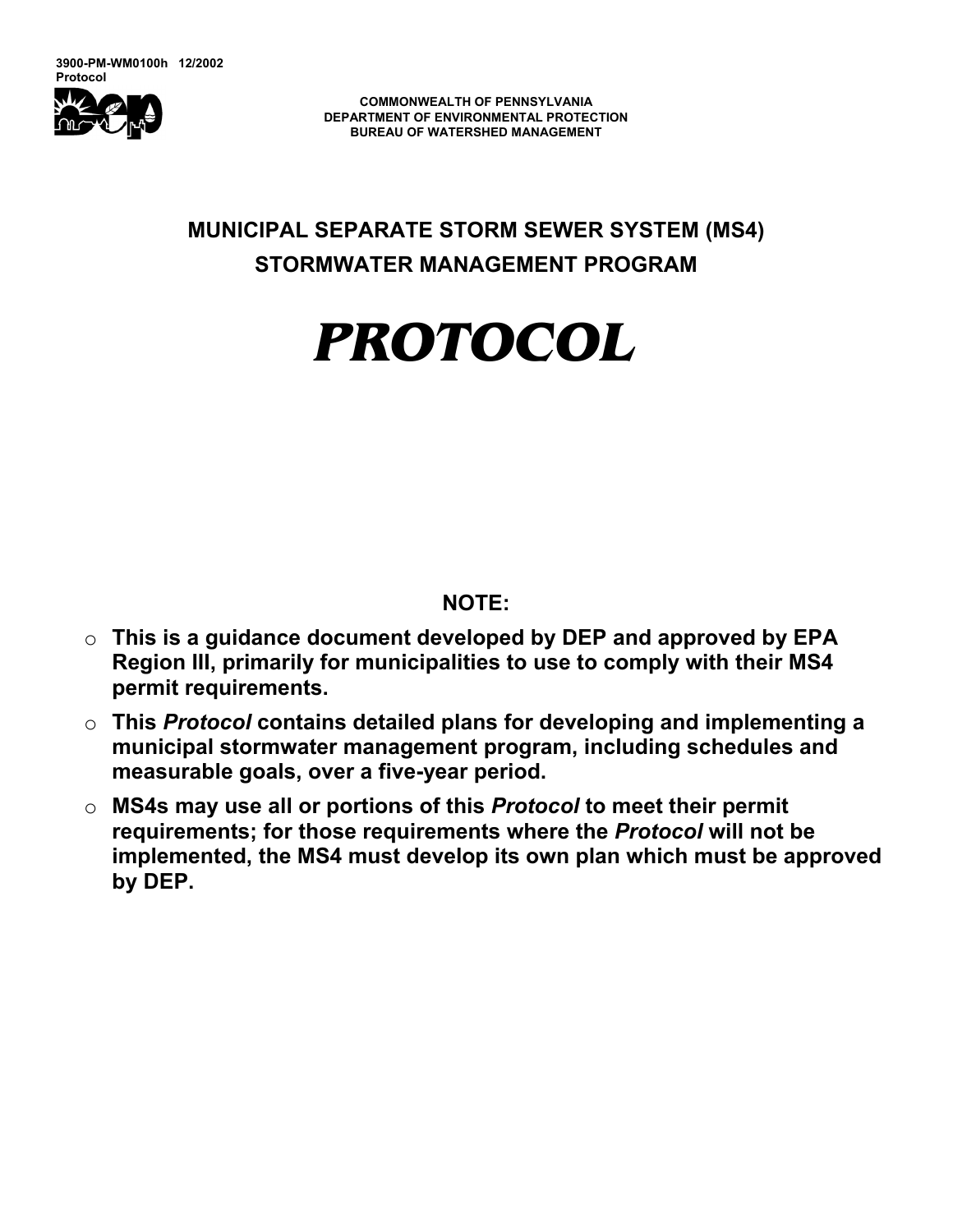# **MS4 STORMWATER MANAGEMENT PROGRAM**  *PROTOCOL*

# **INTRODUCTION**

#### *GENERAL*

This Stormwater Management Program Protocol ("*Protocol*") meets the six Minimum Control Measures required of municipal permittees under the Phase II NPDES Stormwater Regulations (found at 40 CFR §§ 122.26 – 123.35). The implementation of this *Protocol* by municipalities will satisfy the federal NPDES permit requirements for municipal separate storm sewer systems ("MS4s") in those regulations, described in detail at 40 CFR §122.34.

Portions of the federal regulations, which are incorporated into Pennsylvania regulations by reference (at 25 Pa. Code § 92.2), establish six categories of Best Management Practices ("BMPs") that must be met by permittees. These are "narrative" permit effluent limitations. Those BMPs must be designed to reduce the discharge of pollutants from MS4s to the maximum extent practicable, to protect water quality and to satisfy the appropriate requirements of the federal Clean Water Act.

The six BMP categories, also called "minimum control measures" in the federal regulations, are:

- 1) Public Education and Outreach,
- 2) Public Participation and Involvement,
- 3) Illicit Discharge Detection and Elimination,
- 4) Construction Site Runoff Control,
- 5) Post-Construction Stormwater Management in New Development and Redevelopment, and
- 6) Pollution Prevention and Good Housekeeping for Municipal Operations and Maintenance

The federal regulations provide flexibility within those six categories of BMPs. Each municipal stormwater program must be approved by DEP. This *Protocol* contains DEP's recommended and approved approach to each one of the BMPs.

If a permittee commits to implementing the provisions of this *Protocol* for any Minimum Control Measure (e.g., Construction Site Runoff Control), it does not need an independent review and approval of its stormwater management program by DEP for that Minimum Control Measure.

Where a permittee elects to develop its own program for a Minimum Control Measure, DEP review and approval is required (see the General Permit "Notice of Intent" form and Instructions).

*The DEP Protocol contains detailed plans for meeting the permit requirements, with schedules and measurable goals*. These schedules will be modified in large part, allowing additional time for compliance, for municipalities who choose to follow a watershed-based approach implementing a DEP-approved Act 167 Plan (or other watershed-based approach approved by DEP).

DEP has developed a General Permit to streamline the permitting process ("PAG-13"). In addition, DEP has several existing programs already in place that municipalities can use to meet some of their permit requirements.

#### **USE OF EQUIVALENT STATE AND LOCAL PROGRAMS TO IMPLEMENT (AND FUND) MS4 MINIMUM CONTROL MEASURES**

The federal regulations allow DEP and permittees to use existing qualifying state and local programs to satisfy any of the NPDES General Permit requirements of MS4s (at 40 CFR §122.34(c)). Pennsylvania has several existing programs that can be used by municipalities to meet many of their permit requirements.

**First**, the Pennsylvania Stormwater Management Act ("Act 167"), 32 P.S. §§ 680.1 *et seq*., already requires counties and municipalities to develop and implement stormwater management programs, on a watershed-by-watershed basis. The county applies to DEP for project approval, and proceeds in developing the watershed plan with the assistance of the municipalities in the watershed.

This legal requirement also allows for 75% cost-share funding for both planning and implementation under guidelines established by DEP. The local cost-share can be met, in part, by in-kind service.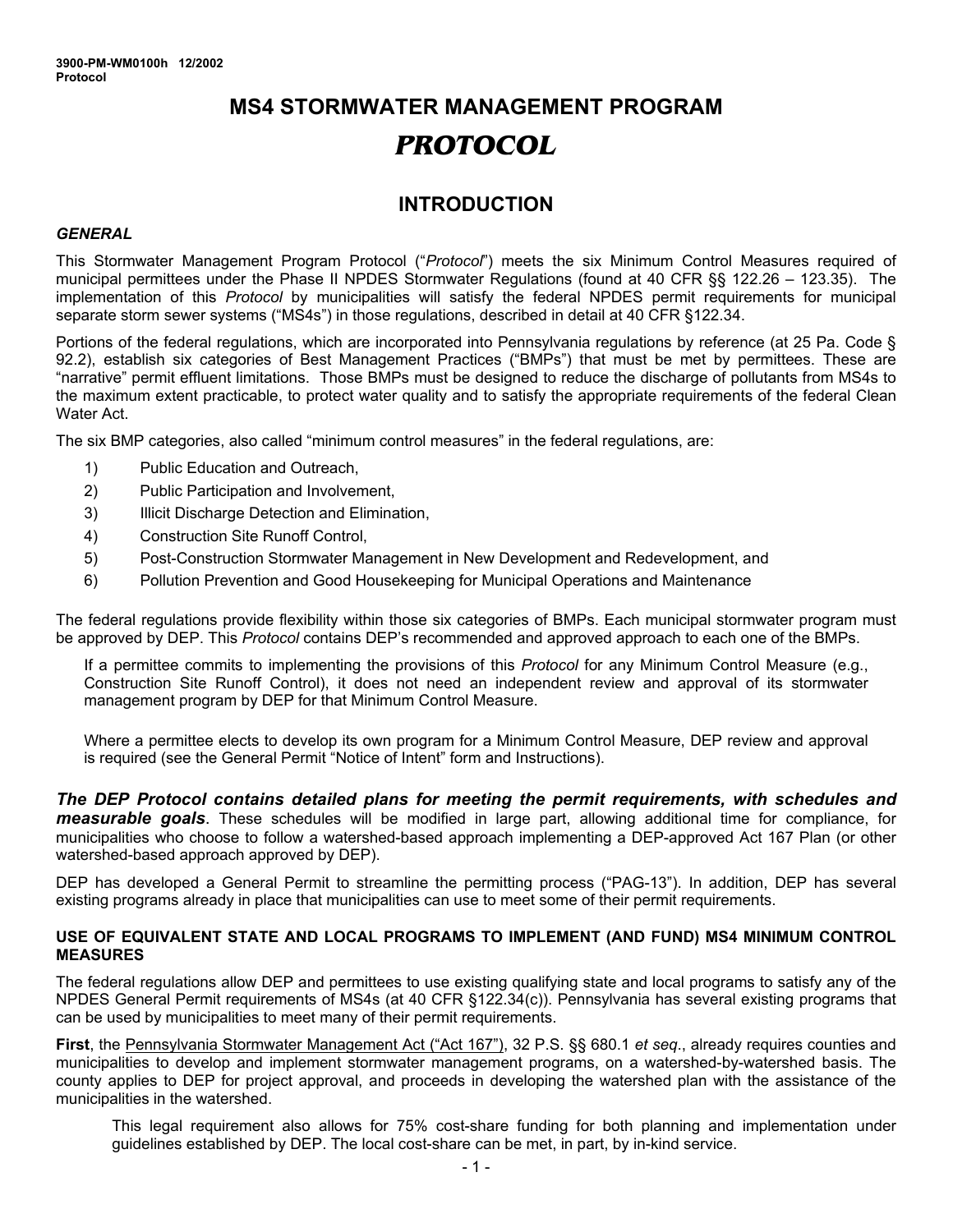Act 167 authorizes *funding* for all of the elements required by the federal regulations. DEP will work with counties and municipalities on appropriate funding parameters to meet the MS4 permit requirements, depending on availability of appropriated funds. This is discussed further in *Appendix 3* to the MS4 permit materials.

Many municipalities are implementing DEP-approved Act 167 plans now, and others are under development. While existing Act 167 plans (and municipal ordinances) will need to be updated to meet the MS4 requirements, these municipalities are in good position to use Act 167 to assist with the MS4 permit requirements.

**Second**, DEP implements an erosion and sediment pollution control program for any earth disturbance activities statewide. Frequently this is done in concert with the County Conservation Districts (CCDs). Under that statewide regulatory program, persons proposing or conducting earth disturbance activities are required to develop an Erosion and Sediment Control Plan ("E&S Plan") containing BMPs which minimize the potential for accelerated erosion and sedimentation during construction.

These BMPs will satisfy one of the six categories of BMPs required by the federal storm water regulations— *Construction* Site Runoff Control. However, MS4s must have a procedure for site plan review.

For activities involving one acre to less than five acres of earth disturbance with a "point source" discharge (or 5 acres or more regardless of the discharge), an NPDES permit is also required. That permit requires, among other things, the identification of permanent post-construction stormwater management BMPs (see the next section); it also entails DEP or County Conservation District review of E&S Plans.

In addition, a municipality or county may not issue a building or other permit or final approval, to those proposing or conducting earth disturbance activities, until the required NPDES permit (or approved coverage under a General NPDES Permit) has been issued.

Furthermore, under the Conservation District Law, DEP may delegate, by written agreement, the administration and enforcement of the Erosion and Sediment Control Program to a CCD if the CCD has adequate and qualified staff to implement the program. In addition, municipalities can develop working agreements with CCDs to implement municipal responsibilities for erosion and sediment control programs, stormwater management plans or other related activities.

CCDs delegated to implement the NPDES stormwater construction programs receive both permit fees and an annual appropriation to cover the costs of implementation of the program. CCDs can also charge fees for the review of plans for construction and post construction BMPs as well as other stormwater management plans.

Municipalities are not required to utilize the services of the local CCD, and CCDs are not mandated to participate in this process. However, these state and local programs do provide an opportunity for municipalities to utilize existing legal mechanisms to meet these portions of the permit requirements, and for CCDs to maintain their service program in the local community.

**Third**, DEP implements an NPDES Construction Permit program that addresses post-construction stormwater impacts statewide. Persons proposing or conducting earth disturbance activities are required to develop a Post-Construction Stormwater Management Plan (PCSM Plan) containing BMPs which protect, maintain, reclaim and restore water quality and the existing and designated uses of surface waters of the Commonwealth.

These BMPs will satisfy one of the six categories of BMPs required by the federal storm water regulations—*Post-Construction* Stormwater Management in New Development and Redevelopment.

The PCSM Plan is subject to a detailed review by DEP in "Special Protection" watersheds and in other circumstances where an "Individual Permit" is issued by DEP. When DEP issues approvals under its statewide General Permit for Stormwater Discharges Associated with Construction Activities (PAG-2), a detailed site plan review may not be conducted.

In many watersheds, municipalities can utilize this statewide program by requiring proof of the NPDES permit, with post-construction BMPs, prior to issuing a building or other permit or final approval, to those proposing or conducting earth disturbance activities. However, where the general NPDES permit coverage (PAG-2) is authorized without a site plan review by DEP, the municipality will need to conduct that review to ensure that water quality requirements are met.

To effectively use these existing regulatory programs to meet MS4 requirements, municipalities should have a municipal ordinance and a mechanism that requires review and approval of construction and post construction BMPs for earth disturbance activities equal to or greater than one acre. An agreement with the CCD is one good approach to meeting this requirement for the construction requirements.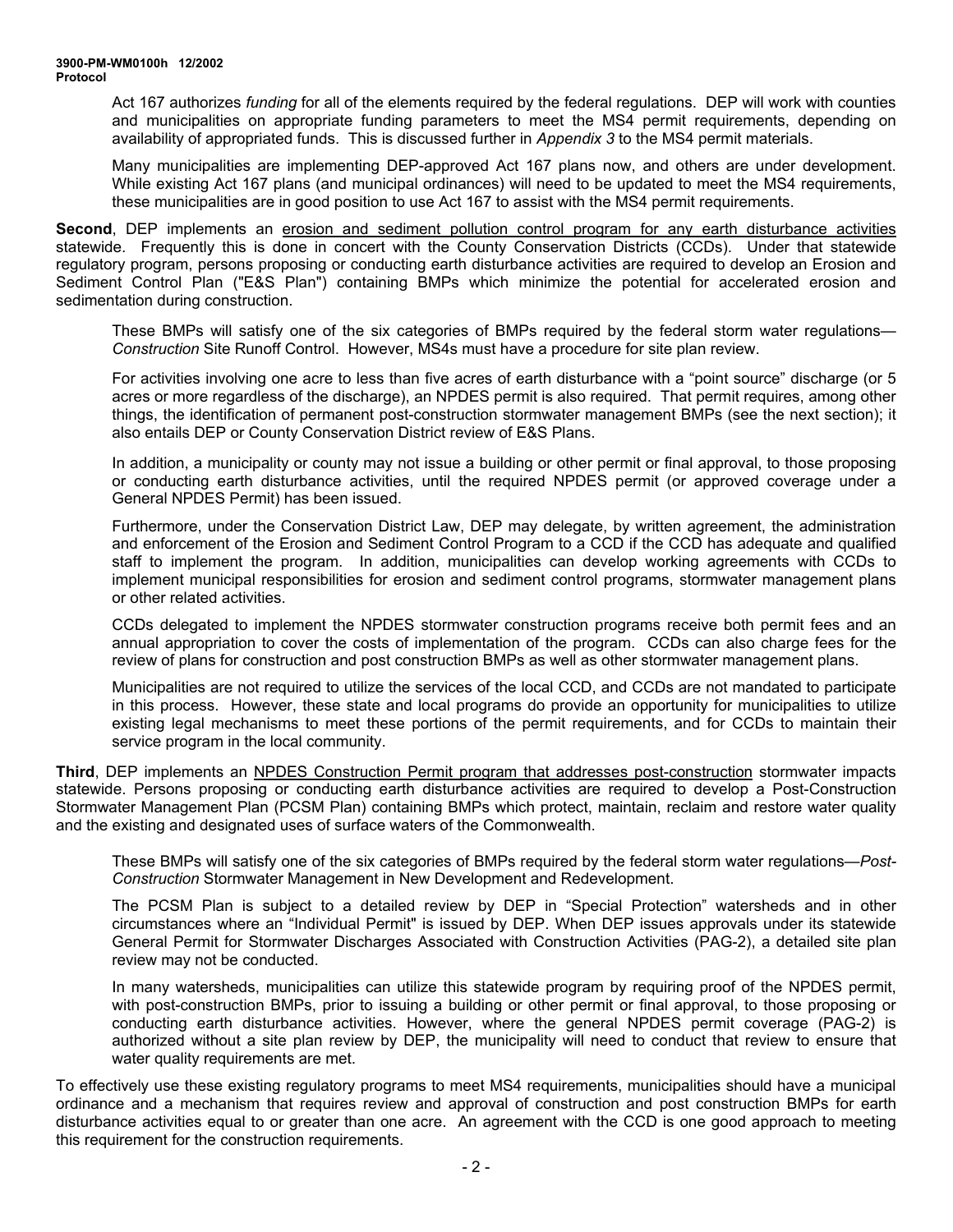#### **OTHER RESOURCES**

1. CD-ROM with DEP Supplied Resource Materials for MS4s

For many of the six minimum control measures, DEP has developed a set of resource materials for municipalities. Educational materials, public participation plan outlines and many other useful materials are available on CD-ROM from your local DEP regional office, as well as on-line on the DEP website [\(www.dep.state.pa.us](http://www.dep.state.pa.us/), directLINK "stormwater").

2. DEP Pollution Prevention Assistance

DEP has headquarters and regional office staff available for pollution prevention assistance and guidance. Contact your regional office or visit the DEP website [\(www.dep.state.pa.us](http://www.dep.state.pa.us/), directLINK "Pollution Prevention").

#### **USING THIS** *PROTOCOL* **TO MEET PERMIT REQUIREMENTS**

Municipal MS4s can commit to implementing all or part of this *Protocol* to meet the permit requirements. To the extent that an applicant adopts all or a portion of the *Protocol*, it becomes a part of the applicant's Authorization to Discharge and permit coverage under the Permit. This includes any commitment to implement a DEP-approved Act 167 plan (or other plan approved by DEP not under Act 167) for the watershed in which the MS4 is located. Lack of Act 167 funding does not diminish the permittee's responsibility to comply with the General Permit.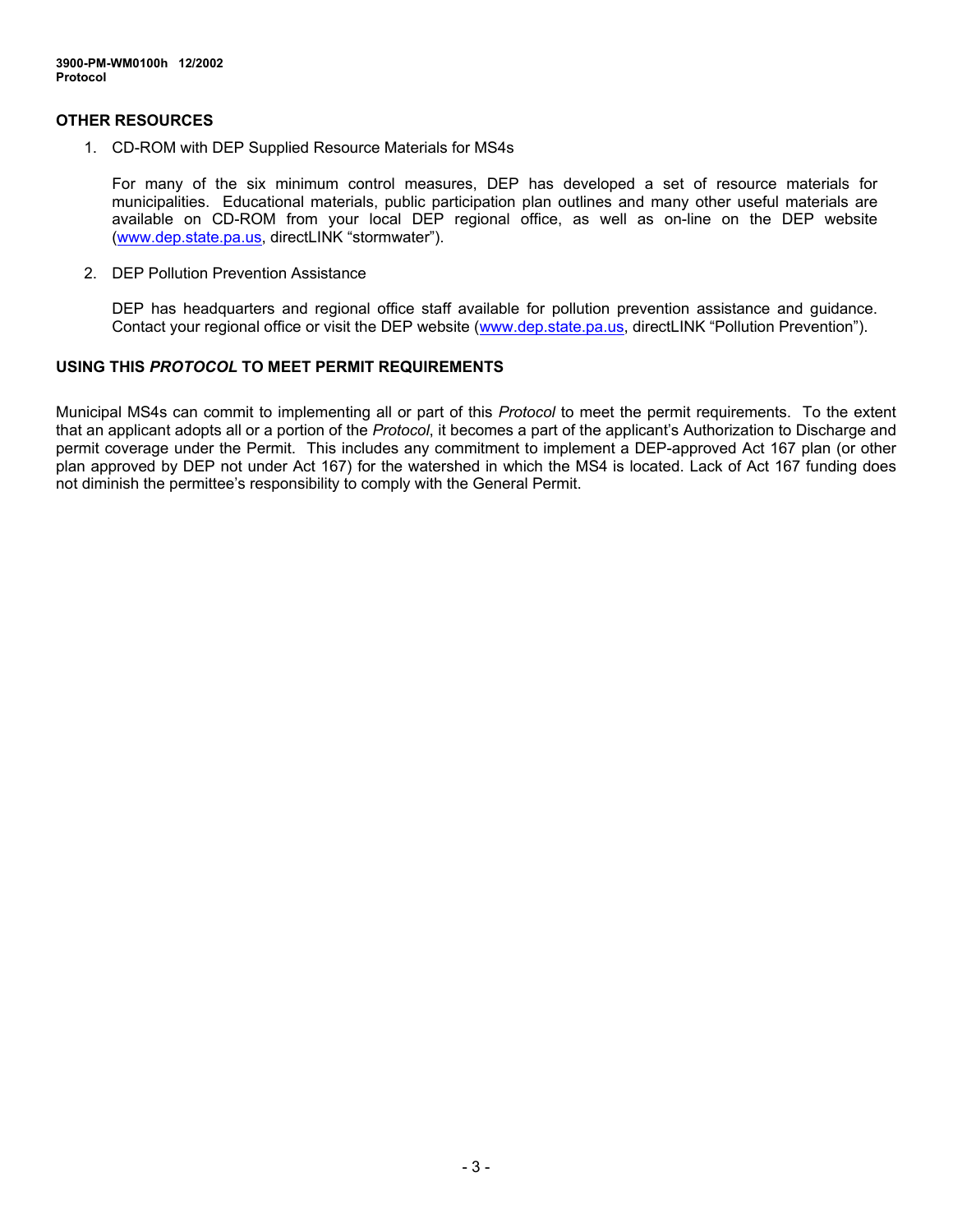# **MS4 STORMWATER MANAGEMENT PROGRAM** *PROTOCOL PUBLIC EDUCATION AND OUTREACH*  **MINIMUM CONTROL MEASURE**

#### **Summary of Components of This Minimum Control Measure:**

- Develop a Public Education Plan
- Implement the Plan, including dissemination of educational materials (including those provided by DEP) to appropriate target audiences

| <b>PERMIT</b>     | <b>SUMMARY OF MINIMUM MEASURE</b><br><b>PERMIT REQUIREMENTS</b> |                                                                                                                                                              |
|-------------------|-----------------------------------------------------------------|--------------------------------------------------------------------------------------------------------------------------------------------------------------|
| <b>YEAR</b>       | <b>Education Plan</b>                                           | <b>Educational Program</b>                                                                                                                                   |
| Year 1            | Determine Target Audience<br>Develop Public Education Plan      | Disseminate materials to all target audiences using<br>appropriate distribution channels<br>Newspaper advertisement<br>Other components of Plan              |
| Year <sub>2</sub> | Implement the plan<br>Revise Plan as needed                     | Disseminate materials to all target audiences using<br>$\bullet$<br>appropriate distribution channels<br>Newspaper advertisement<br>Other components of Plan |
| Year <sub>3</sub> | Implement the plan<br>Revise Plan as needed                     | Disseminate materials to all target audiences using<br>appropriate distribution channels<br>Newspaper advertisement<br>Other components of Plan              |
| Year 4            | Implement the plan<br>Revise Plan as needed                     | Disseminate materials to all target audiences using<br>$\bullet$<br>appropriate distribution channels<br>Newspaper advertisement<br>Other components of Plan |
| Year <sub>5</sub> | Implement the plan<br>Revise Plan as needed                     | Disseminate materials to all target audiences using<br>$\bullet$<br>appropriate distribution channels<br>Newspaper advertisement<br>Other components of Plan |

# **PUBLIC EDUCATION PLAN**

#### **What Does This Section Address?**

This section addresses developing a Public Education and Outreach Plan that will assist you in effectively implementing your public education program.

Your public education plan must target the key audiences of 1) homeowners; 2) business owners; and 3) developers. If you effectively educate them on the connection between their actions, stormwater runoff, and water quality, they will most likely have a positive impact on your stormwater management efforts. Your target audiences are also stakeholders since they have the ability to impede or assist you in implementing your stormwater management program.

**DEP has developed the educational materials that you will need to implement a public education program**; your job is to figure out the best ways to get these materials to your target audiences.

#### **What Do I Need to Do and By When?**

Follow the schedule in this Minimum Control Measure, shown above.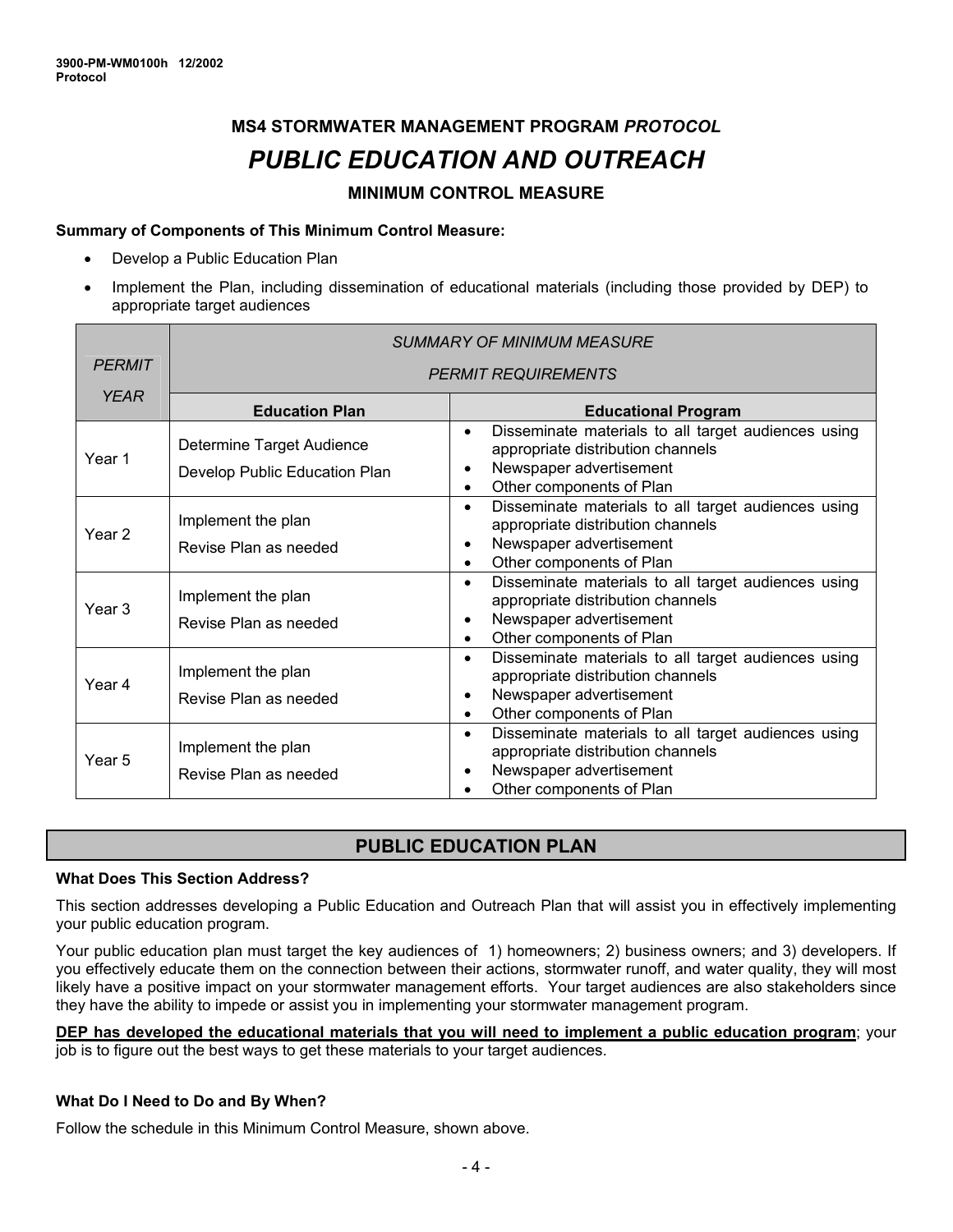#### **3900-PM-WM0100h 12/2002 Protocol**

Your first goal will be to decide how to reach your target audiences. You have three categories of target audiences that you will need to reach: 1) existing homeowners; 2) existing business owners; and 3) developers. The people that comprise each of these groups have the potential to impact the quality of stormwater in your community.

By the end of Year 1, you should have a comprehensive plan in place that will help you tap into your target audiences' existing communication channels to inform them about improving stormwater quality. During the following permit years, you will update your plan to ensure information about your target audiences is accurate. To accomplish this, complete the following tasks:

#### **Year 1: Develop A Public Education Plan**

Complete the public education portion of the plan template.

A template for a plan is included in the References and Resources accompanying this *Protocol* (provided on CD to the municipality, and available on the DEP website, [www.dep.state.pa.us,](http://www.dep.state.pa.us/) directLINK "stormwater").

Collect information on your three target audience categories. You may use the worksheet provided in the References and Resources. . The questions contained in the template will help you become familiar with the communication channels most used by each target audience. Through this activity, you will create a comprehensive inventory of the newsletters, newspapers, web sites, meetings, magazines, organizations, associations, etc. used by your target audiences.

#### **Years 2, 3, 4 and 5: Update Target Audience Information**

Review your plan and provide new information about your target audiences and their communication channels**.** 

During the remaining years of your permit, you are responsible for ensuring that information in your plan is accurate and current. Your target audiences may expand (or condense) in size during the course of a permit year. Ways of communicating may also change from year to year. As you learn of new communication channels (e.g., newsletters, web sites, meetings, etc.), enter this information into your plan and modify your strategies for distributing educational materials. New information will help you to leverage resources for distributing educational materials.

# **EDUCATIONAL PROGRAM IMPLEMENTATION**

#### **What Does This Section Address?**

This section provides information on conducting an educational program for the three primary target audience categories in your community. The program focuses on distributing the educational materials provided by DEP that contain messages related to your storm water management program.

Implementing this educational program will also help you to meet your permit requirements for other Minimum Control Measures that also have public education components. These minimum measures include Illicit Discharge Detection and Elimination; Construction Storm Water Runoff Management; and Pollution Prevention and Good Housekeeping for Municipal Operations and Maintenance.

You will find the educational materials needed to implement your educational program under the References and Resources contained in the DEP CD-ROM provided to you, and available on the DEP website, [www.dep.state.pa.us](http://www.dep.state.pa.us/), directLINK "stormwater."

#### **What Do I Need to Do and By When?**

There are two phases of educational outreach. During the first stage, you focus on raising the awareness of your target audiences. In the second stage, you educate the target audiences about the problems and potential solutions.

These stages of educational outreach will drive the schedule for your educational program, along with the assumption that most people do not know 1) what storm water is and 2) how stormwater affects water quality.

Your permit requirements lay out the "what" and "when" of this minimum measure component; what it does not do is specify the "how." How you will distribute the educational materials to the specified target audiences is up to you. Use your Public Education Plan to determine the most effective means of getting educational materials into the hands of your target audiences.

Any additional educational activities not listed here may be used to show compliance with this Minimum Control Measure. This includes educational activities by watershed groups.

To fulfill the permit requirements associated with this component of the Public Education and Outreach Minimum Control Measure, complete the following tasks during each year of your permit as shown: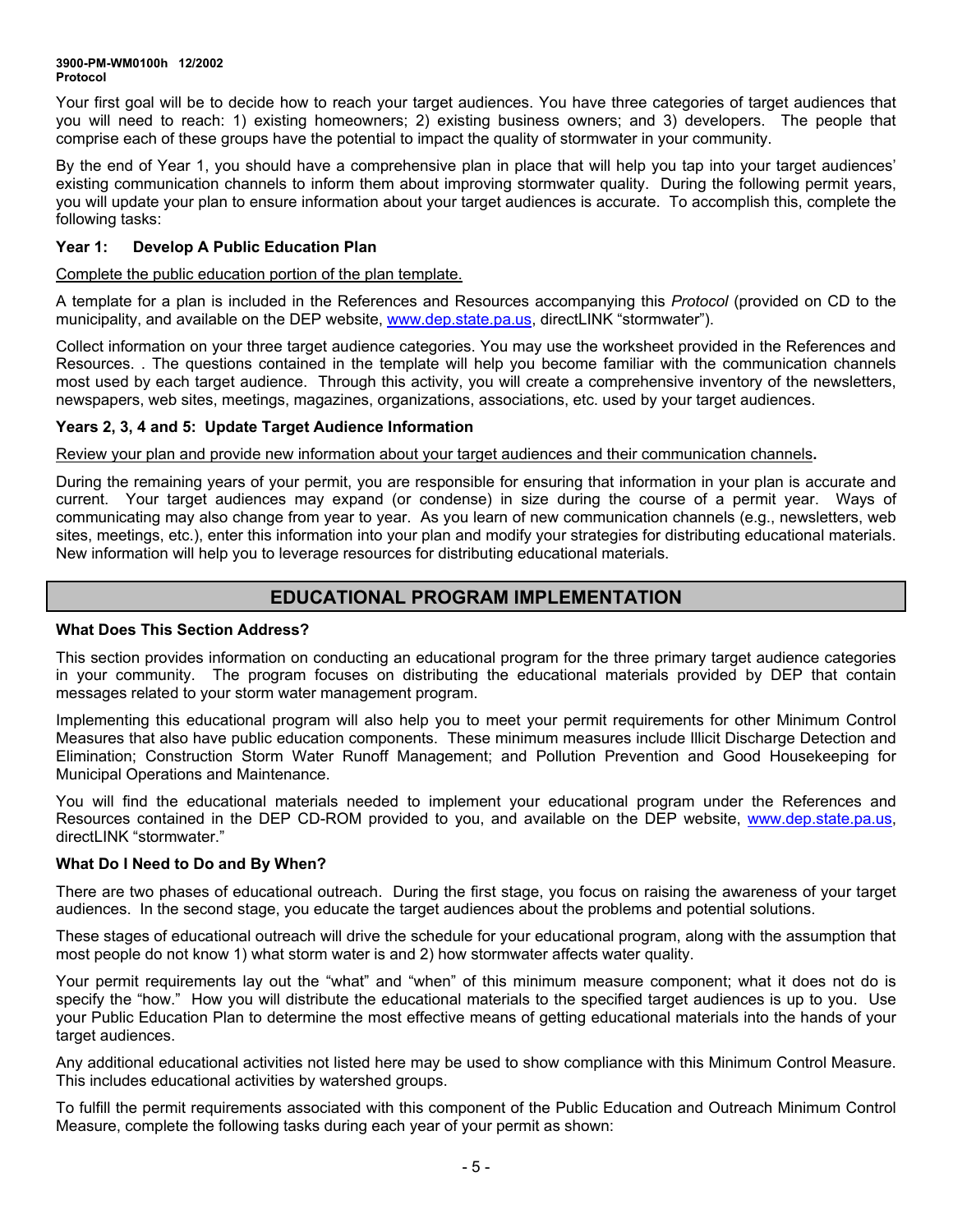#### **Year 1: Raise Target Audiences' Awareness of Your Stormwater Management Program**

#### Distribute the "When It Rains, It Drains" pamphlet to all target audiences.

DEP has made available copies of the pamphlet entitled, "When It Rains, It Drains" In the References and Resources contained in the DEP CD-ROM provided to you, and avialble on the DEP website, [www.dep.state.pa.us](http://www.dep.state.pa.us/) , directLINK "stormwater." This document addresses the issue of pollution related to stormwater runoff and activities that everyone can use to improve stormwater quality. It also provides an overview of a typical stormwater management program. Using the information on distribution channels in your Public Education Plan, disseminate these pamphlets to all the target audience categories in your community. Select distribution methods in which you have confidence that the target audience will notice and use the information.

Provide a link to DEP's stormwater website [www.dep.state.pa.us](http://www.dep.state.pa.us/), directLINK "storm water"). The Internet is a popular way to distribute information that you can use as part of your stormwater educational program. If your local government does not have its own website, look to your Public Involvement and Participation Plan to identify potential partners within the community that maintain their own websites.

#### **Year 2: Continue to Raise Awareness and Begin to Educate All Target Audiences**

#### Distribute Fact Sheets to developers

In all likelihood, your local County Conservation District(s) (CCD) is responsible for implementing and enforcing the Chapter 102 Erosion and Sediment Control program and the NPDES Construction Activity Permit program programs for your municipality. However, you are still responsible for educating developers in your community about their responsibilities under the state and federal stormwater regulations.

To meet this requirement, distribute the Fact Sheets prepared by DEP (see References and Resources CD-ROM) to developers who propose construction activities in your municipality. Through your Public Education Plan, you should have identified distribution opportunities related to the building permit process.

#### Run a stormwater ad in your local newspaper.

Research shows that most people get their information from local newspapers. Since this is an effective way to reach your target audiences, DEP has provided sample advertisements focused on the issue of stormwater, and practices to reduce the impacts to water quality from storm water runoff. To get the message, people need repeated exposure to it over time. Therefore, it isn't enough to run the ad only once in your local newspaper. Select an ad from the series provided by DEP. Place the ad in your local newspaper so that members of the target audiences have repeated exposure to it.

#### Distribute posters to schools, community organizations and institutions, and businesses.

Topics such as responsible vehicle maintenance, household hazardous waste disposal, and pet waste management are important to stormwater management. DEP has provided you with a series of posters that convey messages about these topics. Select and distribute the first in the series to schools and businesses.

#### Storm drain stenciling

While not required by the Protocol, any stenciling done by outside organizations may contribute to meeting your permit requirements for this Minimum Control Measure. DEP has information about stenciling in the References and Resources CD-ROM

#### Ensure links to DEP stormwater website are maintained.

The link to DEP's website may change from permit year to permit year. To ensure that the target audiences have continued access to this source of information, check any links you may have to DEP's stormwater website and update the links if necessary. If a partner in your stormwater management efforts also has a link to DEP's website, you may want to coordinate with them to ensure their links are also updated.

#### **Years 3-5: Continue Outreach**

Continue to distribute Fact Sheets to developers and assess effectiveness.

During Year 2, you began to distribute fact sheets to developers in your community. Continue to distribute these fact sheets through your building permit application process. Identify other ways to get this information to developers using your Public Education Plan.

Run another stormwater ad from the series in your local newspaper.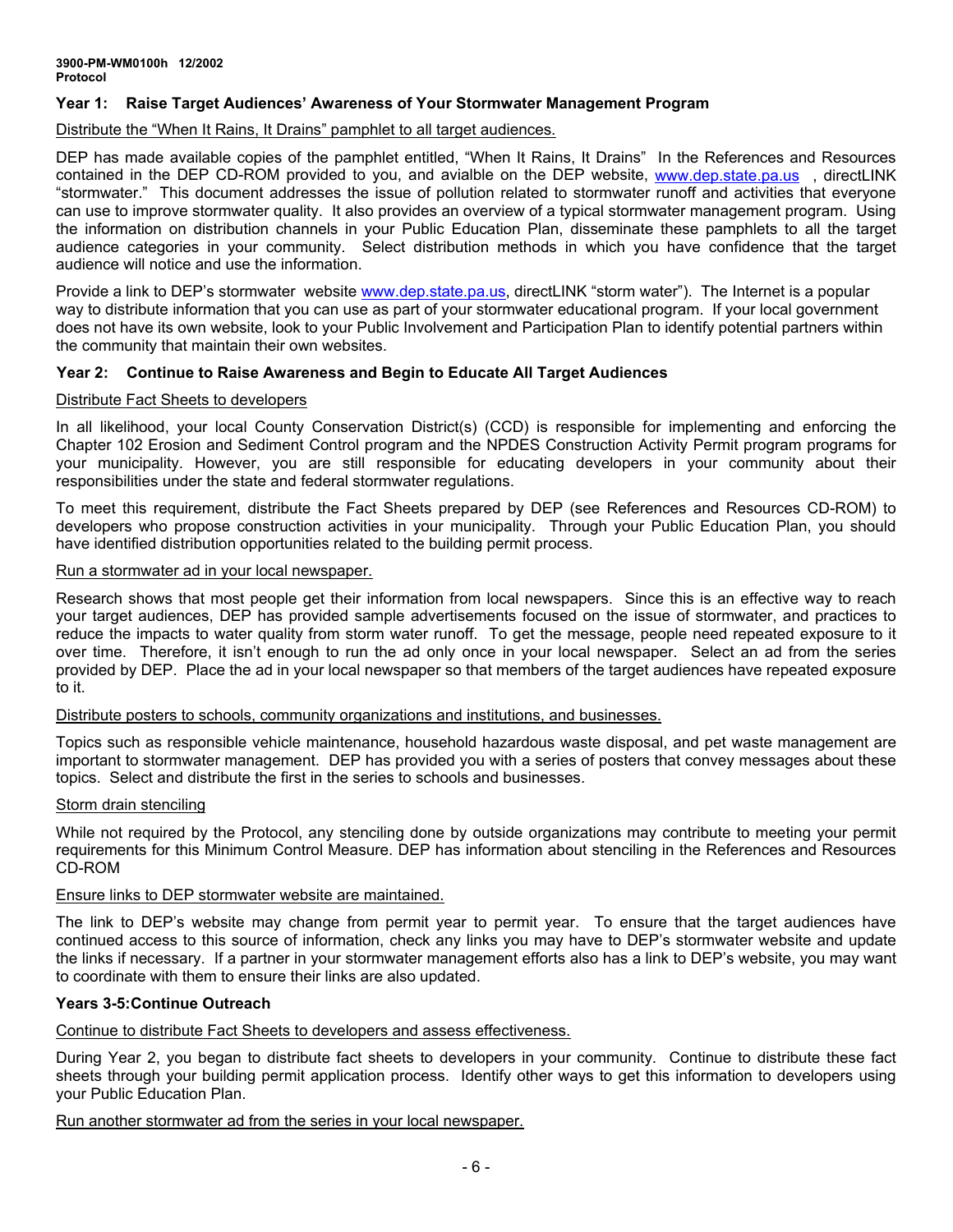#### **3900-PM-WM0100h 12/2002 Protocol**

During Year 2 you selected and ran an ad from the series provided by DEP. You will continue this ad campaign by selecting and running another stormwater ad in your local newspaper at least once per year. As you did during the previous year, place the ad in your local newspaper so that members of the target audiences have repeated exposure to it, each year.

#### Distribute another poster from the series to schools and businesses.

During Year 2 you selected a poster containing a stormwater management message and distributed it to local schools and businesses. Select a second poster from the series and distribute it to schools and businesses each year.

#### Do This: Ensure links to DEP stormwater website are maintained.

As you did during Year 2, check any links you may have to DEP's stormwater website and update the links if necessary. If a partner in your stormwater management efforts also has a link to DEP's website, you may want to coordinate with them to ensure their links are also updated.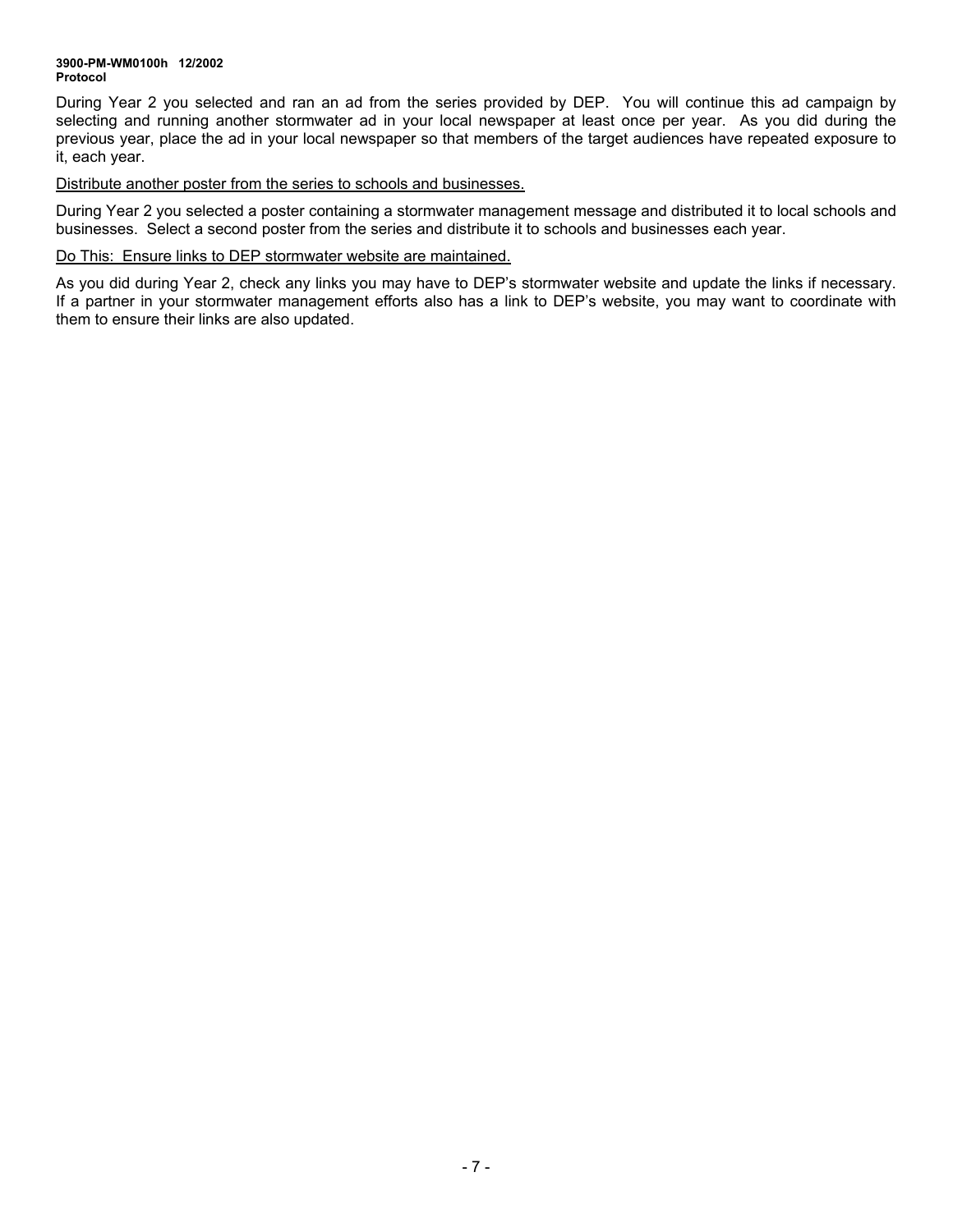# **MS4 STORMWATER MANAGEMENT PROGRAM** *PROTOCOL PUBLIC INVOLVEMENT AND PARTICIPATION*  **MINIMUM CONTROL MEASURE**

#### **Summary of Components of This Minimum Control Measure:**

- Develop a public involvement/participation plan
- Implement the plan

| NOTE: | This timeline is extended one year for municipalities implementing a watershed-based approach. |  |  |
|-------|------------------------------------------------------------------------------------------------|--|--|
|       |                                                                                                |  |  |

| <b>Permit Year</b> | <b>Public Involvement and Participation Program</b>                                      |  |
|--------------------|------------------------------------------------------------------------------------------|--|
| Year 1             | Develop public involvement/participation program                                         |  |
| Year 2             | Notify and solicit public input/involvement on SW Plan development and<br>implementation |  |
| Year 3             | Notify public as needed                                                                  |  |
| Year 4             | Notify public as needed                                                                  |  |
| Year 5             | Notify public as needed                                                                  |  |

# **PUBLIC INVOLVEMENT AND PARTICIPATION PLAN**

#### **What Does This Section Address?**

This section provides information on what steps are needed to be taken to involve the public with issues related to municipal actions to address stormwater impacts on water quality. This includes new planning initiatives, changes to ordinances and other local regulations.

#### **What Do I Need to Do and By When?**

Follow the schedule in this Minimum Control Measure, shown above. If you are following a watershed-based approach under Act 167 (or otherwise as approved by DEP), your schedule of compliance can be delayed one year for each element.

Prior to adoption of any ordinance required under this *Protocol*, provide adequate public notice, opportunities for public review and input, and hold hearings to obtain public feedback as appropriate. This can be done in conjunction with normal public sessions of the municipal governing body. The notice must be published in the local newspaper of general circulation. Ensure broad reach of the public notice, including diverse economic and ethnic backgrounds in the municipality.

When working with your county officials under Act 167, typically the county provides notice and conducts a hearing pursuant to the law. Consider involving citizen groups, watershed organizations and businesses as much as possible, to obtain broad support for your stormwater efforts.

Your permit requirements lay out the "what" and "when" of this minimum measure component; what it does not do is specify the "how." How you will distribute obtain good public participation and involvement is up to you. Use your public involvement/participation program development in Year 1 to determine the most effective means of achieving success in this Minimum Control Measure.

Any additional public participation and involvement activities not listed here may be used to show compliance with this Minimum Control Measure. This includes activities by watershed groups.

# **OPTIONAL PROGRAMS**

DEP has determined that the public participation process under Act 167, when counties and municipalities jointly prepare, adopt and implement a watershed stormwater plan, satisfies the Public Participation Minimum Control Measure. However, some municipalities may wish to do more. This section provides information for supplemental public participation efforts.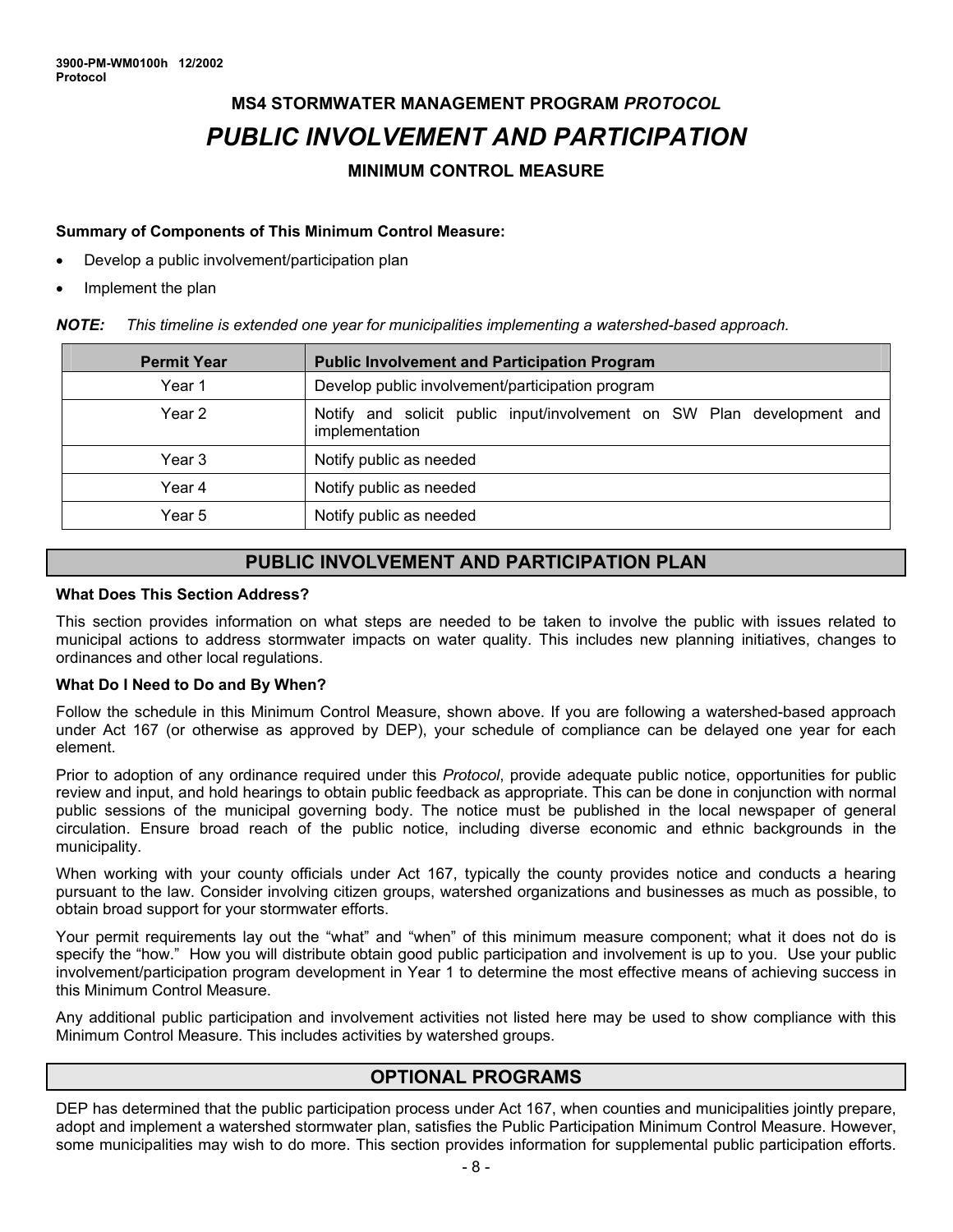#### **3900-PM-WM0100h 12/2002 Protocol**

Unless you are working under an Act 167 planning effort approved by DEP which specifically includes any of the following elements, Act 167 funding will not be available for these efforts in this permit term.

Public Participation is closely linked to the Public Education and Outreach. Your success in educating the community will have a profound effect on the community's willingness to participate in stormwater related activities. That is why it is important to think about who your target audiences are, how they receive information, and in what type of activities they currently participate. By the end of Year 1, you may want to have a comprehensive plan in place that will guide your efforts to recruit volunteers and obtain participation at public meetings. During the following permit years, you may update your plan to ensure information about your target audiences is accurate. To accomplish this, you may wish to complete any or all of the following tasks:

#### **Develop A Public Involvement and Participation Plan**

#### Complete the public participation portion of the plan checklist

Using information collected, fill in the DEP Public Participation Checklist (References and Resources contained in the DEP CD-ROM provided to you, and available on the DEP website, [www.dep.state.pa.us](http://www.dep.state.pa.us/), directLINK "stormwater.") with information about current programs and events within your community. You will have a comprehensive listing of existing volunteer opportunities that you can use to reach volunteer-minded individuals and tap into when planning your own volunteer activities and events.

Using information in the plan, you will produce strategies for recruiting participation from your six categories of stakeholders: municipal employees, homeowners, businesses, schools, watershed associations and other volunteer groups and developers.

#### Develop a comprehensive stakeholder mailing list.

A complete mailing list of your stakeholders will help you recruit volunteers. You can compile information for your mailing list from a number of different sources, including your planning department, your water department (or other utilities) or the chamber of commerce.

The mailing list should include mailing addresses, at the very minimum. You may also consider including phone number, fax number, and email addresses. In developing your mailing list, be sure to indicate into which of the six stakeholder categories the individual or group falls. This will allow you to conduct targeted mailings, when necessary. If possible, develop and maintain your mailing list in an electronic format, using either a spreadsheet or a database, to allow you easily perform functions such as sorting and creating mailing labels.

- Tap into agencies and organizations that are likely to have mailing information for the six categories of stakeholders.
- Create your mailing list in a way that will allow you to easily sort, update, and generate mailing labels.
- Collect additional information, such as fax numbers and email addresses, if you intend to distribute information using other means besides the mail.

#### **Update Stakeholder and Volunteer Information**

#### Review your plan and provide new information about volunteer opportunities and events.

As you learn of new volunteer organizations, programs and opportunities within your community, enter this information into your plan. New information will help you to establish partnerships and ensure that your volunteer program leverages resources with other programs. At the end of each year, your plan may contain information on new volunteer programs and opportunities. It should also contain updated information about the programs and opportunities that you identified during Year 1. As these programs schedule different events each year, you will want your plan to reflect this information. These are opportunities for you to collaborate, attend and promote your activities. An updated schedule of events in the community will help you plan your activities.

- Continue checking community calendar of events to ensure that the relevant information in your plan is accurate and current.
- Add information about new volunteer organizations and programs that have a similar mission and/or reach similar audiences targeted by your volunteer program.
- Don't just update the plan and let it sit; your plan should serve as a living document that helps you to plan and implement your stormwater volunteer program and other public participation activities.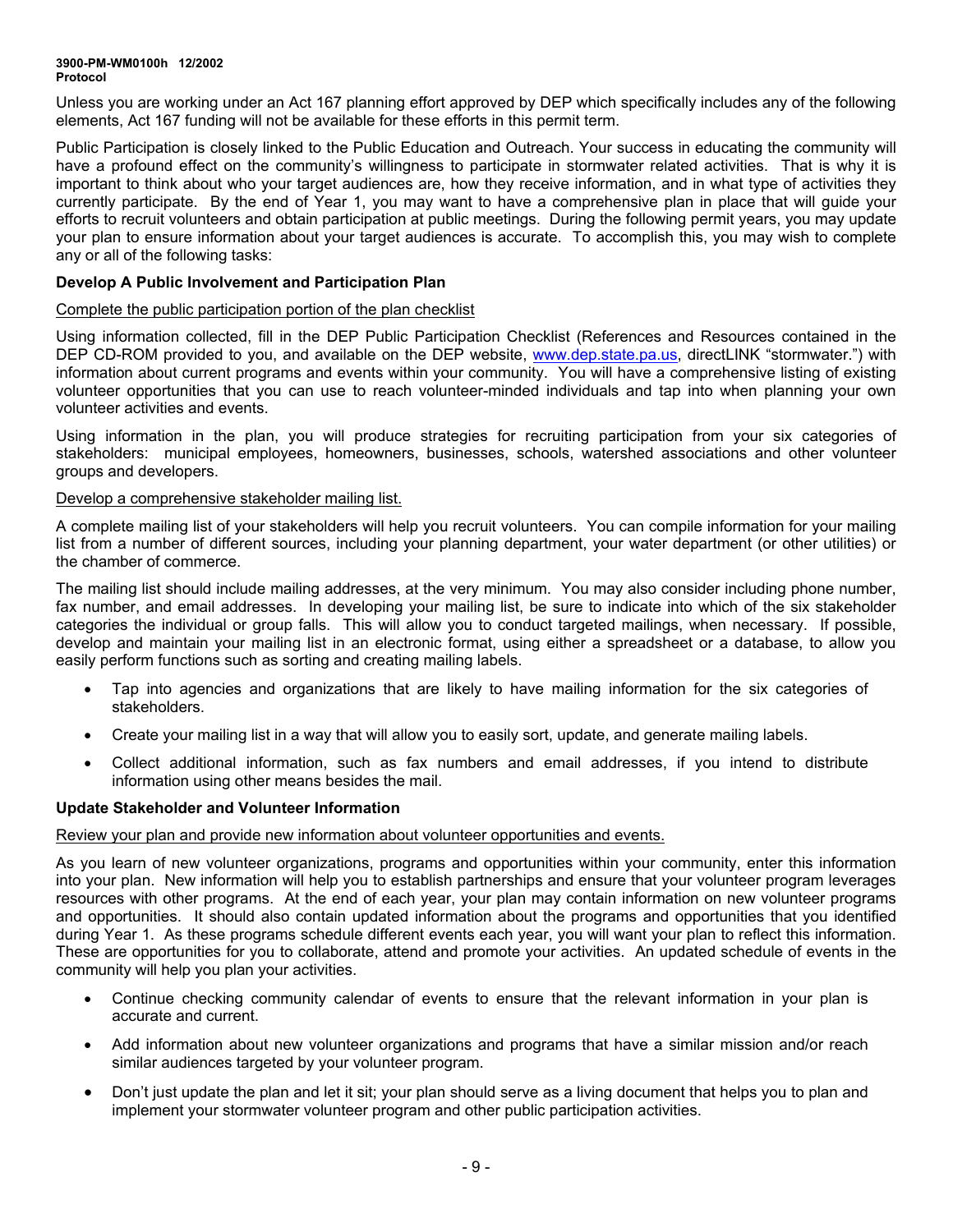#### Update your mailing list.

During the course of permit Year 1, you will obtain information that will impact the accuracy of your mailing list. Most likely you will collect the names of stakeholders who are not already contained in your mailing list through various volunteer events and activities. In addition, you may discover that some of your current addresses for individuals or groups are wrong or have changed. Use information you collect from volunteer sign-up sheets, information requests, and returned mail to update your mailing list.

#### **Conduct Public Meetings**

You will find checklists and meeting materials to assist you with these meetings in the References and Resources contained in the DEP CD-ROM provided to you, and available on the DEP website, [www.dep.state.pa.us](http://www.dep.state.pa.us/), directLINK "stormwater." The input that you collect during these meetings will help you to strengthen your program and gauge support from meeting attendees.

Use a general stormwater public meeting to kick-off your public education and participation efforts. Through this meeting, you will educate stakeholders about your Stormwater Management Program and solicit their feedback on how the program will work in your community. The goal is to raise their awareness about stormwater issues, what your community will do to better manage stormwater, and opportunities for them to participate.

After the initial public meeting, it is important to maintain a connection with stakeholders to maintain momentum and a sense of purpose/accomplishment. You will provide this connection through your volunteer program, along with another public meeting later in the permit term that updates stakeholders on your progress and successes provide your stakeholders with progress reports and regular updates. Here are useful tasks to conduct:

#### **Your Introductory Public Meeting**

#### Determine appropriate type of public meeting format

Not all public meeting formats are alike, depending on the goal of the meeting and how you would like to structure the agenda. The resource materials provided will help you to determine which type of meeting you would like to plan and conduct. The most appropriate formats for this particular meeting are workshops and open houses.

#### Initiate meeting preparation activities.

Use the public meeting checklist provided in the References and Resources contained in the DEP CD-ROM provided to you, and avialble on the DEP website, [www.dep.state.pa.us](http://www.dep.state.pa.us/) , directLINK "stormwater." to begin preparing for your meeting. Preparation activities will include setting a day and time for the meeting, selecting a meeting site, developing the agenda, creating and distributing the meeting announcement, and generating meeting materials. In addition to the meeting checklist, DEP also provided you with a presentation on the Stormwater Management Program in the References and Resources CD. You can modify this presentation for your community and use this during the meeting to provide stakeholders with an introduction to the program. You must ensure that announcements for this meeting reach representatives from all six of your stakeholder categories.

#### Conduct meeting and solicit stakeholder input.

To begin preparing for your meeting, use the public meeting checklist provided in the References and Resources CD-ROM. Preparation activities will include setting a day and time for the meeting, selecting a meeting site, developing the agenda, creating and distributing the meeting announcement, and generating meeting materials. Be sure that your agenda allots enough time for people to ask questions and provide you with feedback. Someone should have the responsibility for recording comments from the public and the responses that they receive. Keep in mind not all people feel comfortable speaking in public, so you may want to consider having a public comment form available for each participant. You will find an example of this type of form, along with an example evaluation form.

#### Perform meeting follow-up activities.

The steps that you take after your public meeting are just as important as those you take to plan it. Use the same planning checklist to guide your follow-up activities. Required follow-up activities include preparing a summary of the questions and answers discussed at the meeting, generating a participants' contact list (for inclusion in your mailing list) and compiling public comment forms that you may receive via mail or fax. You may also want to review the information on the meeting evaluation forms for use in planning future public meetings.

The types of information that you collect through your public meeting will help you determine who was/wasn't represented during the meeting, what the perceptions and attitudes are of those who attended and commented and how best to reach your stakeholders in the future. Making this information available to the public, either through newspapers, websites, or a mailing, will also give people a sense that you take their input seriously and that it will influence your efforts.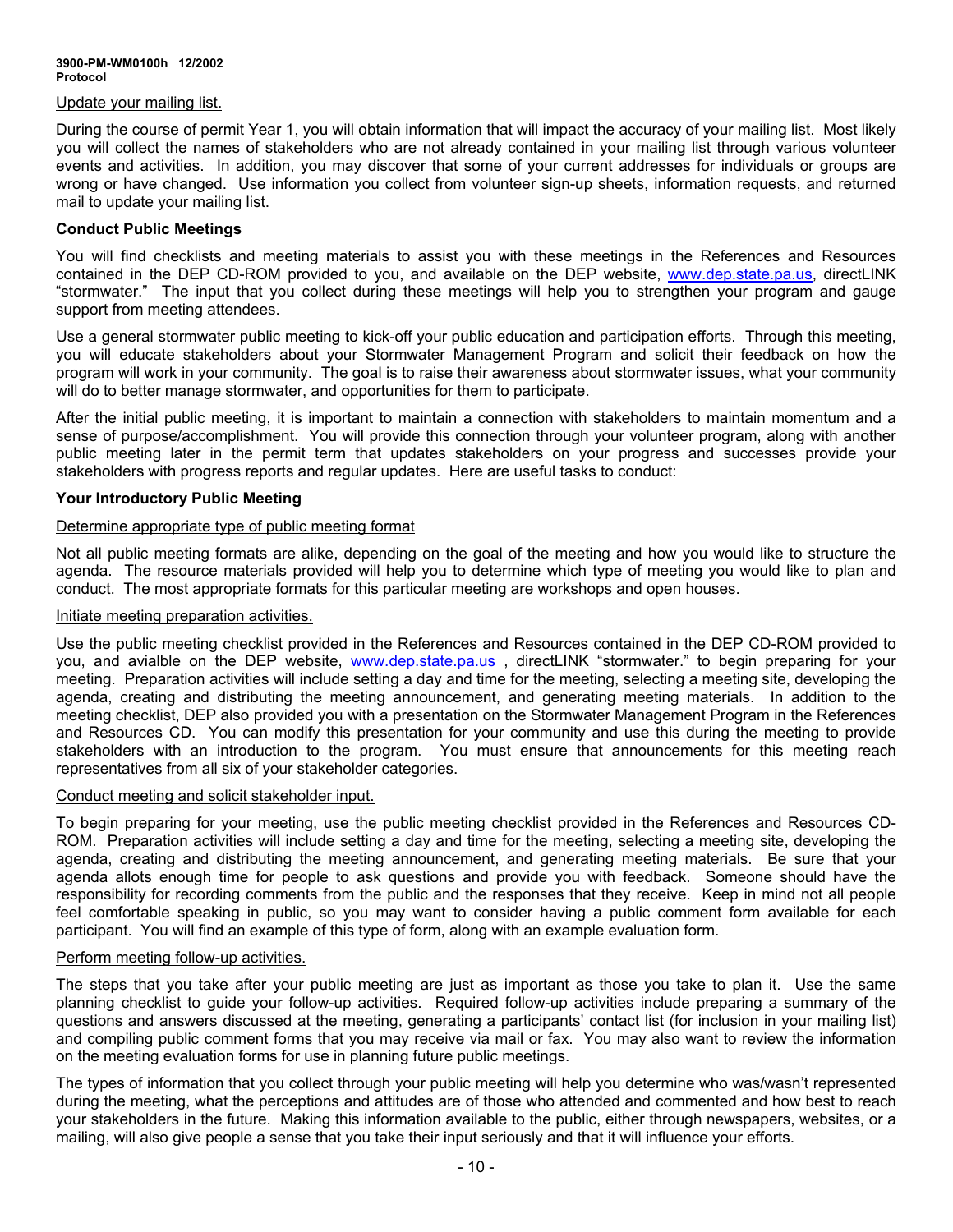- Invite representatives from all six of your stakeholder categories. It is important that all stakeholder interests have the opportunity to participate.
- Your agenda should include, but not be limited to, the overview presentation on your stormwater program and time for questions from the audience.
- Have participants sign-in at the door, providing you with their name, mailing address and their stakeholder group affiliation. You might also ask them how they heard about the meeting, to help you advertise in the future. Use this information to update your stakeholder mailing list.
- You should generate a meeting summary that documents all of the questions and answers discussed during the meeting as your meeting record.

#### **Plan and Conduct Public Meeting on Program Progress**

#### Follow the steps from Year 1 to plan, conduct, and follow-up on a public meeting that addresses your efforts related to the Stormwater Management Program.

The process to host another public meeting for your stakeholders is the same that you used during Year 1. You should use the information that you collected from your meeting evaluation forms to aid in planning your second meeting. At this stage in your permit term, you should also have a better understanding of your stakeholders through your volunteer program, as well as your public education efforts. Use this knowledge to decide on the best public meeting format, agenda, presentations, etc. The goal of this meeting is to refresh participants' on the purpose and requirements of your Stormwater Management Program and the progress that you have made to date. Information that you collect from stakeholders during this meeting may benefit you when preparing for your next permit term, which will commence in approximately one year.

- Invite representatives from all six of your stakeholder categories. It is important that all stakeholder interests have the opportunity to participate.
- Your agenda should include, but not be limited to, a review of your stormwater program and time for questions from the audience.
- Have participants sign-in at the door, providing you with their name, mailing address, and their stakeholder group affiliation. You might also ask them how they heard about the meeting, to help you advertise in the future. Use this information to update your stakeholder mailing list.
- You should generate a meeting summary that documents all of the questions and answers discussed during the meeting as your meeting record.

#### **Volunteer Program**

By providing stakeholders with an opportunity to get involved in your stormwater management efforts, you will obtain the support that you need to successfully implement all aspects of your Stormwater Management Program. There are many types of volunteer programs that can help manage stormwater and improve your community's water quality.

Choose what types of volunteer program will best suit your community: a volunteer water quality monitoring program; a volunteer storm drain stenciling program; or a volunteer stream clean-up program. All the resource materials you will need to successfully implement any of the three volunteer programs are available to you.

The goal of your volunteer program is to obtain and sustain volunteer support that will aid your stormwater management efforts. To reach this goal, it is important to develop a program that reflects your stakeholders' concerns and interests.

• Will people commit to meeting at a certain time and a certain place on a regular schedule or would people rather have the option of attending a one-time event?

This could affect whether or not you want to implement a monitoring program that relies upon volunteers' commitment to going out and sampling at certain points on a regular basis. Storm drain stenciling programs and stream clean-ups allow people to commit a larger block of time during a one-day event that may happen seasonally.

• Is it important to your stakeholders to see results immediately, or are they concerned about changes over time?

Stakeholders that want immediate results for their efforts may be most interested in stream clean-up events that make a short-term impact and has measurable results. Although storm drain stenciling programs result in something that stakeholders can see immediately, they may not feel or see the positive impact of their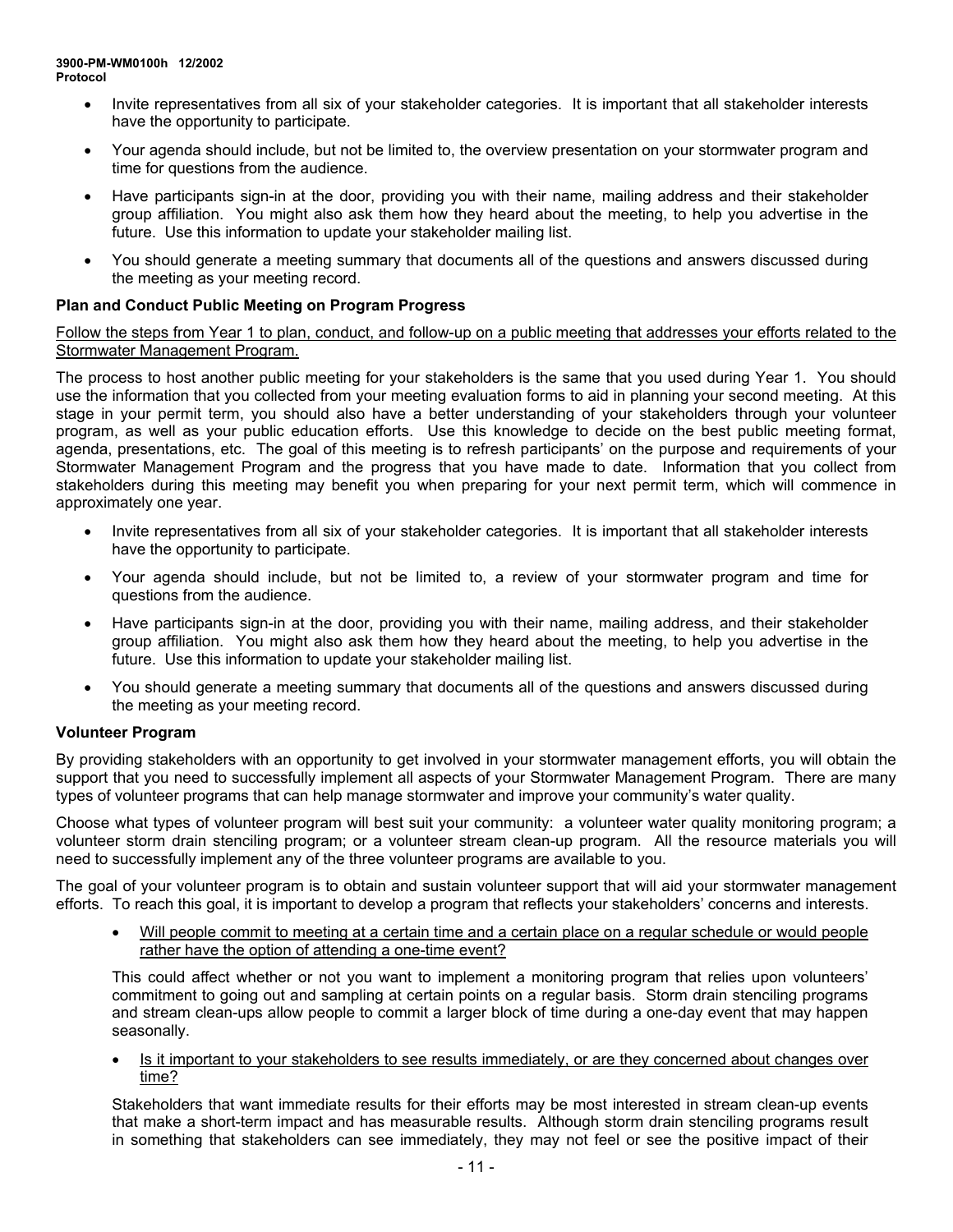efforts until the community changes its behavior due to the stencil's message. In monitoring, volunteers will not see any sort of trend in water quality until the program generates a number of samples at various points in the community.

• Are your stakeholders looking for a hands-on experience that is near the water?

A volunteer monitoring program or stream clean-ups may prove more popular among stakeholders looking for an experience that allows them to get up close to local waters. Volunteer safety could be a potential issue for you to consider with programs directly involving water.

• Are there existing programs within your community that already serve a similar purpose?

If stakeholders are involved in water quality monitoring for local watershed groups that encompass your community, it is unlikely that they would sign up for another program that serves the same purpose. It is important to ensure that you don't reinvent the wheel with whatever program you choose. Strive for coordination - avoid duplication.

Once you determine which volunteer program you will implement, get the word out to your stakeholders with an expected timeframe of when you will have the program up and running.

Establish a program schedule, assign roles and responsibilities, recruit volunteers.

Develop a schedule for implementation assign roles and responsibilities for program planning and implementation, and begin to recruit volunteers.

#### *Volunteer Monitoring Program*

#### Determine which type of assessment your program will undertake and develop your study design.

Use the manual entitled *Designing Your Monitoring Program: A Technical Handbook for Community-Based Monitoring in Pennsylvania* as the basis for planning and implementing your monitoring program. This document is a DEP publication and is made available on the CD-ROM. During this permit year, you will focus on designing the program. This involves determining the type of assessment you would like volunteers to conduct and creating the study design. The technical handbook referenced above will walk you through this process. You will want to pay particular attention to Chapters 2 and 5, as well as Appendix 6. These portions of the manual address the study design process and the different types of assessments that you can conduct with your volunteer monitors. Appendix 6 provides worksheets to help you with developing your study design.

#### *Storm Drain Stenciling Program*

#### Do This: Establish procedures for storm drain stenciling.

Read the resource materials in the References and Resources CD-ROM on developing and implementing a storm drain stenciling program.

#### Advertise volunteer program event/activities to all stakeholders.

The overall goal of your volunteer program is to develop a sustainable volunteer base that expands during each permit year. To reach this goal, you will have to effectively advertise your program and recruit volunteers. This can happen a number of different ways, including newsletter and newspaper articles, websites, mailings, presentations and word-ofmouth. It is important to use communication channels that will reach the various stakeholders within your community. Be sure to make announcements about your volunteer program well in advance of actual events and activities to allow people to plan. You can always send out a "Save the Date" message about an activity and follow-up with more detailed information as the date of the event/activity gets closer.

#### *Volunteer Monitoring Program*

Begin monitoring activities according to your program implementation schedule.

Using the program schedule developed during Year 2, kick-off your monitoring program using volunteer support. Ensure that all staff and volunteers follow the study design for the program, and that data are properly recorded and submitted. Be sure to obtain feedback from your volunteers on the monitoring program that you can use to improve the program in following years. Since your goal is to establish a volunteer base that is sustainable, you will need to understand what your volunteers liked and didn't like about their experience.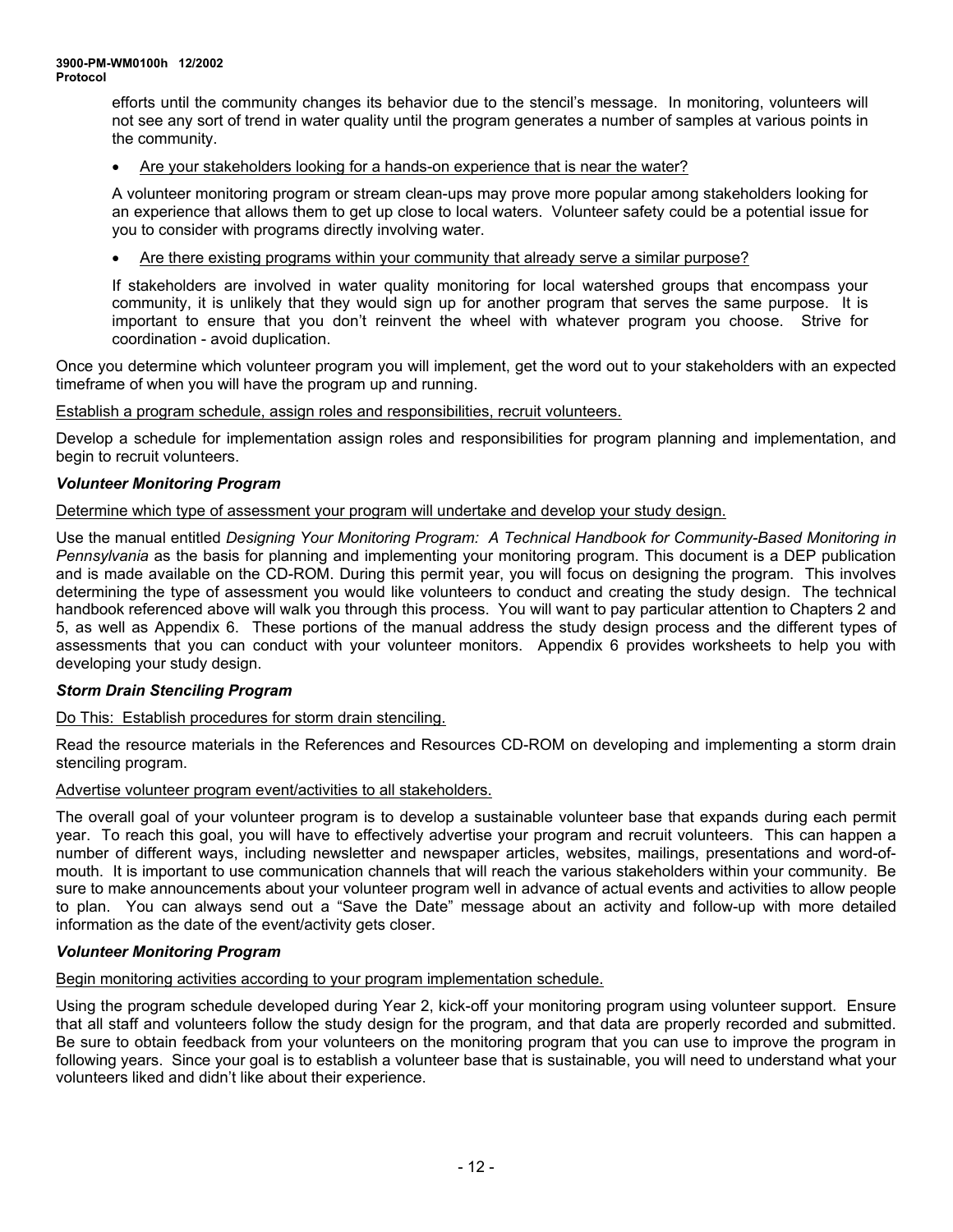#### *Storm Drain Stenciling Program*

#### Using procedures established for your program, stencil storm drains in Priority Areas

Recruit more volunteers, and maintain current volunteer base, for your program using information about program implementation during Year 3.

The information you collect from your volunteers during the first year of program implementation can help you sustain and recruit new volunteers. Factors such as time commitment, driving distances, time of day, advertising, availability of children's activities, organization and follow-up could influence your volunteers' decision to continue their participation in your program. Understanding how your volunteers perceived their experience with the program will allow you to make necessary changes and improve program implementation. During this permit year, analyze volunteer feedback from the previous year and adjust your program accordingly. The goal is to maintain the volunteer base that you established during Year 3 and build upon that base with new recruits during Year 4.

#### *Volunteer Monitoring Program*

Continue monitoring activities according to your program implementation schedule.

During Year 3, you conducted your initial monitoring activities with volunteers. Review your study design and update it, if necessary, based on your experiences from the first year of program implementation. Following your program schedule that you created in Year 2, continue your monitoring activities. Keep in mind that you may have to allow time for training your new volunteers.

#### *Storm Drain Stenciling Program*

Using procedures established for your program, stencil storm drains in additional Priority Areas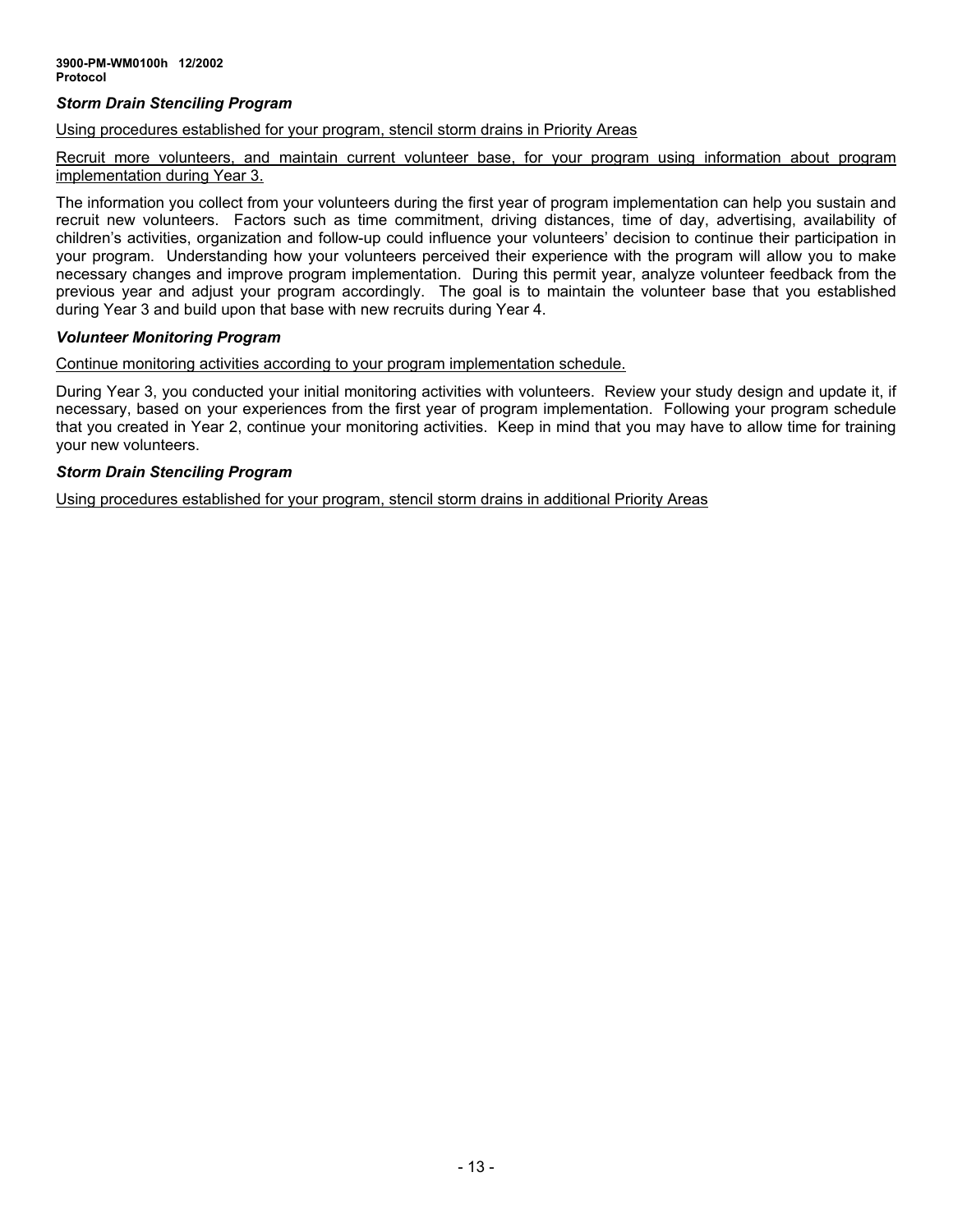# **MS4 STORMWATER MANAGEMENT PROGRAM** *PROTOCOL ILLICIT DISCHARGE DETECTION AND ELIMINATION (IDD&E)*

# **MINIMUM CONTROL MEASURE**

#### **Summary of Components of This Minimum Measure:**

- Develop map of municipal separate storm sewer system outfalls and receiving surface waterbodies
- Prohibit illicit discharges via DEP-approved ordinance
- Implement a IDD&E Program that includes 1) field screening program and procedures and 2) elimination of illicit discharges
- Conduct public awareness and reporting program (see also the Public Education and Outreach portion of this manual)

*NOTE: This timeline is extended one year for municipalities implementing a watershed-based approach.* 

|                              | <b>SUMMARY OF MINIMUM MEASURE</b>                                  |                                                                                                                                                    |                                                                                                                                  |                                                                                                                                                                                                  |
|------------------------------|--------------------------------------------------------------------|----------------------------------------------------------------------------------------------------------------------------------------------------|----------------------------------------------------------------------------------------------------------------------------------|--------------------------------------------------------------------------------------------------------------------------------------------------------------------------------------------------|
| <b>PERMIT</b><br><b>YEAR</b> |                                                                    |                                                                                                                                                    | PERMIT REQUIREMENTS AND MEASURABLE GOALS                                                                                         |                                                                                                                                                                                                  |
|                              | <b>Mapping</b>                                                     | <b>Ordinance</b>                                                                                                                                   | <b>Program</b>                                                                                                                   | <b>Education</b>                                                                                                                                                                                 |
| Year 1                       | Complete<br>$\bullet$<br>map of all<br>outfalls                    | Adopt and enact<br>NOTE: participating in<br>Act 167 planning or<br>implementation may<br>follow a different<br>schedule approved by<br><b>DEP</b> |                                                                                                                                  | Presentation on IDD&E<br>$\bullet$<br>Program and Ordinance<br>during a public meeting<br>Distribute educational material<br>$\bullet$<br>(see Public Education and<br>Outreach Minimum Measure) |
| Year <sub>2</sub>            | Establish<br>$\bullet$<br>priority areas<br>for $25%$ of<br>system | Implement and<br>enforce                                                                                                                           | <b>Screen Priority Areas</b><br>$\bullet$<br>Take corrective actions<br>$\bullet$<br>to remove illicit<br>discharges (as needed) | Distribute educational material<br>$\bullet$<br>(see Public Education and<br>Outreach Minimum Measure)                                                                                           |
| Year <sub>3</sub>            | Establish<br>$\bullet$<br>priority areas<br>for $25%$ of<br>system | Implement and<br>enforce                                                                                                                           | <b>Screen Priority Areas</b><br>$\bullet$<br>Take corrective actions<br>$\bullet$<br>to remove illicit<br>discharges (as needed) | Distribute educational material<br>$\bullet$<br>(see Public Education and<br>Outreach Minimum Measure)                                                                                           |
| Year 4                       | Establish<br>$\bullet$<br>priority areas<br>for $25%$ of<br>system | Implement and<br>enforce                                                                                                                           | <b>Screen Priority Areas</b><br>$\bullet$<br>Take corrective actions<br>$\bullet$<br>to remove illicit<br>discharges (as needed) | Distribute educational material<br>$\bullet$<br>(see Public Education and<br>Outreach Minimum Measure)                                                                                           |
| Year 5                       | Establish<br>$\bullet$<br>priority areas<br>for $25%$ of<br>system | Implement and<br>enforce                                                                                                                           | <b>Screen Priority Areas</b><br>$\bullet$<br>Take corrective actions<br>$\bullet$<br>to remove illicit<br>discharges (as needed) | Distribute educational material<br>$\bullet$<br>(see Public Education and<br>Outreach Minimum Measure)                                                                                           |

## **STORM SEWER SYSTEM MAPPING**

### **What Does This Section Address?**

This section provides details on the mapping component of the Illicit Discharge Detection and Elimination (IDD&E) Minimum Control Measure.

#### **What is an "outfall?"**

The federal regulations define an outfall as "a point source as defined by 40 CFR 122.2 at the point where a municipal separate storm sewer discharges to waters of the United States and does not include open conveyances connecting two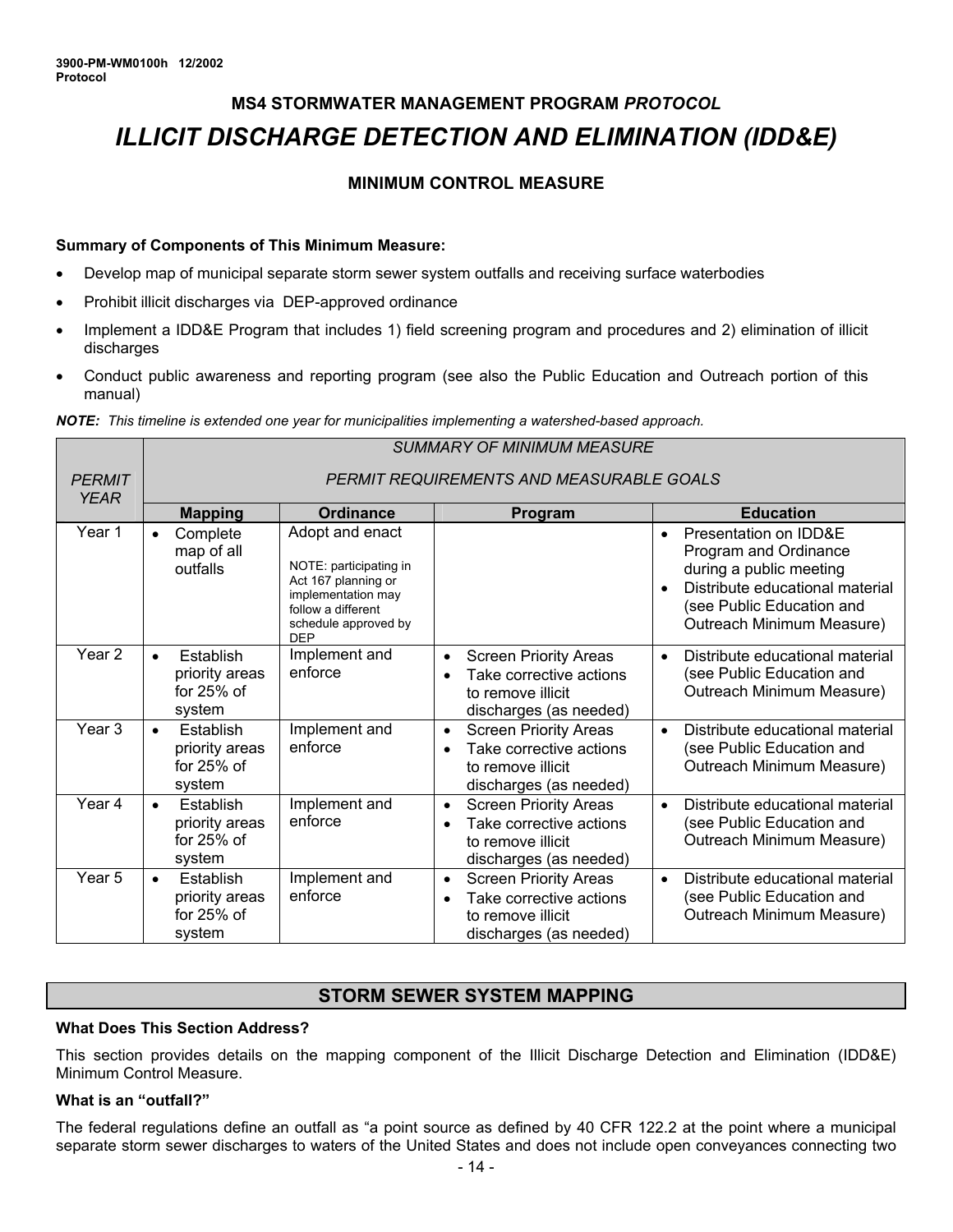#### **3900-PM-WM0100h 12/2002 Protocol**

municipal separate storm sewers, or pipes, tunnels or other conveyances which connect segments of the same stream or other waters of the United States and are used to convey waters of the United States."

A "point source" is defined as "any discernable, confined and discrete conveyance, including but not limited to any pipe, ditch, channel, tunnel, conduit, well, discrete fissure, container, rolling stock, concentrated animal feeding operation, vessel, or other floating craft from which pollutants are or may be discharged."

#### **What Should My Map Look Like?**

Understanding the location of your separate storm sewer system outfalls is the key to effectively managing stormwater runoff and protecting water quality. Not all system maps will look alike, but they should contain the same basic information and ultimately serve as a tool for your employees responsible for implementing the IDD&E Program, as well as other components of the Stormwater Management Program.

**SCALE.** The map must be of a scale that shows street-level detail and extends beyond the service boundaries of the municipal storm sewer system. A scale between 1:10,000 and 1:25,000 may be appropriate for many small MS4s that cover a large land area. This scale is acceptable as long as street-level detail can be obtained. Otherwise you should use a map scale that best depicts specific location information for each outfall, as technicians in the field will need street-level detail in order to effectively locate and monitor outfalls.

**SYSTEM FEATURES.** The goal of the system mapping is to identify all outfalls and the name/location of the receiving water bodies, to support an effort to detect and eliminate illicit discharges.

**FORMAT.** Only you can determine what format is best for your community. Factors such as staff, money, format of available data and equipment will dictate how you generate your system map. You may wish to use a geographic information system (GIS) to electronically generate your system map. PA DEP recognizes that not all communities have GIS capabilities. For those that do not have GIS capabilities, you can generate your map using other means. The format of your map is not as important as the quality of the information it contains. For help with developing your system map, consult the list of resources provided in Appendix 1.

#### **Where can I get the names of "receiving waters?"**

Use the names shown on the relevant USGS Topographical Survey Quadrangle map for your MS4. These can be obtained here:

<http://mac.usgs.gov/maplists/mlp001.cgi?initial=1&state=Pennsylvania&listtype=S&scale=1%3A24%2C000%2F1%3A25%2C000+Scale>

#### **What is meant by "priority areas?"**

This simply means selecting portions of your system by the 1) likelihood of problems and 2) the significance of the problems. For instance, the highest priorities should be the areas within your community that are high-risk for dumping to storm sewer system inlets and illegal connections to the system, such as sections of the system with older sanitary sewer lines or industrial activity and those areas with known incidences of illicit discharges, connections or illegal dumping in the past. The information that you collected when creating the outfall map should prove useful when prioritizing high-risk areas

#### **What Do I Need to Do and By When?**

Pursuant to the schedule at the beginning of this section of the *Protocol*, you must have a comprehensive map of your municipal separate storm sewer system (MS4) outfalls and receiving waters that will allow you to effectively implement the illicit discharge detection and elimination program described in the next section of this document. You must also have a list of priority areas in the system for efforts to trace the sources and eliminate illicit and illegal discharges and a procedure for program evaluation and assessment. If you are following a watershed-based approach under Act 167 (or otherwise as approved by DEP), your schedule of compliance can be delayed one year for each element.

### Sources of Information

You can accomplish this activity by reviewing city records, drainage maps and existing storm drain maps. You may need to conduct field surveys to verify outfall locations. Field surveys will also give you the opportunity to locate any additional outfalls that were previously unknown.

#### Developing the Map

Devise an internal coding system for your outfalls that you can use on your system map. This will allow you to reference the location of outfalls easily, rather than using cumbersome and subjective narrative descriptions, when conducting your field screening activities under the IDD&E Program, described later in this section.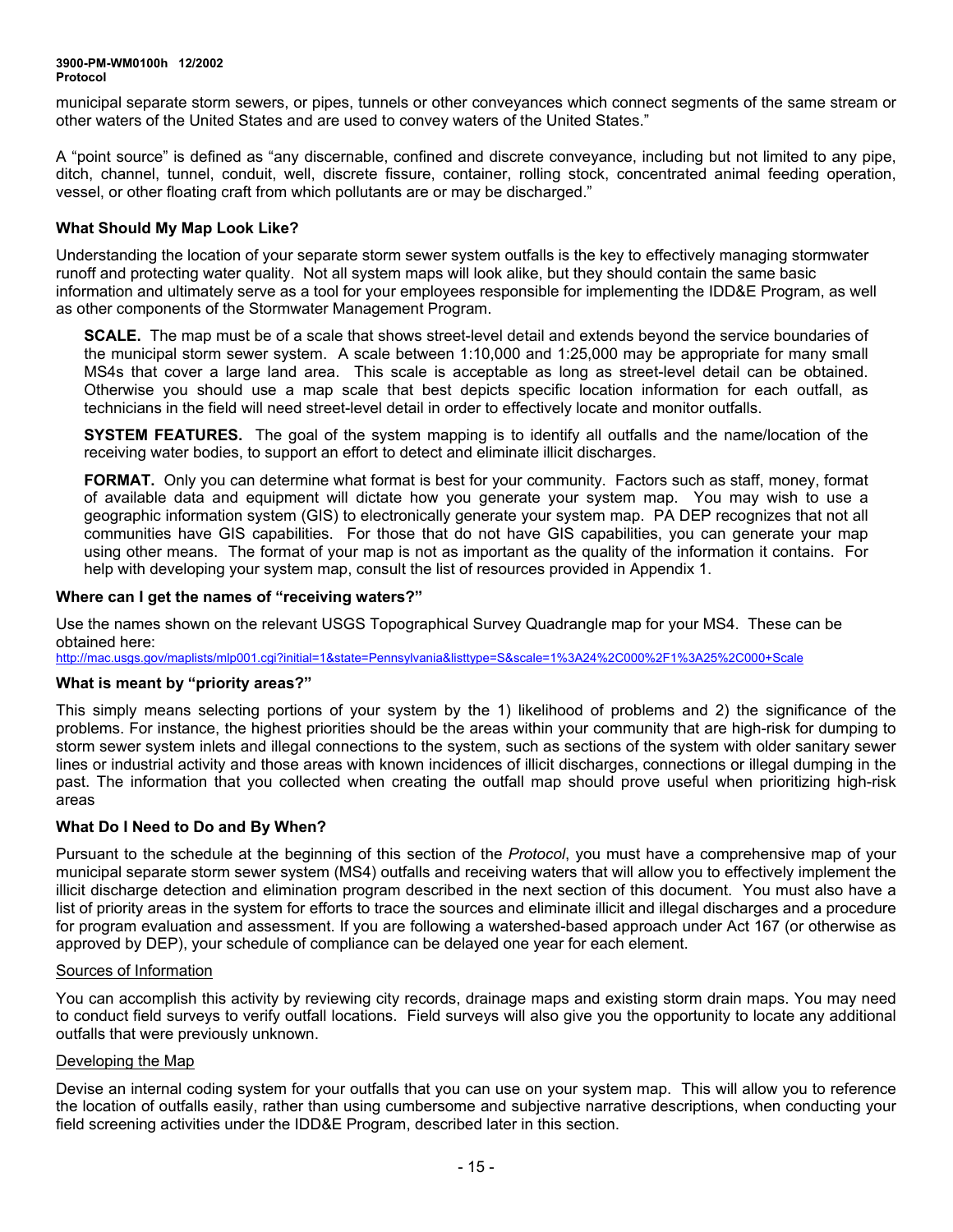#### **3900-PM-WM0100h 12/2002 Protocol**

Show the location of all outfalls and the names and locations of all surface waters that receive discharges from those outfalls. Include all outfalls that are physically connected to the system, even those that are outside of the Urbanized Area boundary.

#### High-Risk Problem Areas

Identify areas within your community that are high-risk for dumping to storm sewer system inlets and illegal connections to the system, such as sections of the system with older sanitary sewer lines or industrial activity and those areas with known incidences of illicit discharges, connections or illegal dumping in the past. The information that you collected when creating the outfall map should prove useful when prioritizing high-risk areas.

In addition, you should conduct visual outfall screening during dry weather. Where dry weather flows are observed, conduct field tests of selected pollutants to establish priority areas (this is described later in this *Protocol*). Use the results when evaluating the high-risk areas.

Prioritize these high-risk areas that are likely to have illicit discharges, illegal connections to the system, and illegal dumping. Beginning in Year 2, each year identify the highest priority areas for 25 percent of the system until the entire system is prioritized by the end of the permit term. This list will be the Priority List for Illicit Discharge Elimination described in a following section of this component of the *Protocol*.

# **IDD&E MINIMUM MEASURE COMPONENT: ILLICIT DISCHARGE ORDINANCE**

#### **What Does This Section Address?**

This section provides information on the ordinance developed by DEP that will provide the legal authority you need to implement and enforce your Illicit Discharge Detection and Elimination (IDD&E) Program under this Minimum Control Measure. A Model Ordinance is available from DEP.

#### **Can I make changes to the ordinance?**

DEP discourages changes to the model ordinance, because it has been prepared to meet the MS4 permit requirements. However, some municipalities already have good stormwater ordinances. Municipalities who do not wish to enact the model ordinance in its entirety must get approval from DEP to ensure that the MS4 permit requirements are met.

DEP sought public comments on the model ordinance and made adjustments in the final version based on the comments.

#### **What Do I Need to Do and By When?**

The timing depends on the municipality's involvement in any Act 167 planning and the status of that planning and/or implementation:

The model ordinance must be enacted in the first year of the permit term, except where a municipality commits to a multimunicipal, watershed-based program following this *Protocol*, in which case the schedule is delayed one year. Subsequent to completion of the Act 167 Plan (or Plan Update), the ordinance must be modified to reflect Plan requirements. Regardless of the timing of the Act 167 Plan (or Plan Update) an ordinance must be enacted within the first two years of the permit term, for MS4s participating in the Act 167 process.

# **ILLICIT DISCHARGE DETECTION AND ELIMINATION**

#### **What Does This Section Address?**

This section provides information on the IDD&E Program that establishes procedures for identifying and eliminating prohibited discharges of non-stormwater to your storm sewer system.

#### **What Do I Need to Do and By When?**

The IDD&E Program consists of the following three elements, which must be implemented according to the schedule (if you are following a watershed-based approach under Act 167 (or otherwise as approved by DEP), your schedule of compliance can be delayed one year for each element):

- Conduct Field Screening
- **Identify Source of Illicit Discharges**
- Strategy to Remove or Correct Illicit Discharges.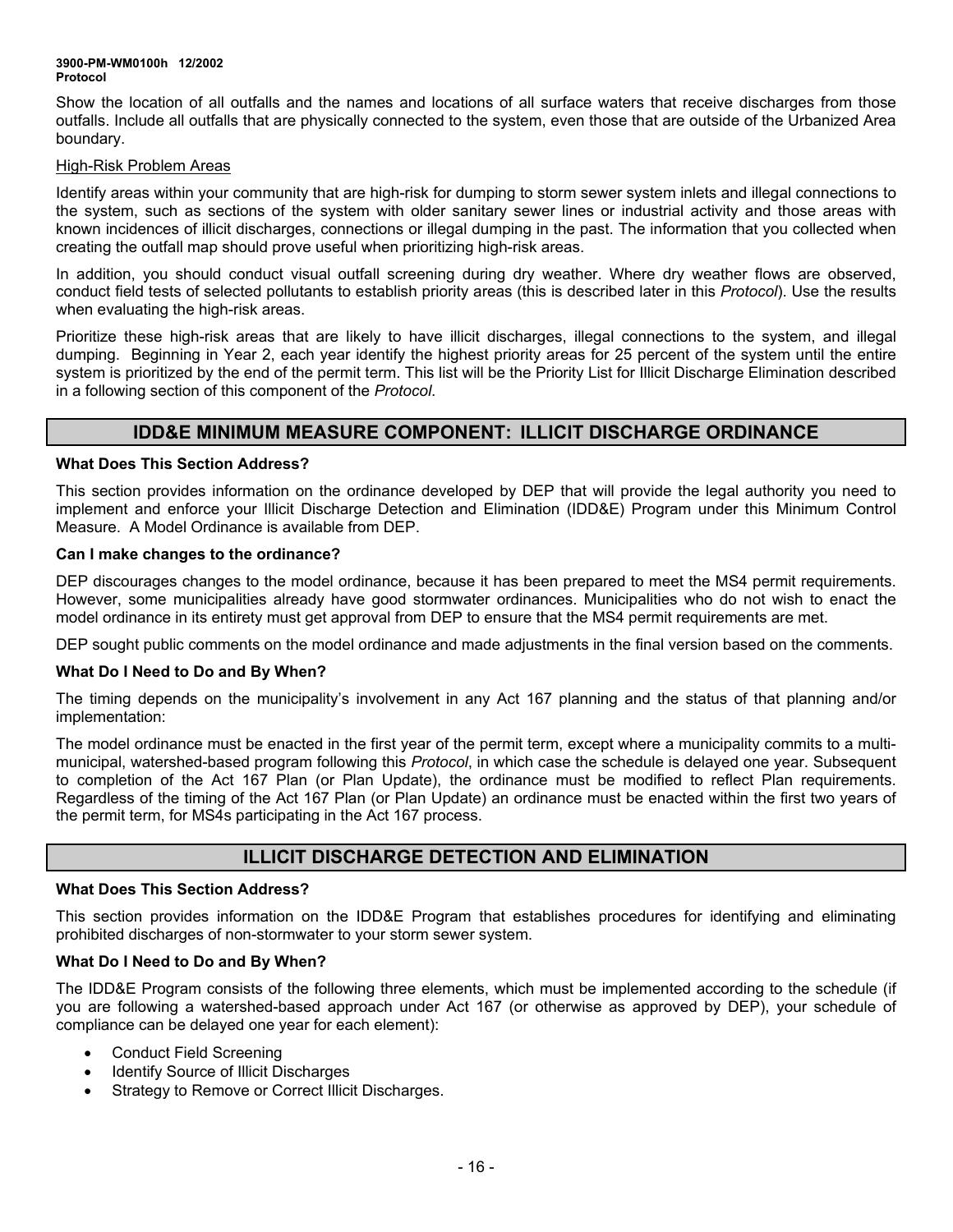#### 1. FIELD SCREENING

Field screening is necessary to identify the source(s) of the actual illicit discharges. The Priority List that you create each year will serve as the basis for your field screening activities. You must start your annual field screening in Year 2 of your permit. If you are following a watershed-based approach under Act 167 (or otherwise as approved by DEP), your schedule of compliance can be delayed one year.

The Checklist provided in this *Protocol* (see the References and Resources CD-ROM and Appendix 1) must be used when conducting field screening. Every outfall in the Priority Areas must be screened two times a year as each priority area is screened. This activity is something that you can piggy-back onto other existing field activities, such as regularly scheduled fire hydrant inspections, road repairs, landscaping activities, other field work conducted during county preparation of the Act 167 stormwater plan, etc.

Using the Checklist, the staff designated to conduct field screening will go out into the Priority Areas and collect visual data. The screening should be conducted at least 72 hours since the last precipitation event, and that at least 48 hours should pass between the first screening at a particular outfall and the second screening at that outfall. If someone conducting the field screening discovers a dry-weather flow, they (or another designated individual with the proper training) must collect a sample of that flow for analysis. Such a discovery triggers the requirements under the other two program elements:

- Identify Source of Illicit Discharges
- Remove or Correct Illicit Discharges

#### 2. IDENTIFY SOURCE OF THE ILLICIT DISCHARGE

The following IDD&E Program elements only apply if you identify a dry-weather flow during your field screening activities in Years 2, 3, 4, and/or 5. You will need to conduct all the activities described below for each illicit discharge that you identify during field screening.

#### • **Collect and analyze samples of the dry-weather flow.**

If you identify a dry-weather flow at an outfall during field screening, take two grab samples of the flow. Analyze the samples for the characteristics and pollutants listed in the Table below.

| <b>Characteristic/Pollutant</b> | <b>Method</b>        |
|---------------------------------|----------------------|
| Color                           | Visual observation   |
| Odor                            | Visual observation   |
| Turbidity                       | Visual observation   |
| Sheen/scum                      | Visual observation   |
| pH                              | In-field analysis    |
| Total chlorine                  | In-field analysis    |
| Total copper                    | In-field analysis    |
| Total phenol                    | In-field analysis    |
| Detergents/surfactants          | In-field analysis    |
| Flow                            | In-field measurement |
| <b>Bacteria</b>                 | Laboratory analysis  |

#### **Dry-Weather Flow Sampling Analysis Requirements**

As shown in the Table, some parameters only require visual observations while others require more analytical testing. You can use inexpensive colorimetric field test kits to analyze your grab samples for total chlorine, total copper, total phenol, and detergents. You will need this information to effectively determine the type of pollutants and pinpoint the source of the discharge. The field screening checklist, along with the sampling resource materials, referred to in this section will provide you with helpful information on techniques for taking grab samples and the methods to use for analyzing your samples.

#### • **Identify the source of the discharge.**

The data you obtain from visual, in-field, and laboratory analysis will provide you with the information necessary to determine the source of the dry-weather flow or floatables. Based on the pollutants contained in your grab sample, you should have an idea if the source is from illegal dumping in a storm drain, a cross-connection, or a leak in a pipe. Using this information, you will be able to narrow down the potential sources of the dry-weather flow and begin storm drain investigations by tracing the flow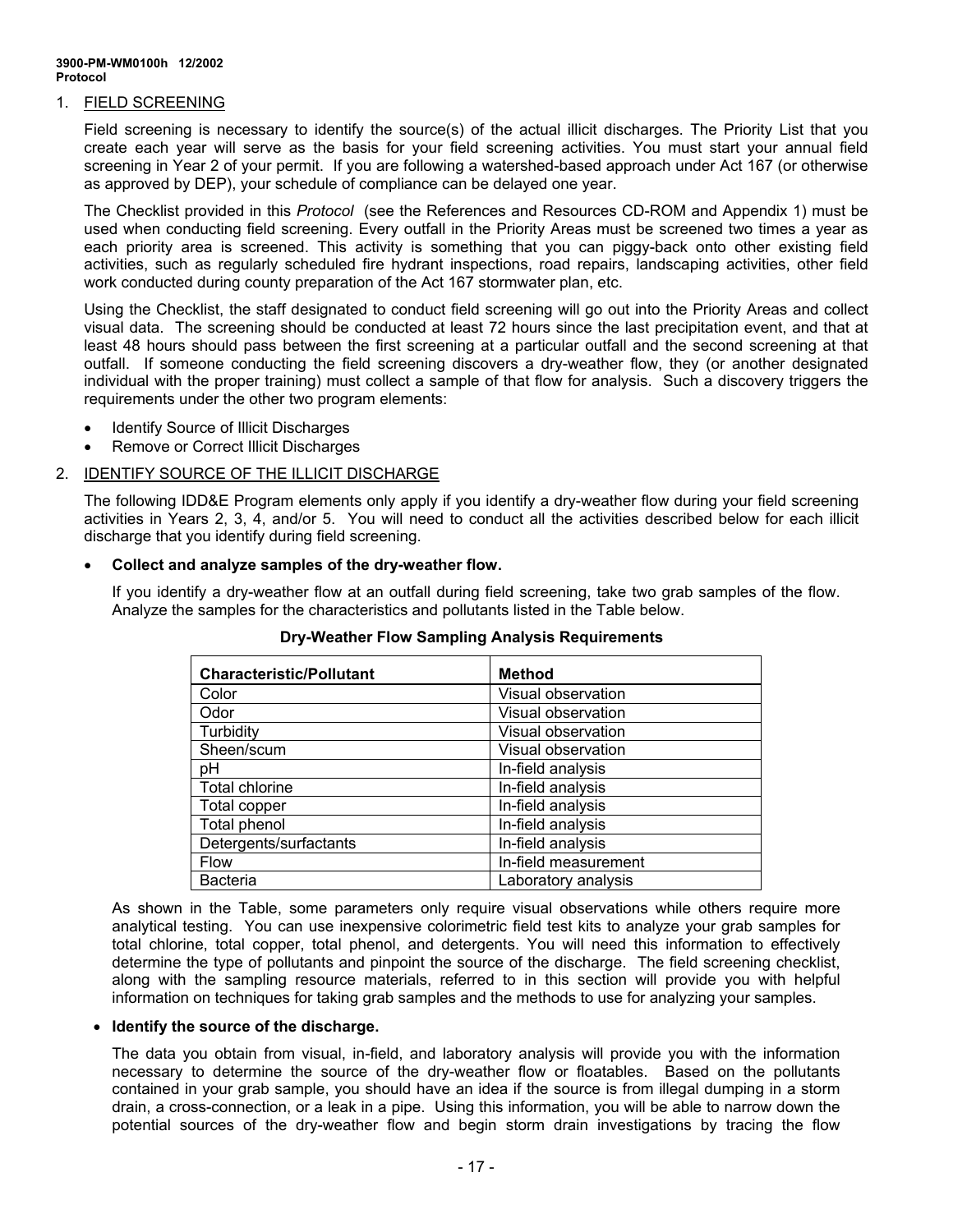upstream using your storm drain maps and by inspecting upgradient manholes and storm drains. If need be, you can also conduct more focused tests to pinpoint the source.

You may decide to conduct smoke and dye testing; however, these additional costs may not be allowable under the Act 167 reimbursement program.

#### 3. REMOVE OR CORRECT THE ILLICIT DISCHARGE

#### • **Determine if the flow is from illegal dumping or an improper connection.**

Once you identify the source, you need to determine if it is a case of improper dumping or if a property owner has an improper physical connection to your storm sewer system. This will help you select the most appropriate method for correcting or removing the discharge. If it is a case of improper dumping, your only recourse may be to conduct intensified education of residents living in and traveling through that area. If it is a case of an improper physical connection, see the next paragraph.

#### • **Take the appropriate action to correct the discharge.**

If a violation is found, notify the property owner of the violation. Give the property owner a timeframe for removal of the source. After that time has passed, screen the outfall at which you identified the dry weather discharge. In addition, visit the property again to confirm that the property owner removed or corrected the source. If the property owner has not resolved the problem in the allotted timeframe, you may need to take further action.

#### • **Document all steps taken**

The results of all discussions, tests, and screenings, should be documented for follow-up purposes. Progress evaluation of your IDD&E program will depend on the ability to tabulate the number of illicit connections corrected and the status of those in the process of being corrected.

#### • **List the status of all illicit discharges detected in your Annual Report Form to DEP**

# **ILLICIT DISCHARGE DETECTION AND ELIMINATION PUBLIC EDUCATION AND OUTREACH**

#### **What Does This Section Address?**

This section provides a brief overview of the public education and outreach activities linked to the overall IDD&E Minimum Control Measure. Many of these activities link to activities discussed under the Public Education and Outreach Minimum Control Measure and the Public Involvement and Participation Minimum Control Measure, both addressed elsewhere in this Protocol. Completing the activities described under those Minimum Control Measures will help you to meet your public education and outreach requirements under this Minimum Control Measure.

You will need to conduct more public education and outreach activities, however, when you are trying to correct an illicit discharge. This section addresses those additional public education and outreach activities, as well as the schedule for completing public education and outreach activities to meet your permit requirements under this Minimum Control Measure.

#### **What Do I Need to Do and By When?**

You can find all the resource materials needed to conduct these public education and outreach activities with the other educational resources (References and Resources CD) . To fulfill the permit requirements associated with this component of the IDD&E Minimum Control Measure, complete the following tasks during each year of your permit (If you are following a watershed-based approach under Act 167 (or otherwise as approved by DEP), your schedule of compliance can be delayed one year for each element):

#### **Year 1: Raise Awareness About Illicit Discharges and the IDD&E Program**

• *Present details on the components of the IDD&E Program and Ordinance during a public meeting (see Ordinance requirements in previous section).* 

As stated in the previous section, you must share with your community the details of the IDD&E Program and ordinance through a public meeting. This can be a regularly-scheduled public meeting of the municipal officials.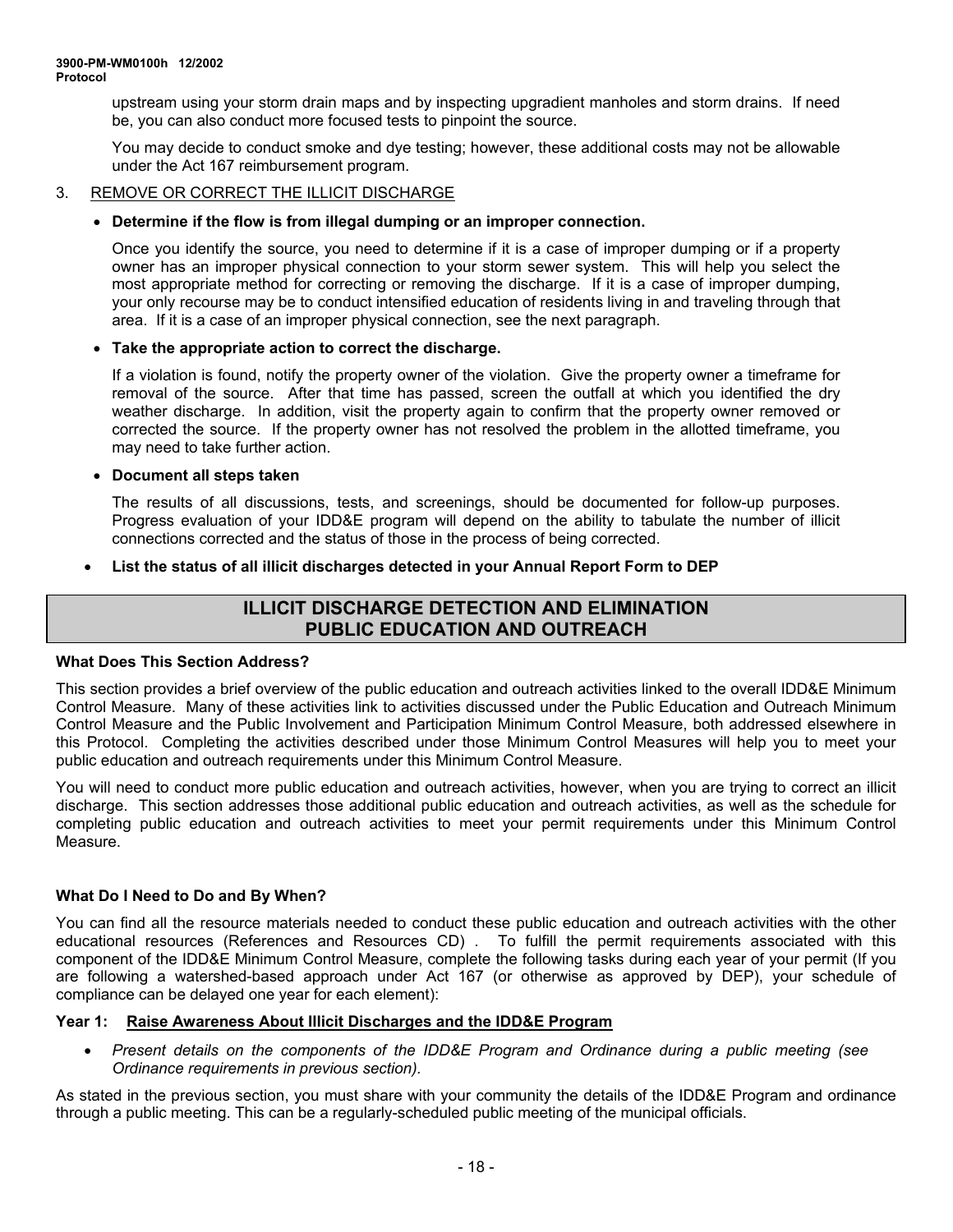• *Distribute educational materials on the impacts of illicit discharges through the storm sewer system to water quality (see Public Education and Outreach minimum measure requirements).* 

Again, there is nothing additional for you to do under this minimum measure, as long as you meet your permit requirements for Public Education and Outreach.

#### **Years 2 - 5: Educate the Public About Illicit Discharges**

• *Continue to distribute educational materials on the impacts of illicit discharges through the storm sewer system to water quality.* 

Follow your permit requirements for Year 2 of the Public Education and Outreach minimum measure and you will be in compliance with your permit requirements under this minimum measure.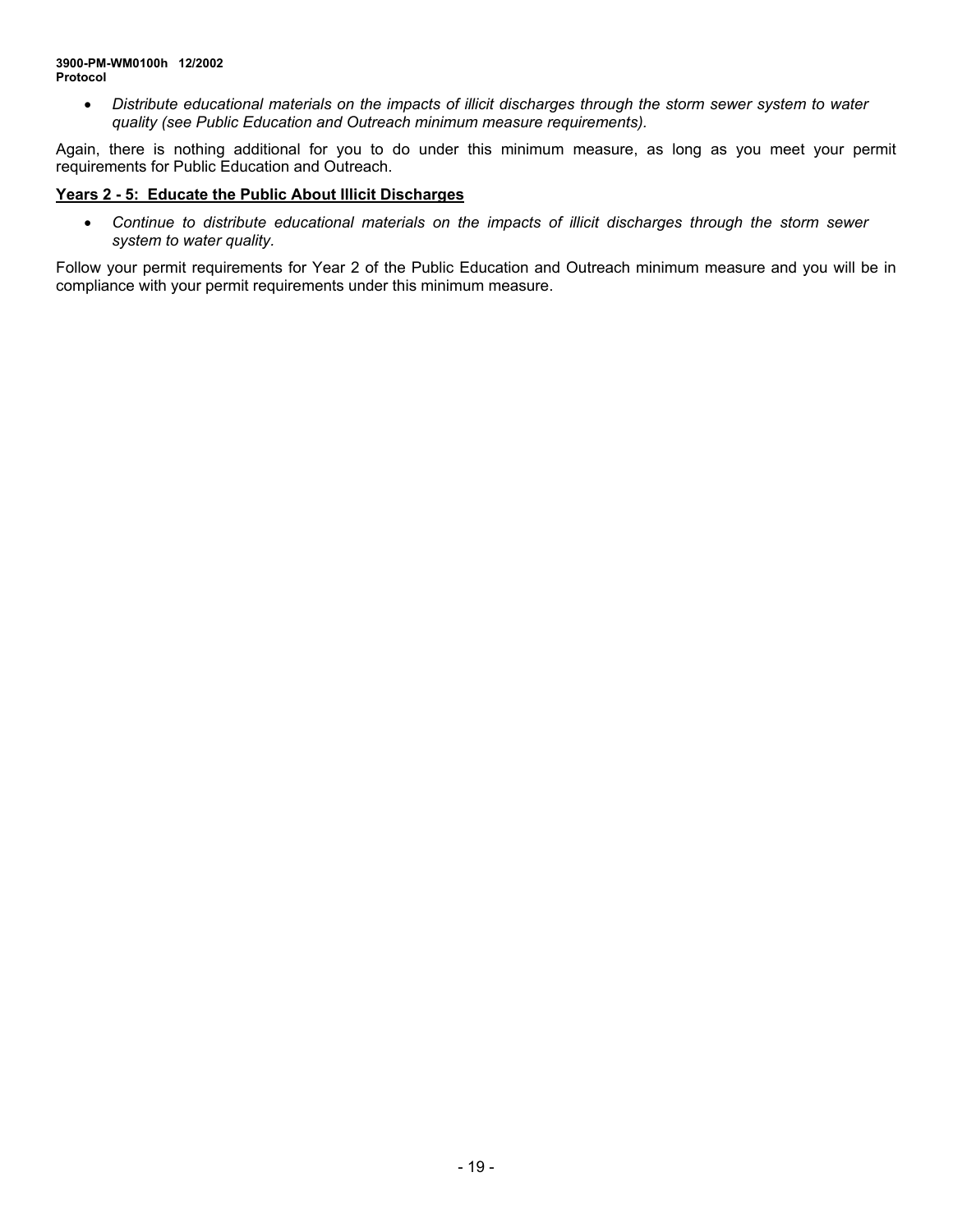# **MS4 STORMWATER MANAGEMENT PROGRAM** *PROTOCOL CONSTRUCTION STORMWATER RUNOFF MANAGEMENT*

# **MINIMUM CONTROL MEASURE**

#### **Summary of Components of This Minimum Control Measure:**

- Enact, implement and enforce a stormwater control ordinance using DEP model language,
- Require review and approval of Erosion and Sediment Control Plans: (1) for any earth disturbance one acre or more causing runoff to the MS4 (or any earth disturbance five acres or more regardless of the planned runoff), and (2) as a prerequisite for the formal approval of land development and redevelopment plans or the issuance of building permits, and
- Distribute educational materials to land developers with the applications for building permits and other land development/redevelopment permits or approvals (see Public Education and Outreach Minimum Control Measure).

*NOTE: This timeline is extended one year for municipalities implementing a watershed-based approach* 

|                   | SUMMARY OF MINIMUM CONTROL MEASURE                                                                                                                                                                 |                                                                                                                                         |
|-------------------|----------------------------------------------------------------------------------------------------------------------------------------------------------------------------------------------------|-----------------------------------------------------------------------------------------------------------------------------------------|
| <b>PERMIT</b>     | <b>PERMIT REQUIREMENTS AND MEASURABLE GOALS</b>                                                                                                                                                    |                                                                                                                                         |
| <b>YEAR</b>       | <b>Construction Site Stormwater Program</b>                                                                                                                                                        | <b>Developer Education</b>                                                                                                              |
| Year 1            | Ordinance: enact an ordinance requiring:<br>$\bullet$                                                                                                                                              | Meet permit requirements and                                                                                                            |
|                   | the review and approval of Erosion and Sediment ("E&S")<br>Control Plans.                                                                                                                          | measurable goals for Year 1<br>under Public Education and<br>minimum<br>control<br>Outreach                                             |
|                   | for any earth disturbance one acre or more with runoff to the<br>MS4, or five acres or more regardless of the planned runoff,<br>and                                                               | measure.                                                                                                                                |
|                   | as a prerequisite for the formal approval of land development<br>plans or the issuance of building permits                                                                                         |                                                                                                                                         |
|                   | Process:<br>$\bullet$                                                                                                                                                                              |                                                                                                                                         |
|                   | Use municipal resources, a service provider or the local CCD<br>to review E&S Plans,                                                                                                               |                                                                                                                                         |
|                   | Using the local CCD, establish an agreement with the local<br>CCD for the review                                                                                                                   |                                                                                                                                         |
|                   | Standard: Require that the Erosion and Sediment Control Plans be<br>$\bullet$<br>developed in accordance with the requirements of Chapters 102<br>(erosion & sedimentation) of the DEP regulations |                                                                                                                                         |
| Year <sub>2</sub> | Implement the ordinance (and any agreement) for review of Erosion<br>and Sediment Control Plans                                                                                                    | Meet permit requirements and<br>measurable goals for Year 2<br>under Public Education and<br>minimum<br>Outreach<br>control<br>measure. |

*NOTE: Municipalities that already have similar ordinances only need to amend them to include any of these requirements not already in place (DEP will need to approve alterations from the Model Ordinance)*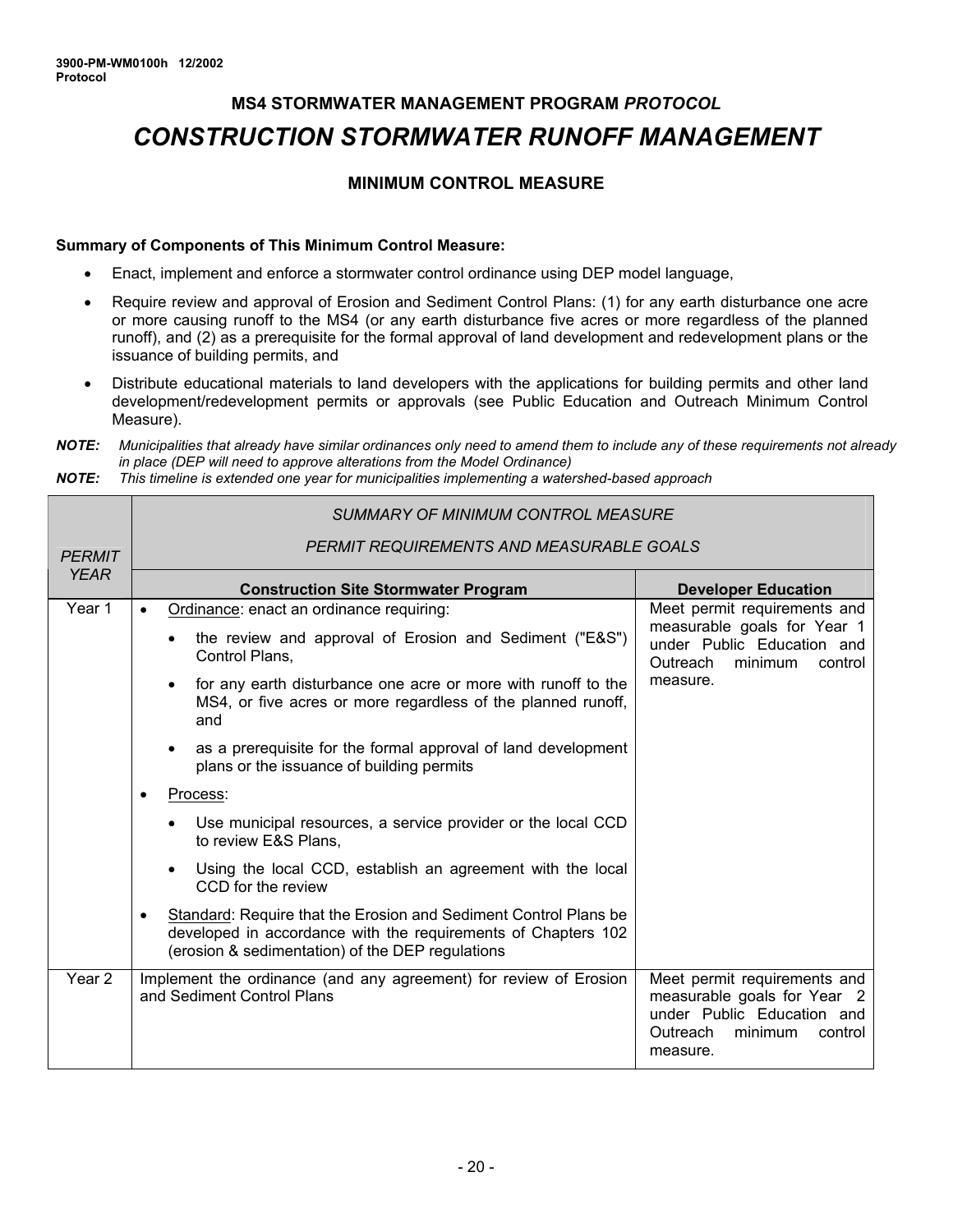|               | SUMMARY OF MINIMUM CONTROL MEASURE                                                              |                                                                                                                                      |
|---------------|-------------------------------------------------------------------------------------------------|--------------------------------------------------------------------------------------------------------------------------------------|
| <b>PERMIT</b> | <b>PERMIT REQUIREMENTS AND MEASURABLE GOALS</b>                                                 |                                                                                                                                      |
| <b>YEAR</b>   | <b>Construction Site Stormwater Program</b>                                                     | <b>Developer Education</b>                                                                                                           |
| Year 3        | Implement the ordinance (and any agreement) for review of Erosion<br>and Sediment Control Plans | Meet permit requirements and<br>measurable goals for Year 3<br>under Public Education and<br>Outreach minimum<br>control<br>measure. |
| Year 4        | Implement the ordinance (and any agreement) for review of Erosion<br>and Sediment Control Plans | Meet permit requirements and<br>measurable goals for Year 4<br>under Public Education and<br>Outreach minimum<br>control<br>measure. |
| Year 5        | Implement the ordinance (and any agreement) for review of Erosion<br>and Sediment Control Plans | Meet permit requirements and<br>measurable goals for Year 5<br>under Public Education and<br>Outreach minimum<br>control<br>measure. |

# **CONSTRUCTION SITE STORMWATER PROGRAM**

#### **What Does This Section Address?**

This section addresses the requirements for developing and implementing a program to control stormwater runoff from construction sites during earth disturbance activities consisting of one acre or more where there will be runoff to the MS4 (or five acres or more regardless of the planned runoff).

In Pennsylvania, two programs currently exist that address stormwater runoff from construction activities: 1) the Erosion and Sediment Control Program under 25 Pa. Code Chapter 102, and 2) the NPDES Stormwater Construction Permit Program.

The Erosion and Sediment Control Program (also called the "Chapter 102 program"), is described in the regulations at 25 Pa. Code §§102.1 – 102.51. The program requires an Erosion and Sediment Control Plan for any earth disturbance equal to or greater than 5000 square feet. For more information, visit the DEP stormwater website, [www.dep.state.pa.us](http://www.dep.state.pa.us/) , directLINK "stormwater", or view the regulations here: [www.pacode.com/secure/data/025/chapter102/chap102toc.html.](http://www.pacode.com/secure/data/025/chapter102/chap102toc.html)

The Erosion and Sediment Control Plan must contain BMPs appropriate to the site and the surrounding area that might be impacted by the construction activities, as well as for post-construction runoff. The construction activityrelated BMPs are available to developers and others through the Erosion and Sediment Pollution Control Program Manual, (DEP ID: 363-2134-008) on DEP's website, [www.dep.state.pa.us](http://www.dep.state.pa.us/) , directLINK "stormwater," and available at your local CCD.

Generally speaking, an NPDES Stormwater Construction Permit is required for earth disturbance activities (hereinafter referred to as "construction") where (1) the construction disturbs five acres or more, or (2) there is a discharge from a site to the MS4 where earth disturbance is one acre or more.

In most cases, your County Conservation District implements these two programs within your community. DEP is responsible for implementing and enforcing these programs in cases where the County does not have this responsibility.

By requiring review and approval of Erosion and Sediment Control Plans (and proof of NPDES Stormwater Construction Permits where required), and by coordinating your building permit and other land development permits or approvals with the CCD (or DEP in some cases), you will meet your MS4 permit requirements for this component of the Construction Stormwater Runoff Management Minimum Control Measure. Utilizing these existing statewide programs, the municipality avoids the need to do a duplicative, independent review of every Erosion and Sediment Control plan.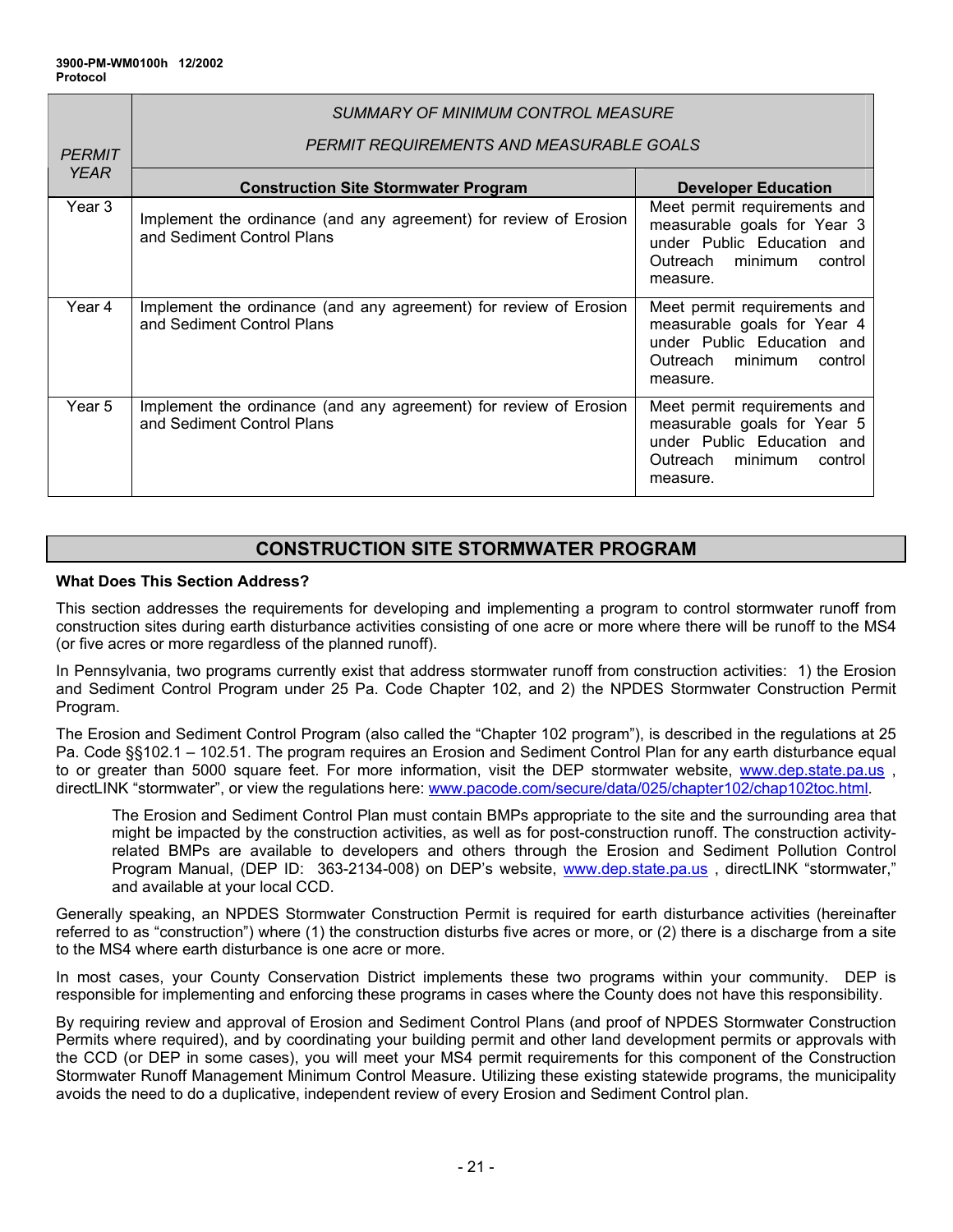#### **What Do I Need to Do and By When?**

Pursuant to the schedule at the beginning of this section of the *Protocol*, you must (1) enact an ordinance (or revise your existing one) (2) arrange for review of Erosion and Sediment Control plans, and (3) require proof of issuance of NPDES permits where they are required. After that, you must implement the ordinance and the E&S plan review process. If you are following a watershed-based approach under Act 167 (or otherwise as approved by DEP), your schedule of compliance can be delayed one year for each element.

Ordinance: The ordinance must contain two basic requirements regarding any earth disturbance greater than or equal to one acre that results in runoff to your MS4 (or five acres or more regardless of the planned runoff): (1) review and approval of the Erosion and Sediment Control Plan by the municipality, or the CCD or DEP (e.g., as part of issuance of NPDES Stormwater Construction Permits), and (2) the review and approval (and permit) must also be a prerequisite for any building permits and other land development permits or approvals.

A model ordinance is available from DEP.

Arrangement With County Conservation District: If you use the local CCD for your reviews and approvals, you must have an agreement with your local CCD that addresses these reviews and permitting requirements. This agreement ensures the close coordination between the municipality and the CCD on these important issues affecting water quality.

Satisfaction of these review and approval requirements can be met by a letter from the local CCD (in the county where the project is located) indicating that (1) the CCD has reviewed and approved the applicant's Erosion and Sediment Control Plan developed in accordance with the regulatory requirements and, where required, (2) an NPDES Stormwater Construction Permit has been issued.

In some counties, the CCD may not wish to participate in this approach. In those cases, the municipality will have to make arrangements with DEP. Nothing in PAG-13 or this Protocol changes the requirements in Chapter 102 or the NPDES Stormwater Construction Permit programs.

## **DEVELOPER EDUCATION**

#### **What Does This Section Address?**

This section addresses the educational component of the Construction Stormwater Runoff Management Minimum Control Measure. Developers have responsibilities under the existing programs administered by the County Conservation Districts (CCDs) (or DEP). Their projects can be delayed if they are unfamiliar with the Chapter 102 Erosion and Sediment Control Plan requirements, and the interrelationship with municipal building permit and land development approvals.

Therefore, ensuring that developers understand these stormwater management requirements at their sites will ultimately benefit you. Through this Minimum Control Measure component, you will distribute educational materials created by DEP to the developers planning to build in your community. You must perform these activities to be in compliance with your permit requirements.

#### **What Do I Need to Do and By When?**

To fulfill the permit requirements associated with this component of the Construction Stormwater Runoff Management Minimum Control Measure, distribute educational materials to developers on the impacts of stormwater runoff and construction site stormwater management requirements (see Public Education and Outreach Minimum Control Measure requirements).

There is nothing additional for you to do under this Minimum Control Measure, as long as you meet your permit requirements for Public Education and Outreach. At this point in your stormwater program, developers working in your community may not be familiar with your stormwater management program under your MS4 permit.

The educational materials introduce the concept of a separate storm sewer system and address the impacts of stormwater runoff from construction sites to the system. By raising developers' awareness about your stormwater program, you are contributing to facilitating the CCD's efforts in securing compliance from developers and are more likely to obtain participation in implementing your program during the remainder of the permit term.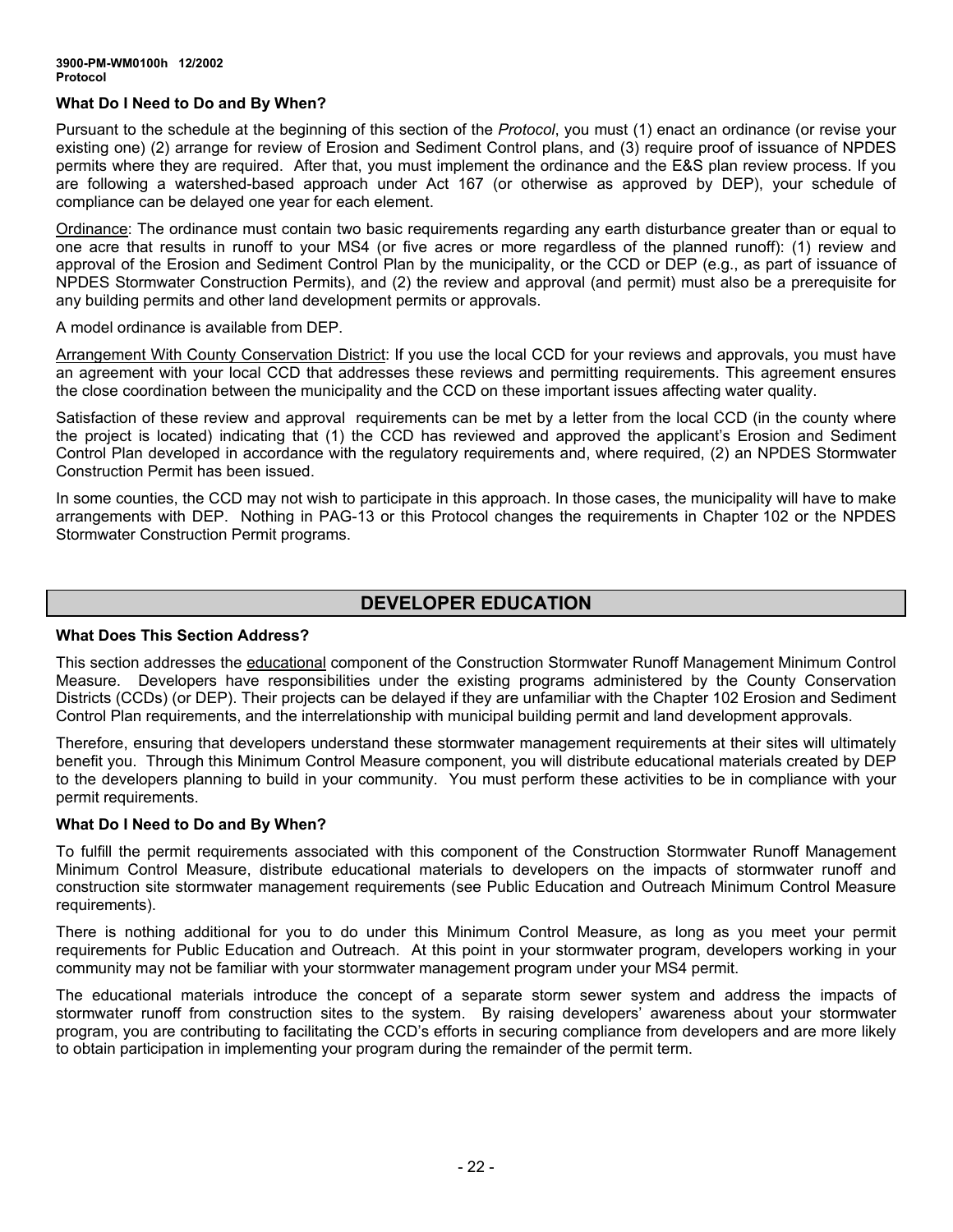# **MS4 STORMWATER MANAGEMENT PROGRAM** *PROTOCOL POST-CONSTRUCTION STORMWATER RUNOFF MANAGEMENT*

# **MINIMUM CONTROL MEASURE**

#### **Summary of Components of This Minimum Control Measure:**

- Enact, implement and enforce a stormwater control ordinance using DEP model language,
- Coordinate the review and approval of post-construction BMPs simultaneously with the review and approval for construction Erosion and Sediment Control Plans as described in the Construction Minimum Control Measure, and
- Ensure long-term operation and maintenance of the BMPs

#### *NOTE: This timeline is extended one year for municipalities implementing a watershed-based approach*

|                   | <b>SUMMARY OF MINIMUM CONTROL MEASURE</b>                                                                                                                                                                                                                                                                                                                  |                                                                                                           |  |
|-------------------|------------------------------------------------------------------------------------------------------------------------------------------------------------------------------------------------------------------------------------------------------------------------------------------------------------------------------------------------------------|-----------------------------------------------------------------------------------------------------------|--|
| <b>PERMIT</b>     | PERMIT REQUIREMENTS AND MEASURABLE GOALS                                                                                                                                                                                                                                                                                                                   |                                                                                                           |  |
| <b>YEAR</b>       | <b>Stormwater Management Program</b>                                                                                                                                                                                                                                                                                                                       | <b>Long Term Operation and</b><br><b>Maintenance</b>                                                      |  |
| Year 1            | Ordinance: Enact an ordinance requiring:<br>$\bullet$                                                                                                                                                                                                                                                                                                      | Ensure that stormwater<br>$\bullet$                                                                       |  |
|                   | No formal approval of land development plans or<br>issuance of building permits without municipal<br>approval of post-construction stormwater controls,                                                                                                                                                                                                    | BMPs are built, operated<br>maintained<br>and<br>as<br>designed                                           |  |
|                   | For development and redevelopment activities with<br>٠<br>earth disturbance of one acre or more with runoff to<br>the MS4, or five acres or more regardless of the<br>planned runoff, be conducted in accordance with the<br>ordinance                                                                                                                     |                                                                                                           |  |
|                   | Process: Rely on DEP review of permits where applicable<br>(e.g., individual permit issued); where no DEP review of post-<br>construction controls is conducted, use municipal resources,<br>or establish an agreement with the local CCD or other service<br>provider (e.g., municipal engineer), for coordination of post-<br>construction BMP approvals |                                                                                                           |  |
|                   | Standard: Require post-construction structural and non-<br>$\bullet$<br>structural BMPs be designed, constructed and maintained to<br>meet (1) the requirements of the approved Act 167 plan and<br>the municipal ordinance, or until such Act 167 Plan is in place,<br>(2) the DEP statewide water quality requirements (e.g., 25 Pa<br>Code Chapter 93). |                                                                                                           |  |
| Year <sub>2</sub> | Implement the ordinance and post-construction BMP approval<br>$\bullet$<br>process                                                                                                                                                                                                                                                                         | Ensure<br>that stormwater<br>$\bullet$<br>BMPs are built, operated<br>and<br>maintained<br>as<br>designed |  |
| Year <sub>3</sub> | Implement the ordinance and post-construction BMP approval<br>process                                                                                                                                                                                                                                                                                      | Ensure that stormwater<br>$\bullet$<br>BMPs are built, operated<br>maintained<br>and<br>as<br>designed    |  |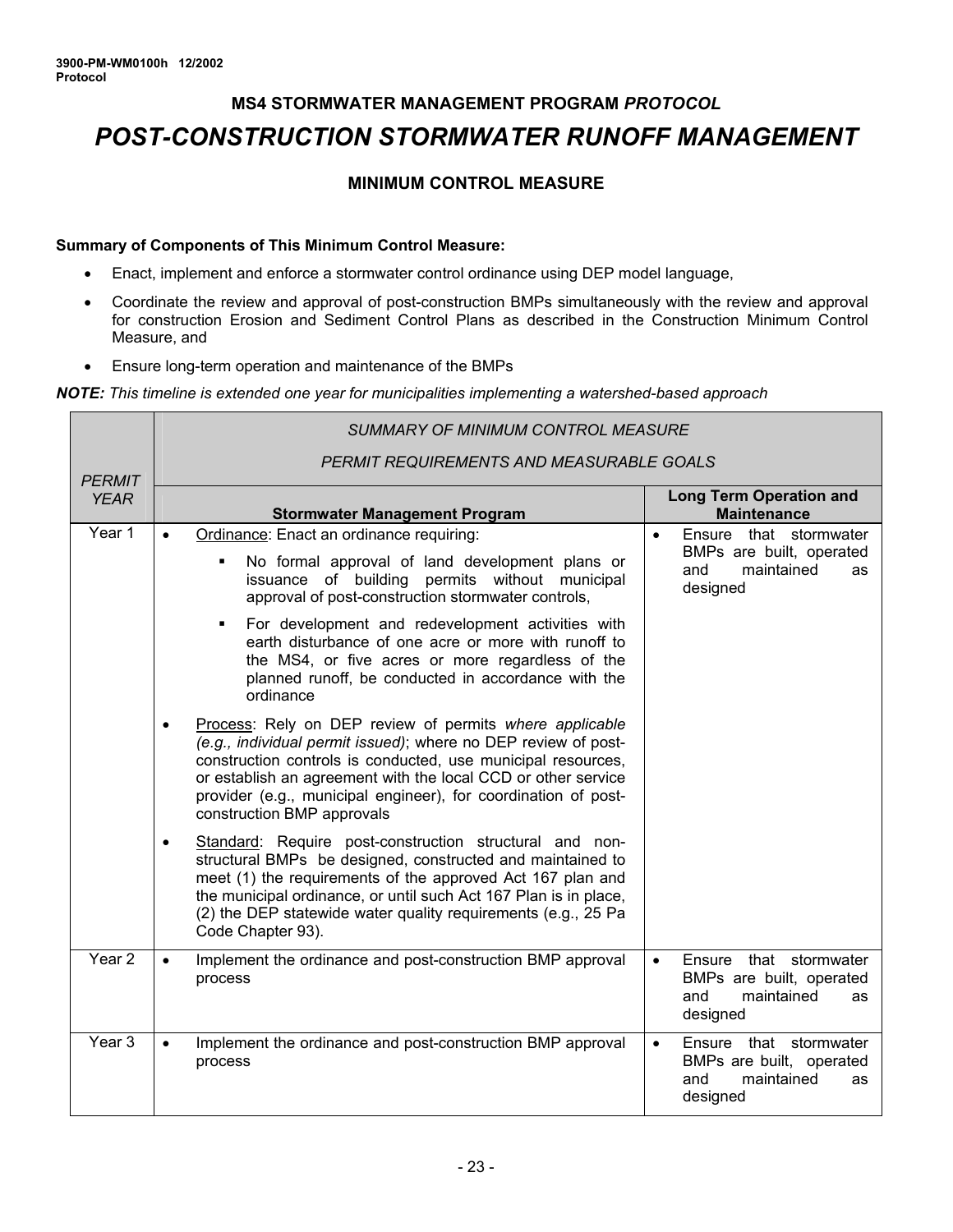|               | SUMMARY OF MINIMUM CONTROL MEASURE                                    |                                                                                                              |
|---------------|-----------------------------------------------------------------------|--------------------------------------------------------------------------------------------------------------|
| <b>PERMIT</b> | PERMIT REQUIREMENTS AND MEASURABLE GOALS                              |                                                                                                              |
| <b>YEAR</b>   | <b>Stormwater Management Program</b>                                  | <b>Long Term Operation and</b><br><b>Maintenance</b>                                                         |
| Year 4        | Implement the ordinance and post-construction BMP approval<br>process | that stormwater<br>Ensure<br>$\bullet$<br>BMPs are built, operated<br>maintained<br>and<br>as<br>designed    |
| Year 5        | Implement the ordinance and post-construction BMP approval<br>process | that<br>stormwater<br>Ensure<br>$\bullet$<br>BMPs are built, operated<br>maintained<br>and<br>as<br>designed |

# **POST-CONSTRUCTION STORMWATER RUNOFF MANAGEMENT**

#### **What Does This Section Address?**

This section applies to management of stormwater runoff after construction is complete. The consideration of the permanent changes to the natural characteristics of a developed area is a key component of addressing the stormwater impacts on water quality. Studies show that as the natural characteristics of a watershed become changed through development and redevelopment, there is an accompanying increase in surface runoff rates and volumes, and a loss of natural infiltration into the groundwater regime. This impacts surface water quality in several ways, including increased loadings of pollutants such as oil and grease, pesticides, sediment and litter, as well as increased temperature of receiving waters. These loadings and impacts can impair existing or designated uses of the water-body, such as aquatic life, water supply and recreation.

Runoff in developed areas also increases stream-bank erosion and habitat destruction. In addition, the loss of infiltration affects the "base flows" of streams which are necessary to support aquatic life and which are particularly vulnerable in times of drought. Finally, excessive stormwater runoff in urbanized areas can create flash flooding problems.

#### **What do I need to do and by when?**

First, it is important to remember that management of post-construction run-off goes hand-in-hand with the Construction Minimum Control Measure component. Approvals for construction activities will be dependent on post-construction issues addressed in this section of the *Protocol*. For instance, if an applicant's plan for a land development or redevelopment project adequately addresses stormwater issues *during construction* but does not do so for *post-construction* impacts, then it must not be approved until the post-construction issues are addressed.

You need to implement a post-construction program consisting of (1) an ordinance, (2) a process for review of postconstruction plans and (3) use of the correct standard to protect and maintain water quality. This program must be fully implemented within the first permit term, following the schedule at the beginning of this section of the *Protocol*. If you are following a watershed-based approach under Act 167 (or otherwise as approved by DEP), your schedule of compliance can be delayed one year for each element.

1. Enact, implement and enforce a stormwater control ordinance using DEP model language.

The ordinance will address the other requirements described in this Section of the *Protocol*, such as the proper standard for BMPs and operations and maintenance requirements for the BMPs.

The ordinance will apply a statewide post-construction requirement until the water quality-based Act 167 Plan is adopted by the County and implemented by the municipality, at which time the municipality will need to amend it to include those requirements. DEP may approve a different schedule as appropriate (e.g., where the plan is or will soon be under development).

The ordinance will require that all development and redevelopment activities with earth disturbance one acre or more with runoff to the MS4 (or five acres or more regardless of the planned runoff), be conducted in accordance with the ordinance, and in particular that no formal approval of land development plans or issuance of building permits without municipal approval of post-construction stormwater controls.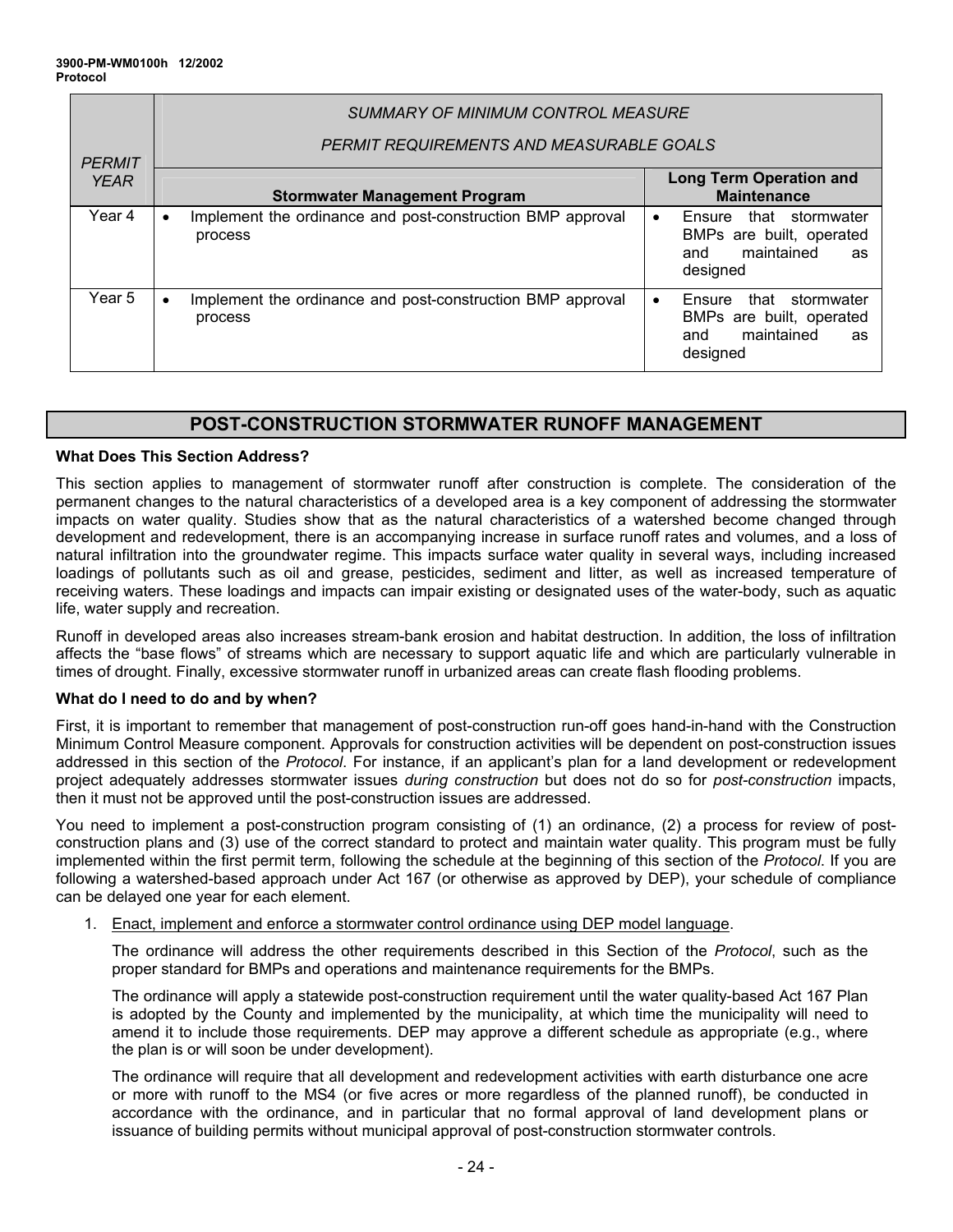A Model Ordinance is available from DEP.

2. Commit municipal resources or establish an agreement with the local CCD or other service provider (e.g., municipality's consulting engineer) for coordination of post-construction BMP approvals

You must have a process to review the post-construction controls in conjunction with the review process for construction approval as described in the Construction Minimum Control Measure. In many cases, you can rely on the DEP permit issued in Special Protection watersheds. Where DEP issues authorizations under its "general permit" (PAG-2), you must conduct the review.

3. Ensure that the post-construction controls will meet state water quality requirements.

The requirements for post-construction controls depend upon the status of Act 167 Stormwater Management planning in your watershed. Where a water-quality-based Act 167 plan has been completed (or updated), those local watershed requirements apply. Otherwise, statewide requirements must be implemented. Here are more details:

#### **a. Watershed-Specific Requirements**

The Pennsylvania Storm Water Management Act (also known as "Act 167") requires county and multimunicipal planning and implementation of post-construction controls to protect water quality, on a watershed basis. (See the description of this program in the Introduction to this *Protocol*, or visit the DEP stormwater website: www.dep.state.pa.us, directLINK "stormwater". These post-construction control requirements are developed after careful evaluation of the characteristics of the watershed. This *Protocol* uses the Act 167 program as a centerpiece of the MS4 requirements.

If your county has adopted and DEP has approved an Act 167 Plan, there will be post-construction requirements in that Plan which must be implemented by the municipality. These requirements will set the standard for post-construction BMPs that must be used in your municipality.

Most *existing* Act 167 Plans will need to be modified to address water quality (and other MS4 permitting issues to meet MS4 requirements such as Illicit Discharge Detection and Elimination). The water quality issues include both pollutant loading and the quantity of water discharged and infiltrated. This *Protocol* requires that municipalities implementing existing Act 167 plans be updated according to the DEP update process, and appropriate changes made to the municipal ordinance.

Who ensures that the BMP's meet the water quality requirements? It is the municipalities' responsibility. However, DEP will be reviewing post-construction plans for Individual permits, and some County Conservation Districts have the expertise to conduct the reviews under an agreement with the municipality similar to that for the Construction Minimum Control Measure.

#### **b. Statewide requirements**

State regulations require, under 25 Pa. Code Section 93.4, the protection and maintenance of existing uses and the level of water quality necessary to protect those uses in all surface waters, and the protection and maintenance of water quality in "special protection" watersheds. Special protection waters are Pennsylvania's highest quality surface waters and include Exceptional Value (EV) and High Quality (HQ) waters.

DEP published a Comprehensive Stormwater Policy in September, 2002, which recommended that in order to meet the regulatory requirements of 25 Pa. Code Section 93.4a, persons involved in the development of post construction stormwater management plans should prepare a comparative pre and post construction stormwater management analysis, and

In watersheds other than special protection, based upon the comparative stormwater management analysis, planners and applicants should evaluate and utilize infiltration BMPs to manage the net change in stormwater generated or otherwise replicate to the maximum extent possible preconstruction stormwater infiltration and runoff conditions so that post construction stormwater discharges do not degrade the physical, chemical or biological characteristics of the receiving waters. Additionally, water quality treatment BMPs must be employed where necessary to ensure protection of existing uses and the level of water quality necessary to protect those existing uses. Finally, the volume and rate of stormwater discharges must be managed to prevent the physical degradation of receiving waters, such as scour and streambank destabilization;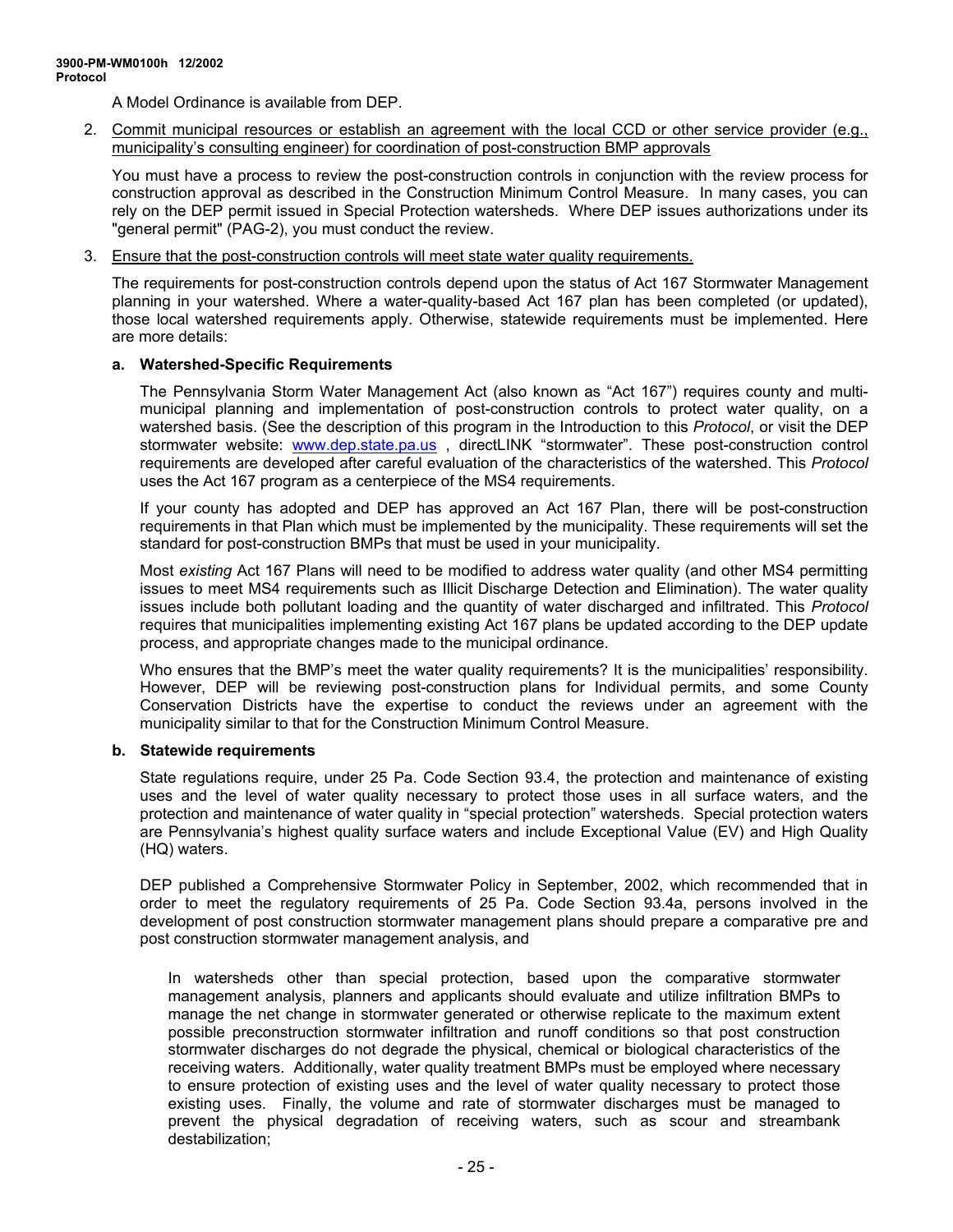In special protection watersheds, based upon the comparative stormwater management analysis, planners and applicants can ensure that existing water quality will be protected and maintained by demonstrating that post construction infiltration equals or exceeds preconstruction infiltration and that any post construction discharge will not degrade the physical, chemical or biological characteristics of the special protection surface water. In these special protection watersheds, infiltration BMPs should be used to the maximum extent possible. To the extent that planners and applicants cannot totally infiltrate stormwater to pre construction volumes due to site conditions or limitations, off-site compensation projects in the same watershed and preferably upstream of the project site should be evaluated and employed to protect and maintain water quality. Additionally, water quality treatment BMPs must be employed where necessary to ensure the protection and maintenance of water quality. Finally, the volume and rate of stormwater discharges must be managed to prevent the physical degradation of receiving waters, such as scour and streambank destabilization. [NOTE: PAG-13 is not available for use for MS4s with a discharge to a Special Protection water; see the *Fact Sheet*]

This recommended approach from the DEP policy must be applied by MS4s adopting this *Protocol*.

This aspect of the Post-Construction Minimum Control Measure ensures that building and land development activities in your municipality comply with state law permitting requirements, at the local level.

## **OPERATION AND MAINTENANCE OF POST-CONSTRUCTION BMPS**

#### **What Does This Section Address?**

This section addresses your responsibility to ensure that the post-construction BMPs required and approved pursuant to your program, are constructed, operated and maintained.

First, your program must monitor the implementation of the approved BMPs. This can be easily done as part of the regular construction-inspection process.

Many BMPs may be "non-structural"; they will require no operation or maintenance. Examples are: use of open space and vegetated buffers in development design, minimization of soil disturbance and compaction during construction and minimization of directly-connected impervious areas. Other BMPs - "structural BMPs" - will require proper operation and maintenance. For example, wet ponds, grassed swales, infiltration basins and bioretention areas.

#### **What Do I Need to Do and By When?**

You need to have a monitoring program that ensures that the post-construction BMPs are constructed, operated and maintained, within the first permit term. If you are following a watershed-based approach under Act 167 (or otherwise as approved by DEP), your schedule of compliance can be delayed one year for each element.

Your program must have two elements:

- Implementation: ensure installation of the BMPs as designed. Coordinate your monitoring with the CCD, especially where a permit has been issued.
- Operation and Maintenance: some of the structural BMPs will require maintenance over time to be effective. You must have a system to monitor these BMPs. If any BMPs are not operated or maintained and are ineffective, develop a plan to address them. The DEP Model Ordinance provide legal tools to accomplish this.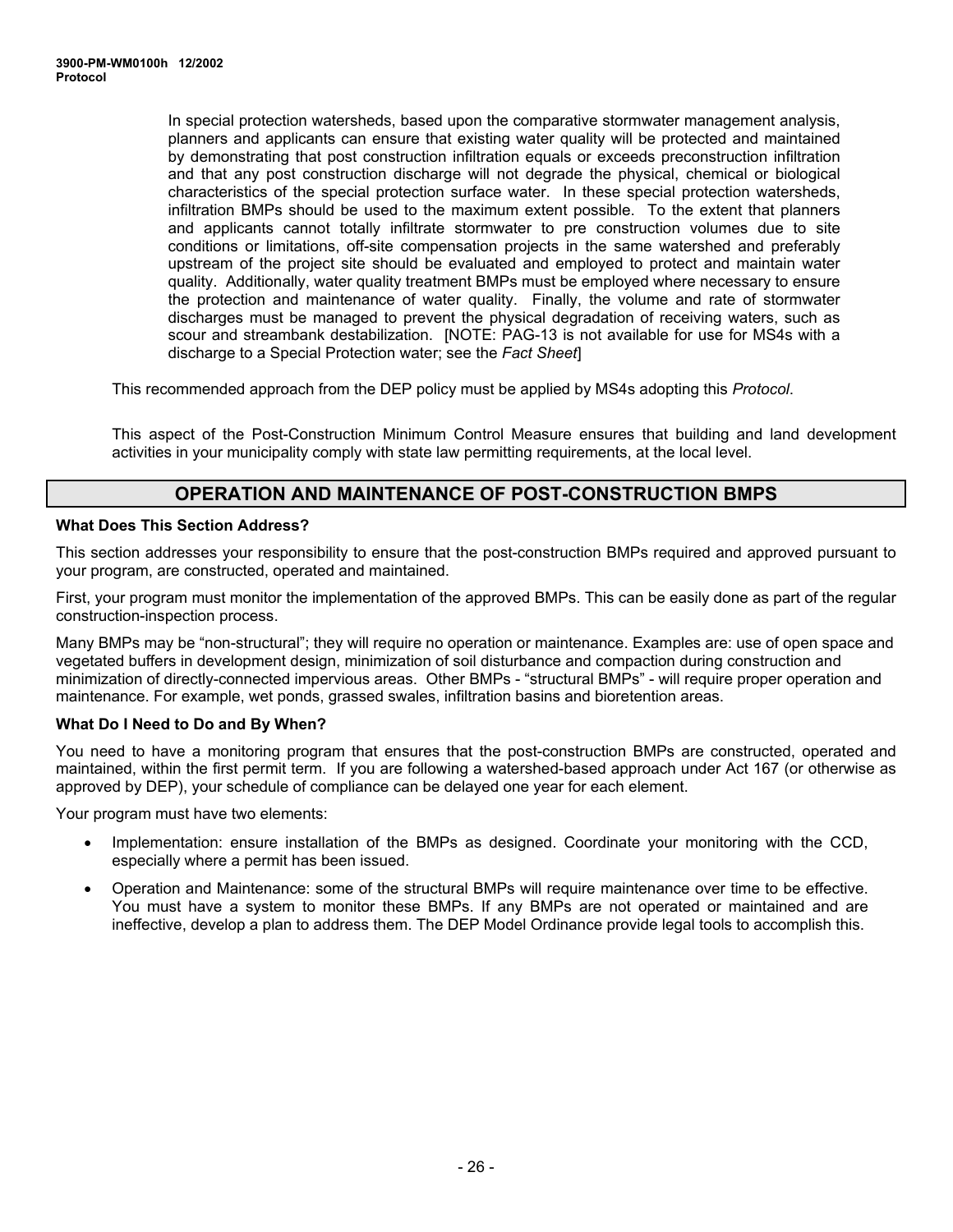# **MS4 STORMWATER MANAGEMENT PROGRAM** *PROTOCOL POLLUTION PREVENTION AND GOOD HOUSEKEEPING FOR MUNICIPAL OPERATIONS AND MAINTENANCE*

# **MINIMUM CONTROL MEASURE**

#### **Summary of Components of This Minimum Control Measure:**

- Comprehensive Pollution Prevention Program for municipal operations, focusing particularly on vehicle maintenance, fueling and washing, maintenance of stormwater facilities and employee training.
- O&M Program training program for municipal employees.

|                              | SUMMARY OF MINIMUM CONTROL MEASURE PERMIT REQUIREMENTS AND MEASURABLE<br>GOALS                    |                                                                                                             |                                                                                                                                                                                              |
|------------------------------|---------------------------------------------------------------------------------------------------|-------------------------------------------------------------------------------------------------------------|----------------------------------------------------------------------------------------------------------------------------------------------------------------------------------------------|
|                              |                                                                                                   | <b>O&amp;M Program</b>                                                                                      |                                                                                                                                                                                              |
| <b>PERMIT</b><br><b>YEAR</b> | <b>Storm Water Facility</b><br><b>Operation, Maintenance and</b><br><b>Inspection</b>             | Vehicle Maintenance, Fueling,<br>and Washing                                                                | Training                                                                                                                                                                                     |
| Year 1                       | Gather information on existing<br>facilities and programs                                         | Gather information on existing<br>operations and programs                                                   | No requirement                                                                                                                                                                               |
| Year <sub>2</sub>            | Develop<br>operation,<br>an<br>inspection<br>maintenance and<br>program for stormwater facilities | Develop pollution prevention-<br>based O&M Program for vehicle<br>maintenance,<br>fueling<br>and<br>washing | Conduct basic awareness training<br>for municipal employees                                                                                                                                  |
| Year 3                       | Implement O&M Program<br>for<br>stormwater facilities                                             | Implement O&M program for<br>vehicle maintenance, fueling<br>and washing                                    | Train Municipal employees<br>on.<br>new procedures developed<br>for<br>facility<br>stormwater<br>operation,<br>maintenance and inspection and<br>vehicle maintenance, fueling and<br>washing |
| Year 4                       | Implement O&M Program<br>for<br>stormwater facilities                                             | Implement O&M program for<br>vehicle maintenance, fueling<br>and washing                                    | Train new employees                                                                                                                                                                          |
| Year 5                       | Implement O&M Program<br>for<br>stormwater facilities                                             | Implement O&M program for<br>vehicle maintenance, fueling<br>and washing                                    | Update training on procedures<br>Continue training                                                                                                                                           |

# **POLLUTION PREVENTION PROGRAM FOR MUNICIPAL OPERATIONS**

#### **What Does This Section Address?**

This section will help you make sure that you have a pollution prevention/good housekeeping program ("P2 Program") for municipal operations to minimize stormwater impacts from your MS4. The focus will be on (1) inspection, operation, maintenance and repair of municipally-owned stormwater facilities in the municipality such as detention and retention basins and other Best Management Practices, and (2) pollution prevention related to municipal vehicle operations. You will also need to do some training of municipal employees for these new procedures, addressed in the next section.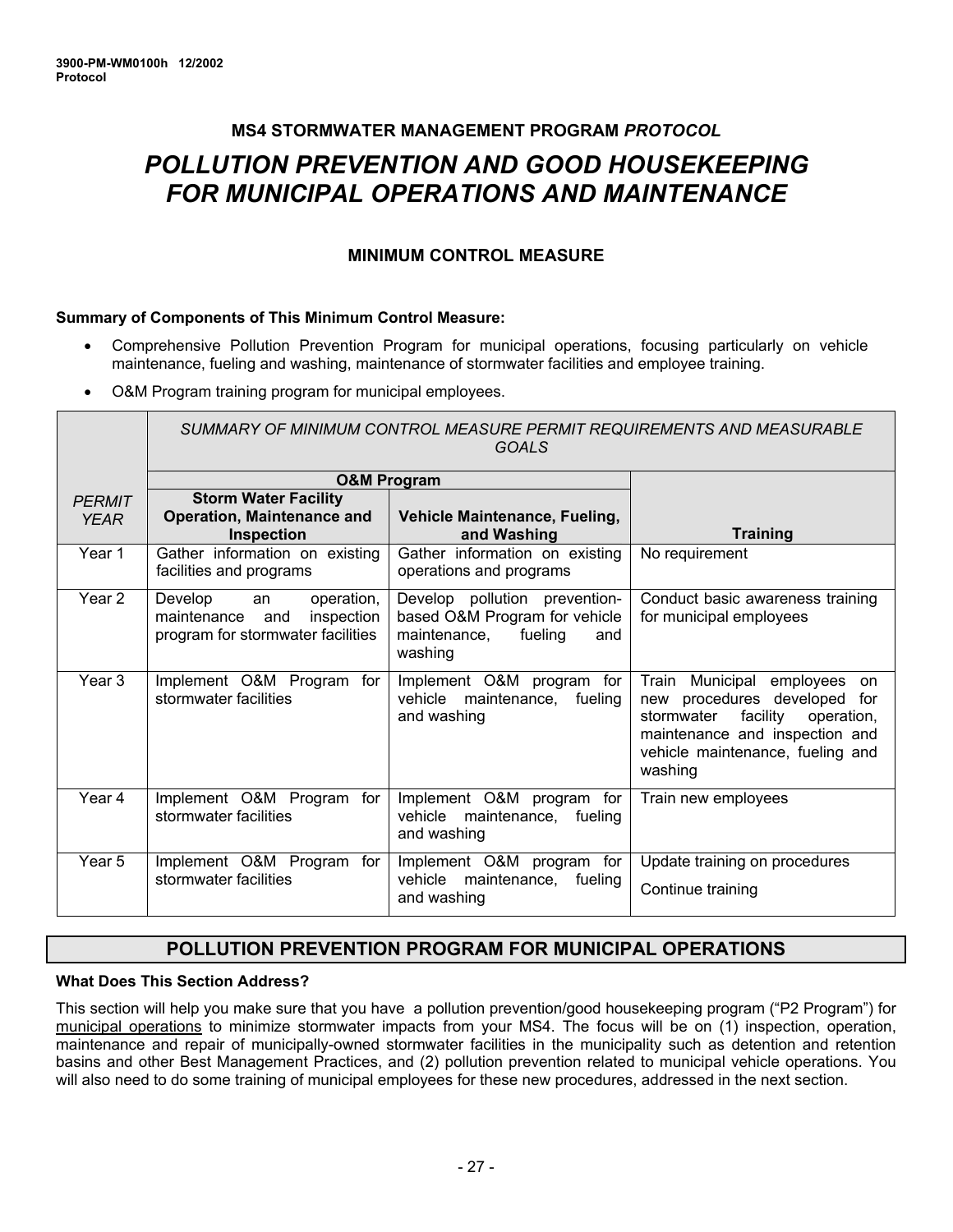#### **Do I need to address** *ALL* **municipal operations in my P2 Program?**

No. During this permit term the scope of the P2 Program should primarily focus on maintenance of the storm sewer system and other stormwater management facilities, vehicle operations and employee training.

There are several best management practices to address stormwater impacts from your MS4, and you may want to address these as well. However, they are not required under this *Protocol*. These include: landscaping (including pesticide, herbicide, and fertilizer use), deicing, oil recycling, tire collection, and household hazardous waste collection. If you have these types of programs in place, they will strengthen the O&M program that your stormwater permit requires you to develop. If you do not participate in these types of activities, you may want to consider them. During this permit term, however, your permit requires you only to address the three areas of your municipal operations listed above and described in more detail in the next section.

#### **What Do I Need to Do and By When?**

Your municipality may already have some of these procedures in place, so first it will be necessary to evaluate current programs. Following the schedule above, you will spend the first year of the permit term getting familiar with the existing stormwater sewer system and programs that exist within your municipality. In the remainder of the permit term, you will develop and implement the O&M Program that focuses on Pollution Prevention ("P2") and implement training for municipal employees.

Your permit requires you to bring existing pollution prevention programs up to a certain minimum level, so it is important to see what you already have in place. In many cases, an existing program may meet the minimum requirements and, therefore, not need any improvement.

#### **Year 1: Compile information on existing facilities, operations/maintenance, inspection and pollution prevention programs**

To gain an understanding of existing municipal aspects in the three focus areas, determine from various municipal departments all available information on existing:

- MS4 stormwater system features, such as catchment and detention basins *(NOTE: this may also be determined in the Illicit Discharge Detection and Elimination Minimum Control Measure implementation),*
- Municipal programs to ensure proper operations and maintenance of the MS4 stormwater system features,
- Municipal vehicle operations, in particular vehicle maintenance, fueling, and washing; pay specific attention to the following: (1) frequency of activities, (2) types of substances used, (3) materials storage , handling, and disposal practices, and (4) employee training.

#### **Year 2: Develop O&M Program**

#### *Stormwater Facilities*

#### *Inspect all municipally-owned stormwater facilities*

Stormwater control facilities (and other BMPs) are important components of the MS4 and its ability to prevent stormwater impacts downstream. You must establish "baseline" information on these facilities in your MS4, if you haven't done so already. Your inspections should document current conditions and identify any needed maintenance or repair. If any system features are not functioning properly, a plan to address the deficiencies must be developed.

#### *Develop a Stormwater Facility Operations and Maintenance Program*

Using the criteria and requirements described below for Year 3, establish an operations and maintenance program for all municipally-owned storm system facilities and other BMPs. All municipally-owned facilities will be inspected at least annually during the remainder of the permit term (years 3, 4, and 5) to ensure they are meeting design criteria and are properly maintained and functional. By the end of year 2, you must have a detailed schedule for inspecting all stormwater facilities, and for their operation and maintenance.

#### *Municipal Vehicles*

#### *Develop a Vehicle Operations and Maintenance Program*

Using the criteria and requirements described below, establish an operations and maintenance program for all municipal vehicle operations.

*Obtain materials needed for implementing the O&M Program during Year 3.*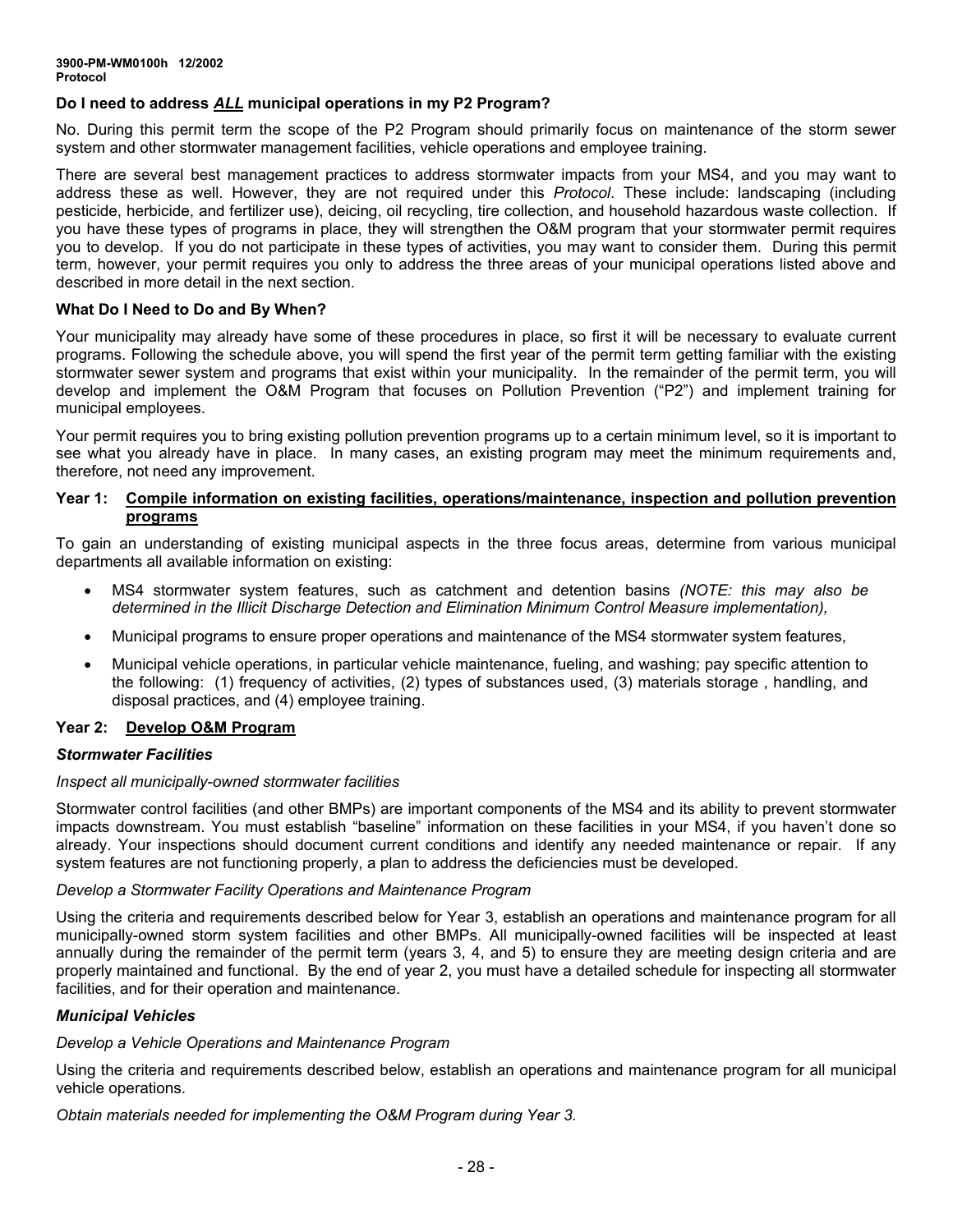#### **3900-PM-WM0100h 12/2002 Protocol**

The program that you will implement during Year 3 and beyond require some up-front planning and a few materials that you may or may not currently use at your facilities. During this permit year, prepare for implementing P2 practices related to vehicle maintenance, fueling, and washing by obtaining and/or creating the following (if you don't already have them)(*these costs are typically NOT reimbursable under Act 167)*:

- Dry absorbent material (e.g., kitty litter, straw, or sawdust) for cleaning up spills;
- Receptacles for disposal of oily rags, used filters, batteries, spent coolants, degreasers, etc.;
- Drip pans for fluid collection and recycling;
- Covered or pervious (e.g., gravel or grass) washing areas;
- Signs that remind employees of P2 practices.

#### **Year 3: Implement O&M Program**

By the end of year three, you must put the following policies and practices into place. You will use the training program described in the next section of this Minimum Control Measure as the primary method of educating employees about these procedures.

Since many of these activities are easy-to-implement procedures, any additional costs to the municipality are not reimbursable under Act 167.

#### *Vehicle Maintenance, Fueling, and Washing*

#### Fueling:

- Place overfill prevention equipment on Underground Storage Tanks (USTs). Watch the transfer constantly to prevent overfilling and spilling (*NOTE: this is not Act 167 reimbursable*)
- Discourage "topping off" of fuel tanks through training and posting signs
- Avoid cleaning fueling areas with running water. Consider using a damp cloth on the pumps and a damp mop on the pavement rather than a hose
- Control spills immediately. Small spills can be cleaned up with rags and larger spills can be cleaned with dry absorbent material such as kitty litter, straw or sawdust. **Do not wash petroleum spills into the storm drain**

#### Maintenance:

- Make proper disposal of greasy rags, oil filters, air filters, batteries, spent coolant, degreasers, etc. easy by providing appropriate receptacles. Locate waste and recycling drums in properly controlled areas off the yard, preferably areas with a concrete slab and secondary containment
- Avoid hosing down work areas
- Put leaking vehicles coming in for service under cover or immediately place drip pans under them
- Collect leaking or dripping fluids in drip pans or containers
- Keep a drip pan under the vehicle while you unclip hoses, unscrew filters, or remove other parts
- Do not pour liquid waste into floor drains, sinks, outdoor storm drain inlets, or other storm drains or sewer connections
- Place oil filters in a funnel over the waste oil recycling or disposal collection tank to drain excess oil before disposal, then crush and recycle oil filters; ask your oil supplier or recycler about recycling oil filters.

#### Washing:

- If possible, utilize commercial car washes. They typically recycle washwater or direct it to a wastewater treatment plant.
- Create and use designated cleaning areas, preferably indoors where wash wastewater can be recycled or directed to treatment. If indoor washing is not possible, create specific areas to wash cars on gravel, grass, or other permeable surfaces.
- Block off storm drains while washing or use an insert to catch wash water. Make inserts and dams available
- Convert to use of phosphate-free biodegradable detergents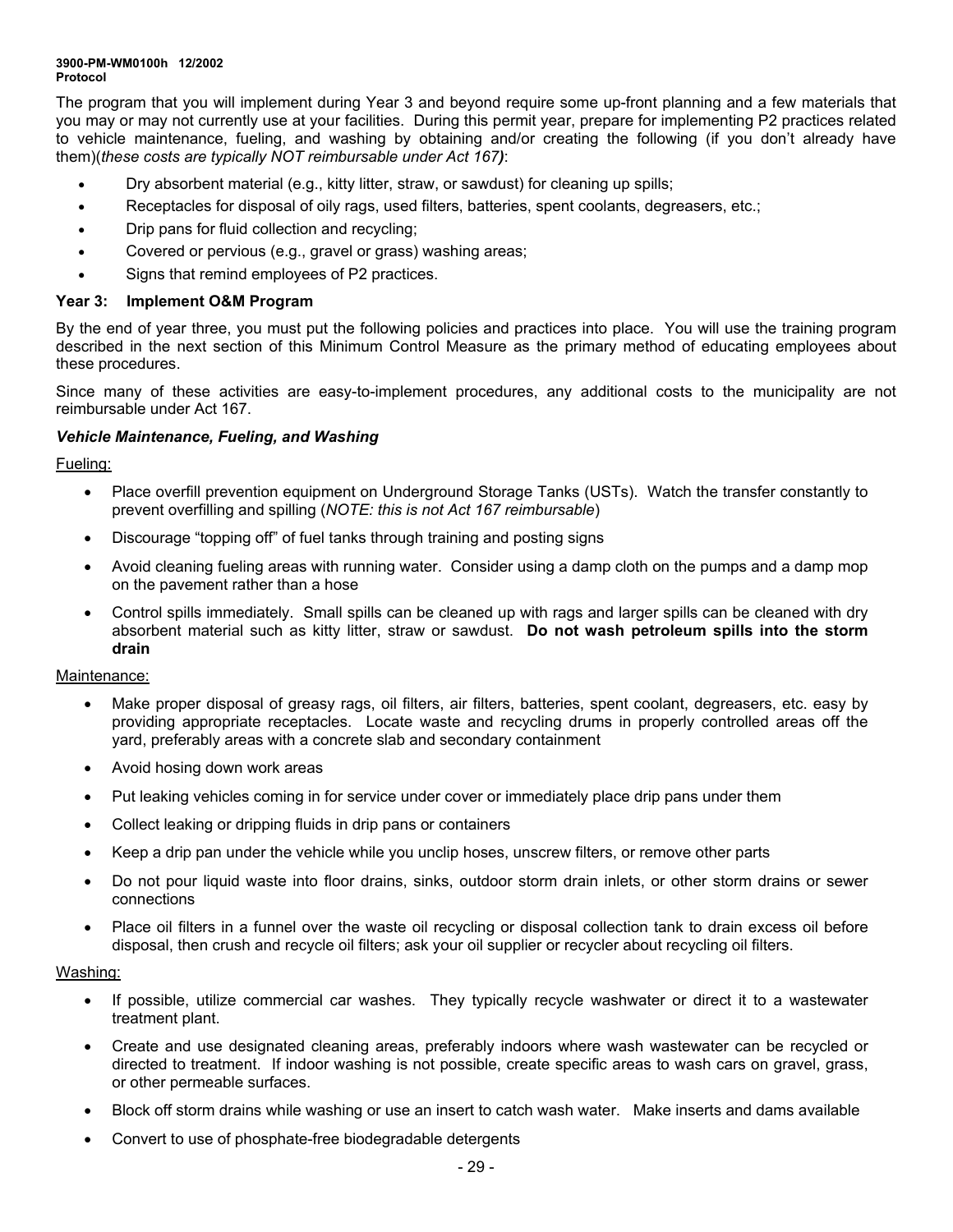- Pump soapy water from car washes into a sanitary sewer drain. If pumping into a drain is not feasible, pump car wash water onto grass or landscaping to provide filtration
- Be sure to check state and federal requirements regarding use of the sanitary sewer system.

#### *Stormwater Facility Maintenance*

Inspect stormwater detention/retention facilities and other BMPs:

• Follow the inspection schedule developed during Year 2. Conduct planned maintenance activities.

Inspect and clean catch basins:

- Inspect each catch basin at least once annually to determine if it needs cleaning and note any repair needs. If the depth of deposits is greater than or equal to one-third the depth from the basin bottom to the invert of the lowest pipe or opening into or out of the basin (EPA, 1999), have the catch basin cleaned as soon as possible. Inspect catch basins in which debris significantly exceeds the one-third depth standard twice annually.
- Dispose of sediment and debris removed from catch basins in a proper manner, as this may be classified as hazardous waste. It will require chemical analysis to determine appropriate disposal techniques.

#### **Years 4 - 5: Continue Implementation of P2 Policies and Practices for the O&M Program**

Implement O&M Program initiated during Year 3:

You should continue to implement the O&M Program throughout Years 4 and 5.

## **POLLUTION PREVENTION & GOOD HOUSEKEEPING TRAINING**

#### **What Does This Section Address?**

This section provides more detail on how to train municipal employees in pollution prevention and good housekeeping. Getting employees involved in pollution prevention is the key to a successful program.

#### **What Do I Need to Do and By When?**

To meet this requirement, you must (1) conduct basic awareness training of your municipal employees regarding stormwater management and (2) ensure that your employees understand the new procedures developed in the O&M Program described in the previous section.

You must also establish a basic level of awareness of stormwater issues among municipal employees, especially those in management and those responsible for implementing the O&M Program. The educational materials provided to you under the Public Education and Outreach Minimum Control Measure will be used for that awareness training

Training employees on proper procedures is a routine function in most municipalities. The permit requirement under this Minimum Control Measure simply involves incorporating the new procedures developed for the two target areas of the O&M Program - inspection, maintenance and repair of stormwater facilities. The relevant employees need to know what is expected of them, based on the permit requirements and commitment of the municipality in this Protocol.

Employee training is a routine function in municipalities and therefore the costs for incorporating stormwater issues is not reimbursable under Act 167.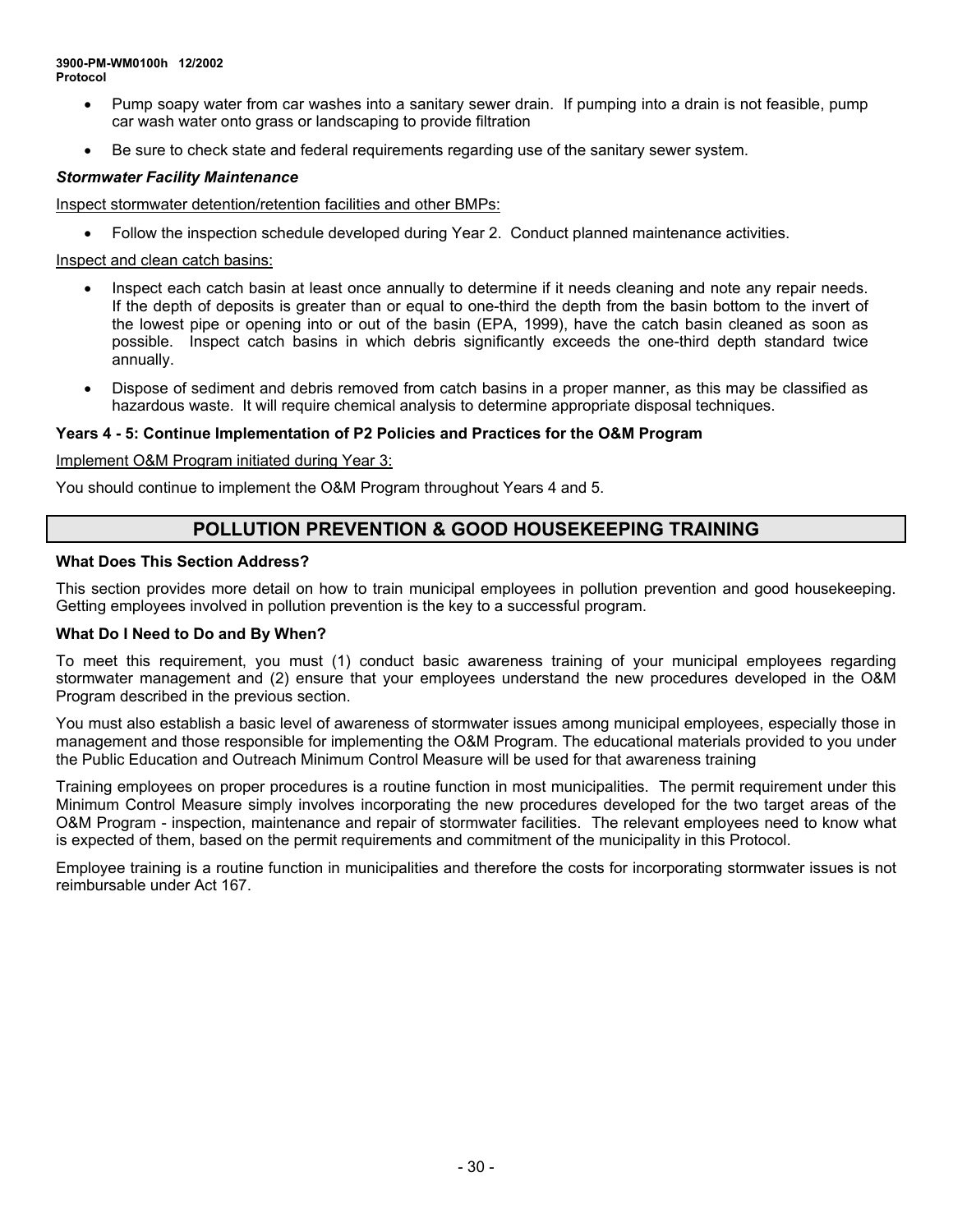# **OTHER OPTIONAL OPERATIONS, MAINTENANCE AND GOOD HOUSEKEEPING BMPS**

### **Other BMPs**

The BMPs described above are the minimum measures required for the DEP-approved program under this *Protocol*.

Some municipalities may wish to implement additional BMPs, and several which are particularly useful are described below.

#### **Deicing Operations**

#### Find an alternative to road salt.

Use of deicing materials other than salt in areas that drain to environmentally sensitive areas (e.g., Special Protection Waters). It is up to you to determine what you consider to be an environmentally sensitive area. Research alternative deicing materials. A list of references to help start your research is below.

• Technical Release: HITEC Releases ICE BAN® Evaluation Report

[http://www.dep.state.pa.us/dep/deputate/pollprev/technology/techalpha/articles/hitec.html](http://www.dep.state.pa.us/dep/deputate/polycomm/update/11-05-99/11059931.htm)

#### Establish "Snow storage areas."

Designate "Snow storage areas" around the municipality for temporary storage of snow that has been removed from the roadways. All Snow storage areas should be at least 100 feet from surface waters or groundwater drinking water sources.

- Locate all new salt/deicing material storage piles outside the 100-year floodplain.
- Continue operations of any existing storage piles within the 100-year floodplain until you use all materials.After you use materials at these locations, close and relocate the storage area outside the 100-year floodplain.
- Cover all new salt/deicing material storage piles with tarps, hard shelters or contain them with dikes or berms.

#### Establish Proper Application Techniques

- Apply deicing materials according to manufacturer's recommendations for the given circumstance. When determining the amount to apply, consider road width, traffic concentration, proximity to surface waters, and road temperature to prevent overapplication.
- Use trucks with calibration devices on their spreaders exclusively.
- Avoid applying deicing materials near surface waters, groundwater drinking water sources or other environmentally sensitive areas. In areas which drain to HQ/EV waters, apply alternative deicing materials such as sand or salt substitutes.

#### Cleaning Snow Storage Areas

• Clean each snow storage area after snow has melted by collecting debris and trash picked up in the snow removal process. This will aid in preventing floatables from entering surface waters.

#### **Landscaping**

#### Ensure applicators have state license.

#### Application:

- Pretest soils to determine proper application rates.
- Apply fertilizer, herbicides, and pesticides exactly according to manufacturer guidelines, as more is not always better in the case of chemical application.
- Ensure all applicators are licensed by the state. Require applicators to attend training to keep abreast of proper application techniques as detailed in the Pollution Prevention Training section.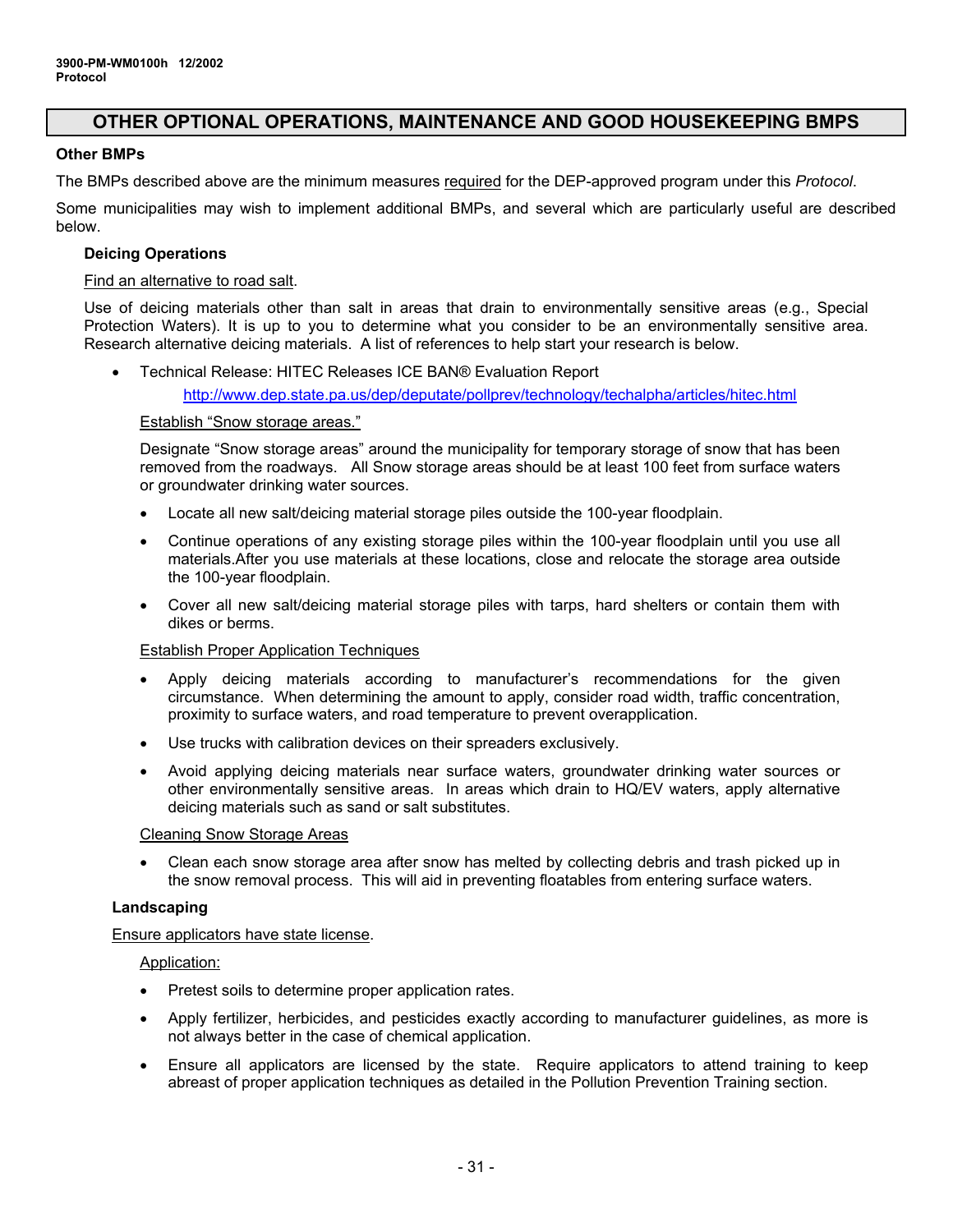# **APPENDIX 1**

# **REFERENCES AND RESOURCES**

**GENERAL: CD with Reference and Resource materials**—DEP has prepared a compendium of materials to help municipalities and other MS4s implement the Minimum Control Measures. The CD contains all DEP provided material in electronic format for printing, distributing or web posting by MS4s. It is also available from the DEP stormwater website, **[www.dep.state.pa.us](http://www.dep.state.pa.us/)**, directLINK "stormwater."

\*\*\*\*\*\*\*\*\*\*\*\*\*\*\*\*\*\*\*\*\*\*\*\*\*\*\*\*\*\*\*\*\*\*\*\*\*\*

## **BMP References:**

# **Pennsylvania Handbook of Best Management Practices for Developing Areas (1997)**

Address: PACD

 225 Pine St. Harrisburg, PA 17101 (717) 236-1006 - telephone (717) 236-6410 - fax

- Website: [http://www.pacd.org/products/bmp/bmp\\_handbook.htm](http://www.pacd.org/products/bmp/bmp_handbook.htm) [http://www.pacd.org/products/bmp/bmp\\_orderform.htm](http://www.pacd.org/products/bmp/bmp_orderform.htm)
- Cost: web download free (limited browser version) printed version - \$20-30

## **2000 Maryland Stormwater Design Manual (10/2000)**

- Address: Maryland Department of the Environment Water Management Administration Nonpoint Source Program 2500 Broening Highway Baltimore, MD 21224 (410) 631-3543 or 1-800-633-6101
- Website: http://www.mde.state.md.us/environment/wma/stormwatermanual/Manual CD/Introduction.pdf <http://www.mde.state.md.us/environment/wma/stormwatermanual/publist2.htm>
- Cost: October 2000 edition, web download free April 2000 edition, printed version - \$25

## *Center for Watershed Protection*

#### [http://www.cwp.org](http://www.cwp.org/)

## **Delaware Conservation Design For Stormwater Management Guidance Manual (1997)**

Address: DNREC

 Division of Soil and Water Conservation Sediment and Stormwater Program 89 Kings Highway Dover, DE 19901

Website: <http://www.dnrec.state.de.us/dnrec2000/Divisions/Soil/Stormwater/Apps/DesignManualRequest.htm> Cost: \$25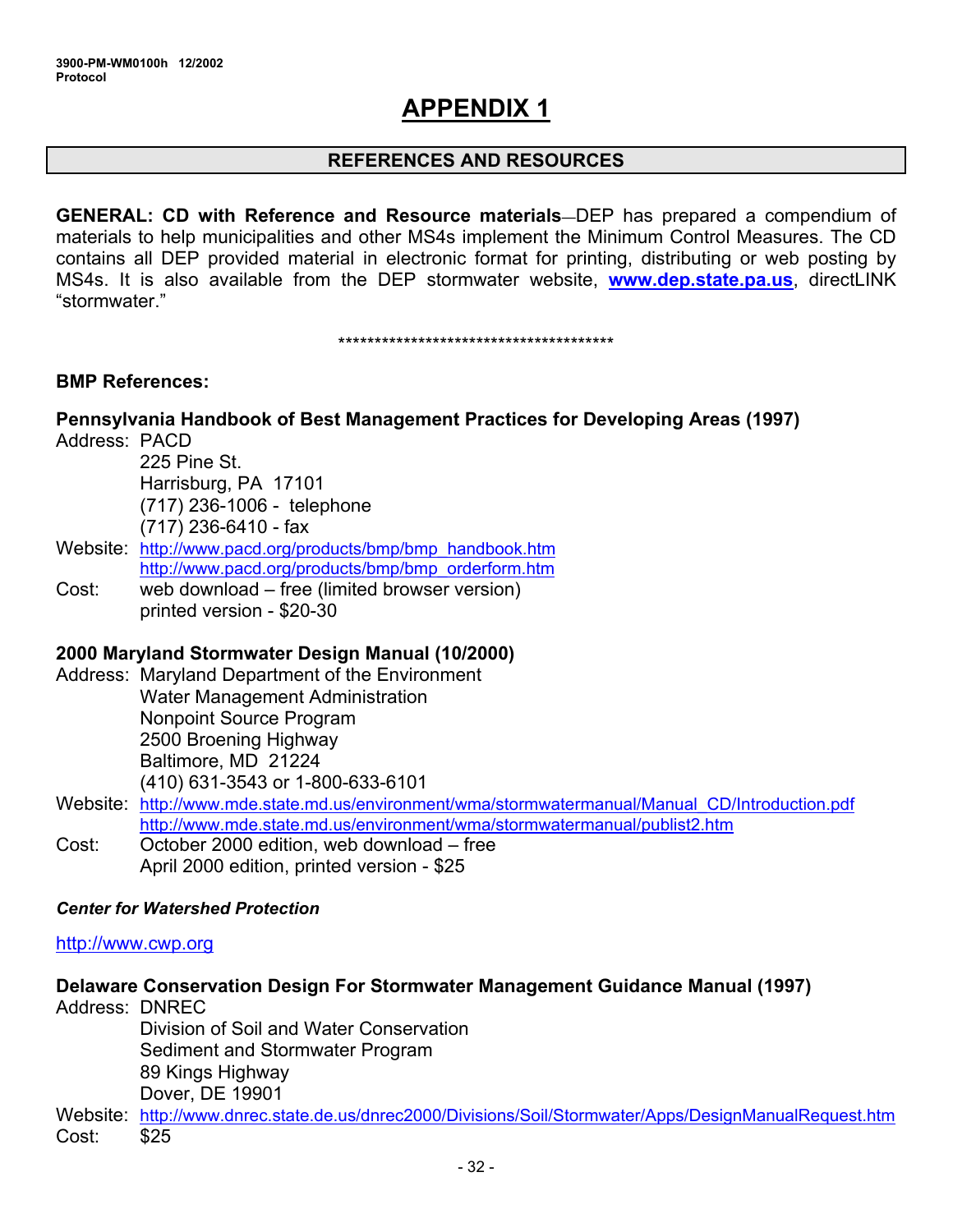# **Revised Manual for New Jersey: Best Management Practices for Control of Nonpoint Source Pollution from Stormwater (5/2000, 5th draft)**

Address: NJDEP

 Division of Watershed Management Sandra A. Blick PO Box 418 Trenton, NJ 08625-0418 H2Oshed@dep.state.nj.us

Website: <http://www.state.nj.us/dep/watershedmgt/bmpmanual.htm>

Cost: web download - free

# **New York State Stormwater Management Design Manual (10/2001)**

Address: New York State Department of Environmental Conservation 625 Broadway Albany, NY 12233

Website: <http://www.dec.state.ny.us/website/dow/swmanual/swmanual.html>

Cost: web download - free

# **OTHER**

Bertram, Bruce, and Wolf, Jim, P.E. "Ground Water & Source Water Protection: Structural and Nonstructural controls for Effective Management of Salt Storage Piles." Presented to the Ground Water Protection Council Award Forum, September 25, 2001, Reno, NV. <http://www.saltinstitute.org/pubstat/wolf-betram.html>

City of Allentown, PA, "City of Allentown Stormwater Best Management Practices." City of Allentown, Revised December, 2001.

# EPA:

United States Environmental Protection Agency, Office of Water, Washington, D.C. EPA 832- F-99-011 September 1999.

United States Environmental Protection Agency, Office of Water (4503F), Washington, D.C., EPA-841-F-95-008b October 1995.

[http://www.epa.gov/npdes/menuofbmps/poll\\_16.htm](http://www.epa.gov/npdes/menuofbmps/poll_16.htm)

[http://www.epa.gov/npdes/menuofbmps/poll\\_12.htm](http://www.epa.gov/npdes/menuofbmps/poll_12.htm)

[http://www.epa.gov/npdes/menuofbmps/poll\\_8.htm](http://www.epa.gov/npdes/menuofbmps/poll_8.htm) 

[http://www.epa.gov/npdes/menuofbmps/poll\\_11.htm](http://www.epa.gov/npdes/menuofbmps/poll_11.htm)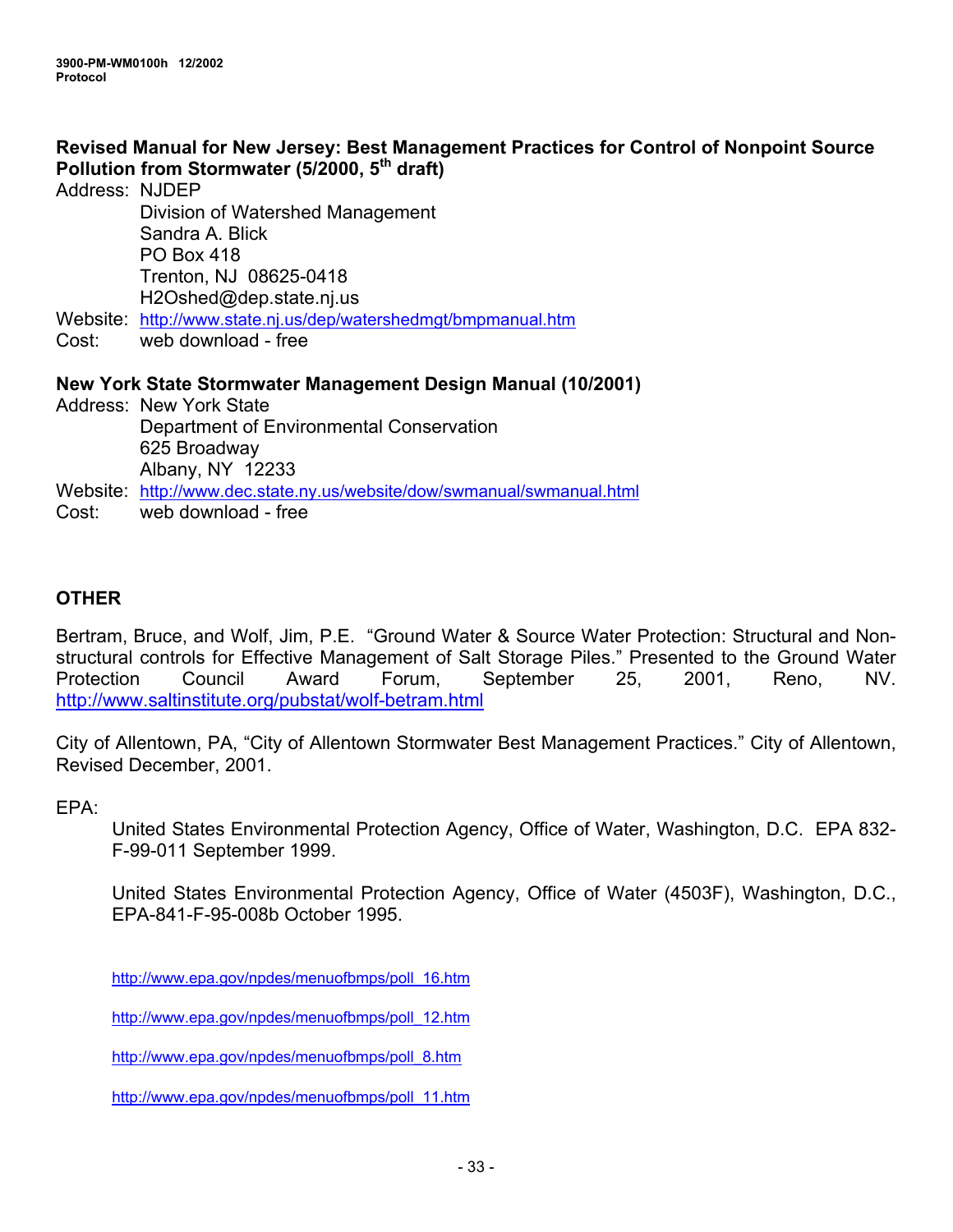Common Sources of Groundwater Contamination, [http://www.dep.state.pa.us/dep/deputate/watermgt/wc/subjects/srceprot/whpovr\\_tbl1.htm.](http://www.dep.state.pa.us/dep/deputate/watermgt/wc/subjects/srceprot/whpovr_tbl1.htm)

Salt Institute, "Proper Salt Storage." <http://www.saltinstitute.org/39.html>

Salt Institute, "Salt Institute Voluntary Salt Storage Guidelines for Distribution Stockpiles." [http://www.saltinstitute.org/51.html.](http://www.saltinstitute.org/51.html)

<http://www.dep.state.pa.us/dep/deputate/airwaste/wm/recycle/document/letitlay.htm> (mowing).

<http://www.epa.gov/npdes/pubs/spillprv.pdf>.

<http://www.epa.gov/npdes/pubs/swcontam.pdf>.

[http://www.epa.gov/npdes/pubs/empltrng.pdf.](http://www.epa.gov/npdes/pubs/empltrng.pdf)

<http://www.epa.gov/npdes/pubs/catchbas.pdf>.

[http://es.epa.gov/oeca/fedfac/cfa/vmf/area6.html.](http://es.epa.gov/oeca/fedfac/cfa/vmf/area6.html)

<http://www.epa.gov/npdes/pubs/visnspct.pdf>.

[http://www.dnrec.state.de.us/del-auto.htm.](http://www.dnrec.state.de.us/del-auto.htm)

<http://www.dnrec.state.de.us/delfltmg.htm>.

<http://es.epa.gov/oeca/ofa/pollprev/vehicle.html>.

<http://www.ccar-greenlink.org/documents/cat1100/doc1104.html>.

<http://www.pca.state.mn.us/water/pubs/8-04.pdf> (vehicle washing).

<http://es.epa.gov/oeca/fedfac/cfa/vmf/p2vehwash.html>(P2 @ vehicle washing).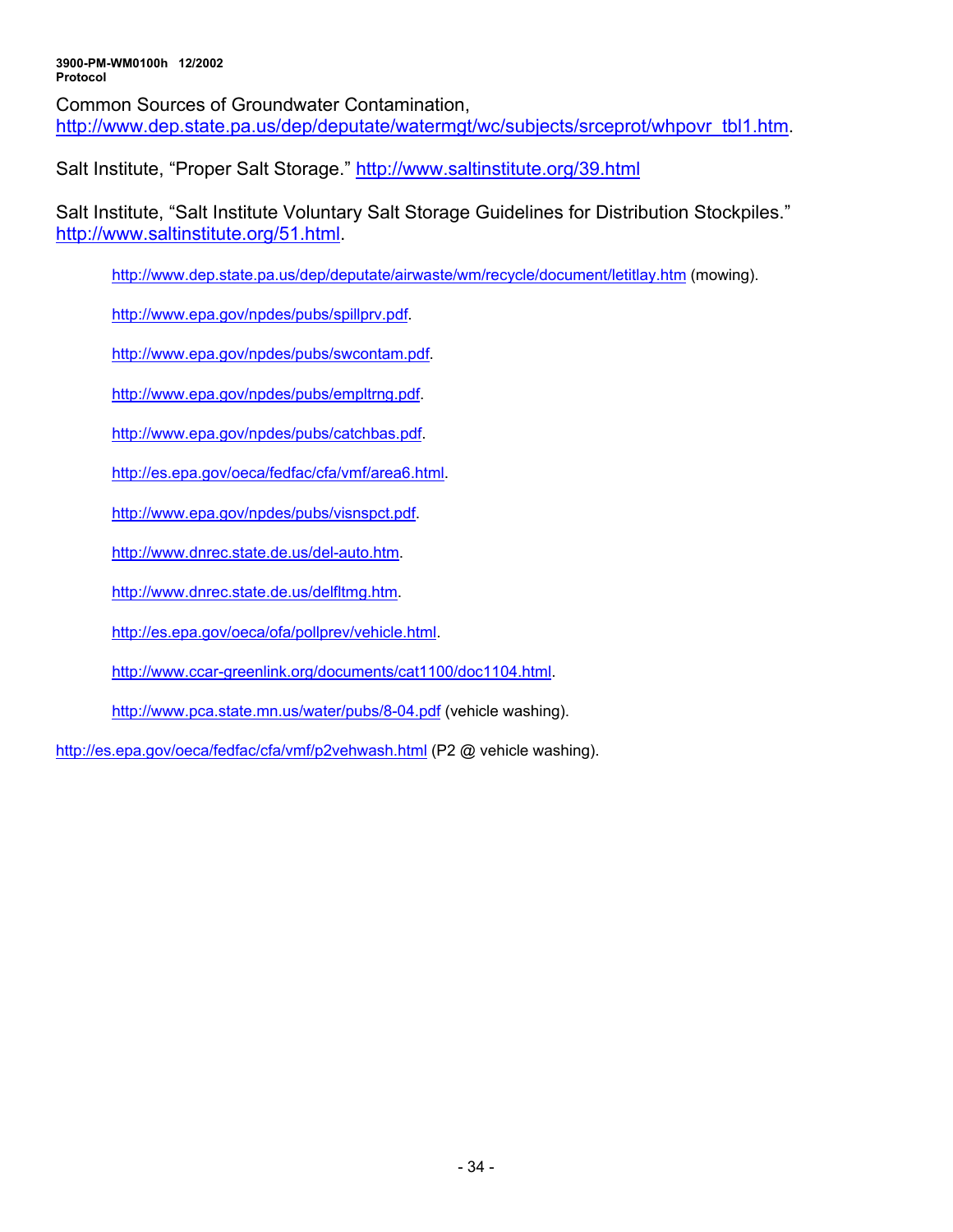# **APPENDIX 2**

### **STORMWATER MANAGEMENT ACT (ACT 167) PLANNING FUNDING AVAILABILITY TO MUNICIPALITIES**

#### **Background on Act 167**

In Pennsylvania, Act 167 (32 P.S. §§ 680.1 *et seq*.) provides for the preparation of watershed-based stormwater management plans by counties with the assistance of municipalities, and the implementation of such plans by municipalities. These stormwater management plans must be designed to preserve and restore the flood carrying capacity of Commonwealth streams, to preserve, to the maximum extent practicable, natural stormwater runoff regimes and natural course, current and cross section of waters of the Commonwealth, and to protect and conserve groundwater and groundwater recharge areas.

Act 167 establishes the minimum requirements for stormwater plans. Counties can also add additional elements with the approval of DEP. Many of the required elements of the county plan to be implemented by the municipalities are consistent with the MS4 minimum measures, and additional elements required by the federal MS4 requirements can be added.

For instance, the Act 167 plans are developed with input from a broad based local advisory committee and are subject to public comment. The plans are implemented at the municipal level and any alteration or development (or redevelopment) of land which may affect stormwater runoff characteristics must be done in a manner consistent with the plan (e.g., construction and post-construction controls that are required as appropriate to the watershed). In addition, the plan must be reviewed and, if necessary, revised every five years (which correlates with the five year NPDES General Permit term).

Under EPA's regulations, all municipalities within a watershed may jointly apply for a permit (or coverage under a General permit). Therefore, the Pennsylvania Act 167 program is well-suited for use in meeting the municipal permit requirements.

#### **Funding Opportunities for MS4s**

Act 167 provides for reimbursement of planning and implementation of stormwater management plans under a 75/25 cost-share arrangement. Therefore, Act 167 can be used to provide up to 75% funding for the allowable costs of development and implementation of many of the required MS4 Minimum Control Measures. This approach provides the opportunity for significant cost savings for small MS4s and provides enhanced protection of the environment through the watershed-based approach.

This Protocol is DEP's pre-approved program for meeting all MS4 permit requirements. The Act 167 program now has an "MS4 module" containing stormwater management activities which are consistent with this Protocol. For example, the MS4 requirement to develop a map of the storm sewer system outfalls is part of that MS4 module in the Act 167 program, and MS4s may get reimbursement for those activities as described in the module. Contact the Stormwater Management program for details.

For funding/reimbursement purposes, here is a summary of the relationship between Act 167 and MS4 elements:

| <b>MS4 BMP Category</b>                     | <b>Act 167</b>                                                                                                                                                                                                               |
|---------------------------------------------|------------------------------------------------------------------------------------------------------------------------------------------------------------------------------------------------------------------------------|
| <b>Public Education and Outreach</b>        | Limited funding because DEP will provide materials for municipalities to<br>use                                                                                                                                              |
| <b>Public Participation/Involvement</b>     | Some funding for public notices, hearings and involvement/outreach<br>during development of the watershed plan.<br>DEP resource materials will be available for optional elements                                            |
| Illicit Discharge Detection and Elimination | Reimbursement will be allowed for reasonable costs of system<br>mapping of outfalls, as well as reasonable costs for enacting the<br>ordinance and field screening, per DEP guidance in the Stormwater<br>Management Program |